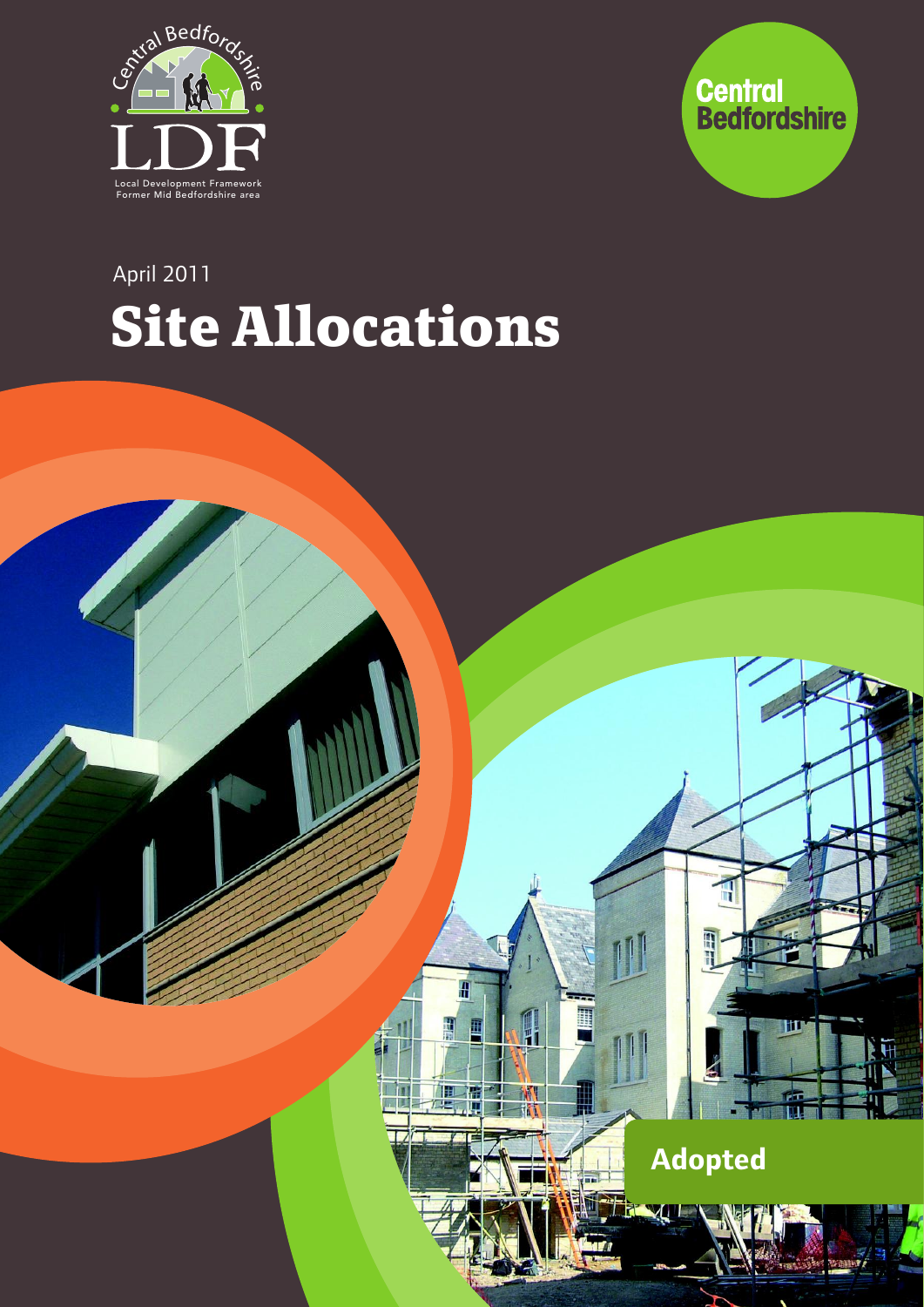# **Central Bedfordshire (North): Site Allocations Development Plan Document -Adopted April 2011**

| 1            | 1.1<br>1.2     |                                                     |  |
|--------------|----------------|-----------------------------------------------------|--|
| $\mathbf{2}$ |                |                                                     |  |
| 3            |                |                                                     |  |
| 4            |                |                                                     |  |
| 5            |                |                                                     |  |
| 6            |                |                                                     |  |
| 7            |                |                                                     |  |
| 8            |                |                                                     |  |
| 9            |                |                                                     |  |
| 10           |                |                                                     |  |
| 11           |                | Housing and Employment Site Allocations Policies 10 |  |
|              |                |                                                     |  |
|              | 11.1           |                                                     |  |
|              | 11.2           |                                                     |  |
|              | 11.3           |                                                     |  |
|              | 11.4<br>11.5   |                                                     |  |
|              |                |                                                     |  |
|              | 11.6           |                                                     |  |
|              | 11.7           |                                                     |  |
|              | 11.8           |                                                     |  |
|              | 11.9           |                                                     |  |
|              | 11.10          |                                                     |  |
|              | 11.11          |                                                     |  |
|              | 11.12          |                                                     |  |
|              |                |                                                     |  |
|              | 11.14          |                                                     |  |
|              | 11.15          |                                                     |  |
|              | 11.16          |                                                     |  |
|              | 11.17<br>11.18 |                                                     |  |
|              |                |                                                     |  |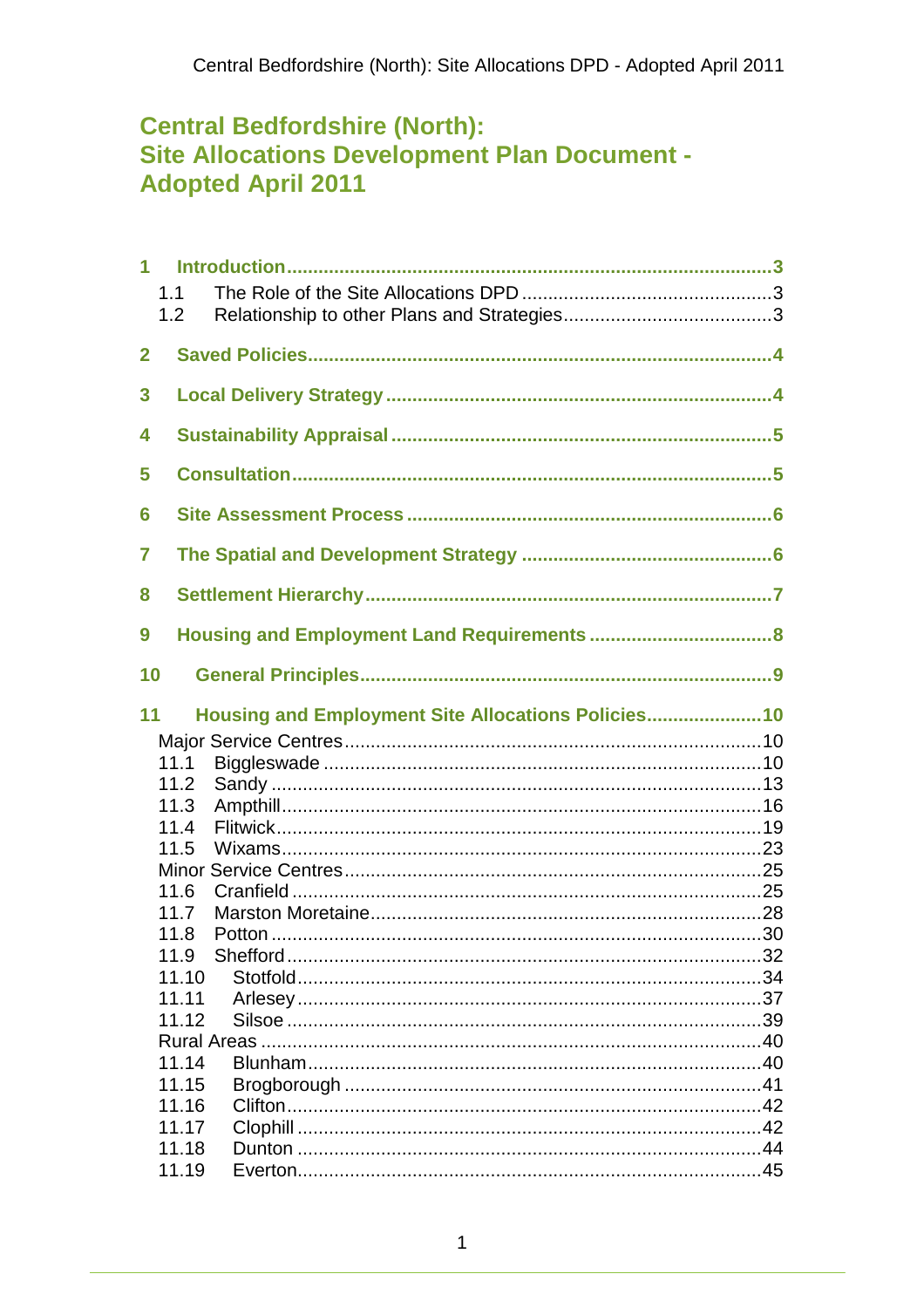| 11.20 |                                                 |  |
|-------|-------------------------------------------------|--|
| 11.21 |                                                 |  |
| 11.22 |                                                 |  |
| 11.23 |                                                 |  |
| 11.24 |                                                 |  |
| 11.25 |                                                 |  |
| 11.26 |                                                 |  |
|       |                                                 |  |
| 12    |                                                 |  |
|       |                                                 |  |
| 13    |                                                 |  |
| 13.1  |                                                 |  |
| 13.2  |                                                 |  |
| 13.3  |                                                 |  |
| 13.4  |                                                 |  |
| 13.5  |                                                 |  |
| 13.6  | Northern Marston Vale Contingency Allocation 57 |  |
| 13.7  |                                                 |  |
|       |                                                 |  |
| 14    |                                                 |  |
|       |                                                 |  |
|       |                                                 |  |
|       |                                                 |  |
|       |                                                 |  |
|       |                                                 |  |
|       |                                                 |  |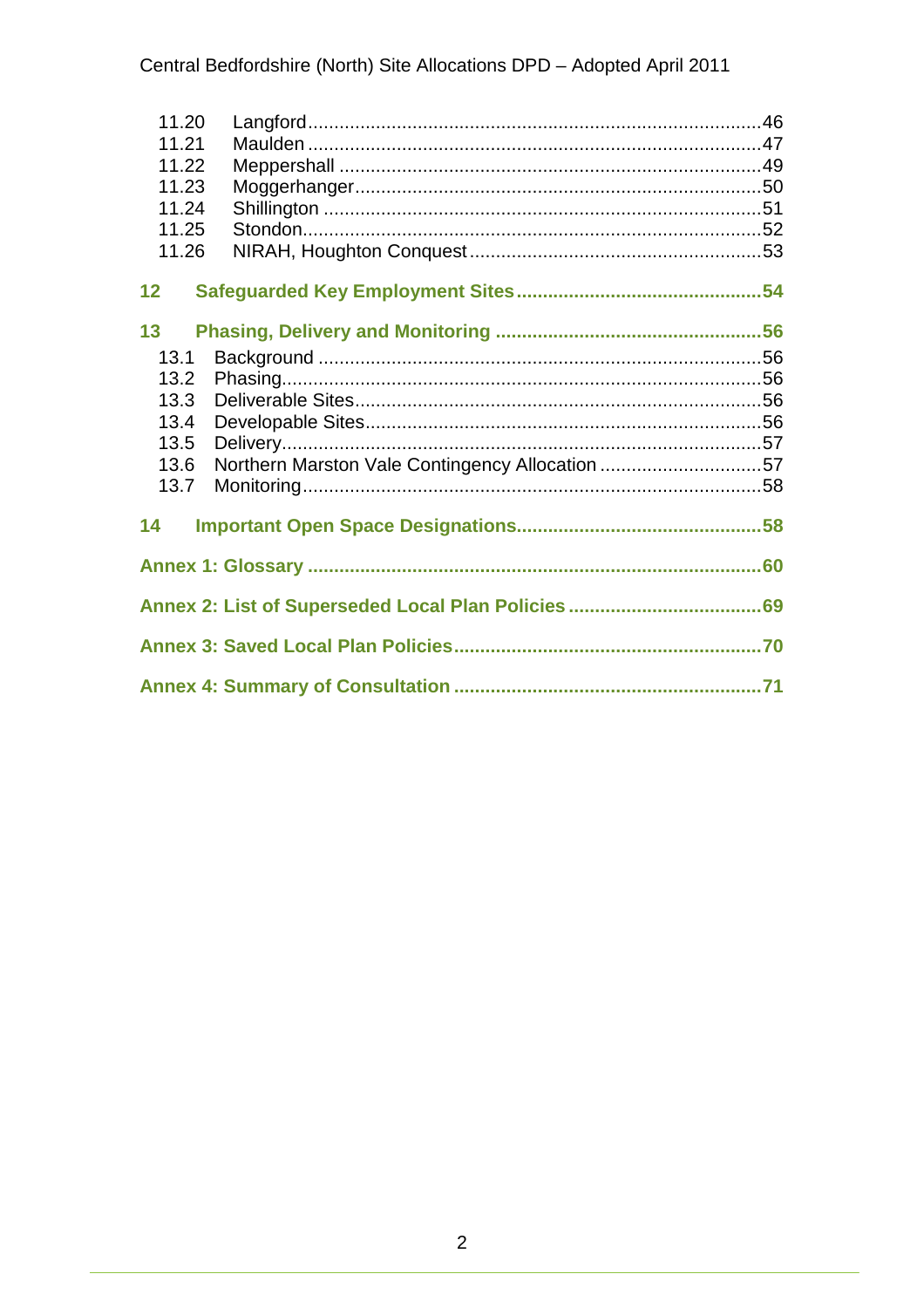# **1 Introduction**

## **1.1 The Role of the Site Allocations DPD**

- 1.1.1 The Planning and Compulsory Purchase Act 2004 requires Local Planning Authorities to produce a Local Development Framework (LDF). This will include several documents known as Development Plan Documents (DPDs) which establish the spatial vision for the area and a development strategy aimed at achieving the vision. DPDs also contain policies that will be used to determine planning applications submitted to the Council.
- 1.1.2 The overarching document in the Central Bedfordshire (North) (i.e. former Mid Bedfordshire District) LDF portfolio is the Core Strategy and Development Management Policies DPD which was adopted by the Council on 19<sup>th</sup> November 2009. It sets out the spatial vision, objectives and policies for the provision of housing, employment land and associated infrastructure to meet future development in the Council area over the period 2001 – 2026. This Site Allocations Development Plan Document (DPD) has identified sites and policies to help deliver the spatial vision, objectives and policies of the Core Strategy and Development Management Policies DPD.

# **1.2 Relationship to other Plans and Strategies**

- 1.2.1 The Site Allocations DPD should be in conformity with the Core Strategy and Development Management Policies DPD. The role of the Site Allocations DPD is to enable the delivery of the development strategy detailed within the Core Strategy. Development Plan Documents, such as the Site Allocations DPD, provide policies specifically focused to an issue/area. The Gypsy and Traveller Development Plan Document (DPD) is a similar document which will identify sites for Gypsy and Traveller and Travelling Showpeople accommodation in the area. In addition, the document will include planning policies against which Gypsy and Traveller associated development will be determined. Gypsy and Traveller related issues are not dealt with in this Site Allocations DPD.
- 1.2.2 There will be two Town Centre Masterplans which will be produced outside the site allocations process. The Biggleswade Town Centre Strategy and Masterplan Supplementary Planning Document (SPD) will identify, promote and guide new retail and housing-led development opportunities in Biggleswade Town Centre. It will ensure that change and improvements are coordinated, including the delivery of infrastructure, public realm enhancements and new community facilities.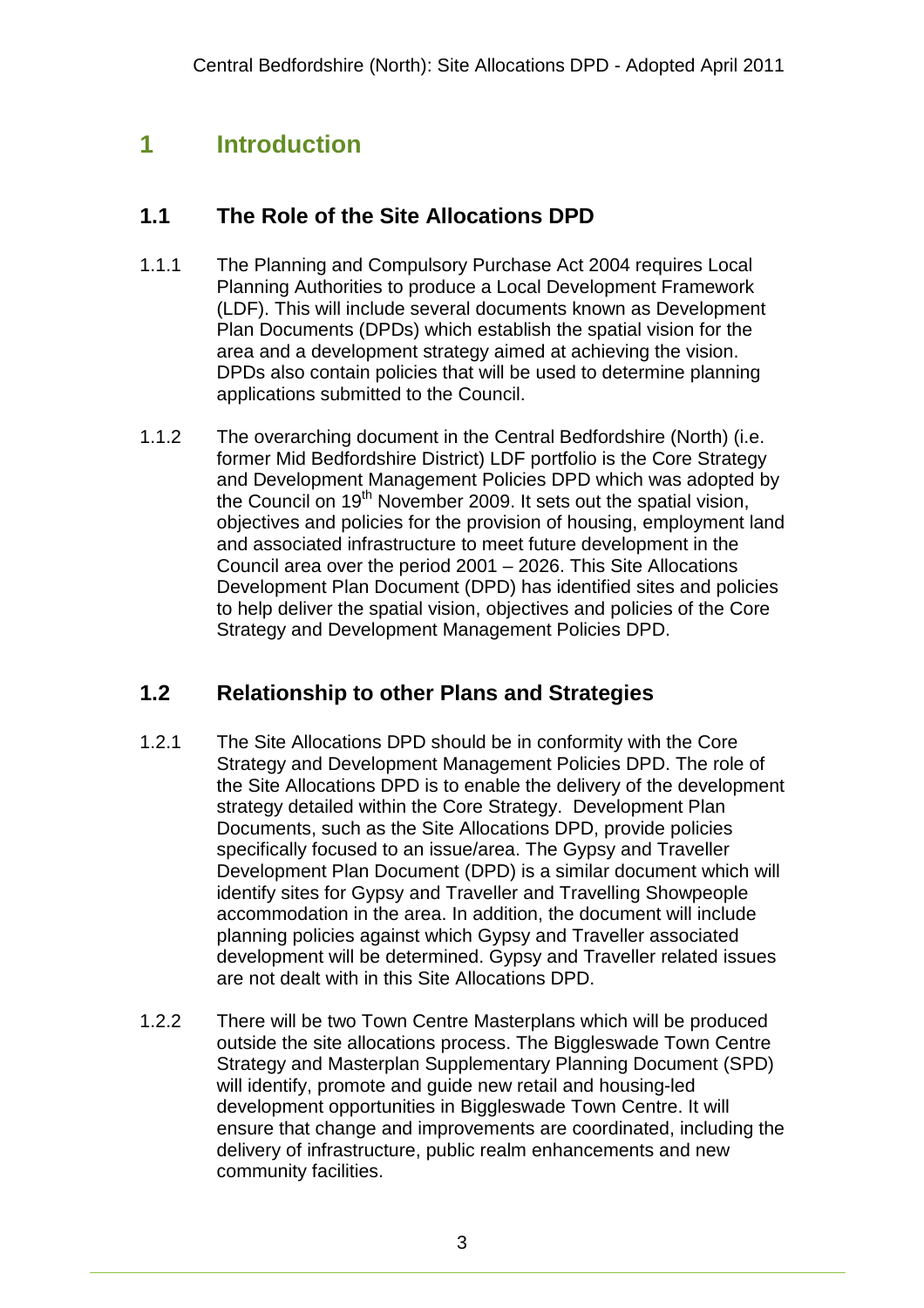1.2.3 The Flitwick Town Centre Redevelopment Masterplan seeks to unify development proposals to increase the physical coherence of the town centre, maximise development opportunities, tackle perceived deficiencies, improve the perception, image and visual quality of the town centre and achieve a high quality urban environment for everyone to enjoy.

# **2 Saved Policies**

- 2.1 The former Mid-Bedfordshire Local Plan (First Review) was adopted in December 2005 and contained nearly 200 policies. Many of these policies were 'saved' so that they would remain in force until LDF policies superseded them. The majority of these policies have now been superseded by the Core Strategy and Development Management Policies DPD. There are other saved policies which are being superseded in this DPD and these can be found in Annex 2.
- 2.2 The Local Plan policies which remain saved as housing and employment commitments are referred to in Annex 3.

# **3 Local Delivery Strategy**

- 3.1 The Local Delivery Strategy was produced as part of the LDF process and specifically accompanied the Core Strategy by providing a clear indication of infrastructure needs in an area and, in turn indicating what should be provided in that area. By providing this information, we can gain a greater insight into the deliverability of a scheme and how any development should be phased.
- 3.2 The work on the Local Delivery Strategy is being taken forward through a more detailed assessment of the impact of specific allocations on local infrastructure. This work can inform and be informed by the ongoing masterplanning work on individual sites. It is likely that additional infrastructure requirements will be identified through this work, over and above those specific issues referred to in the Site Allocations DPD and development schemes will need to make appropriate contributions as part of development. Those with an interest in the development of sites will be required to be involved in taking the infrastructure planning forward.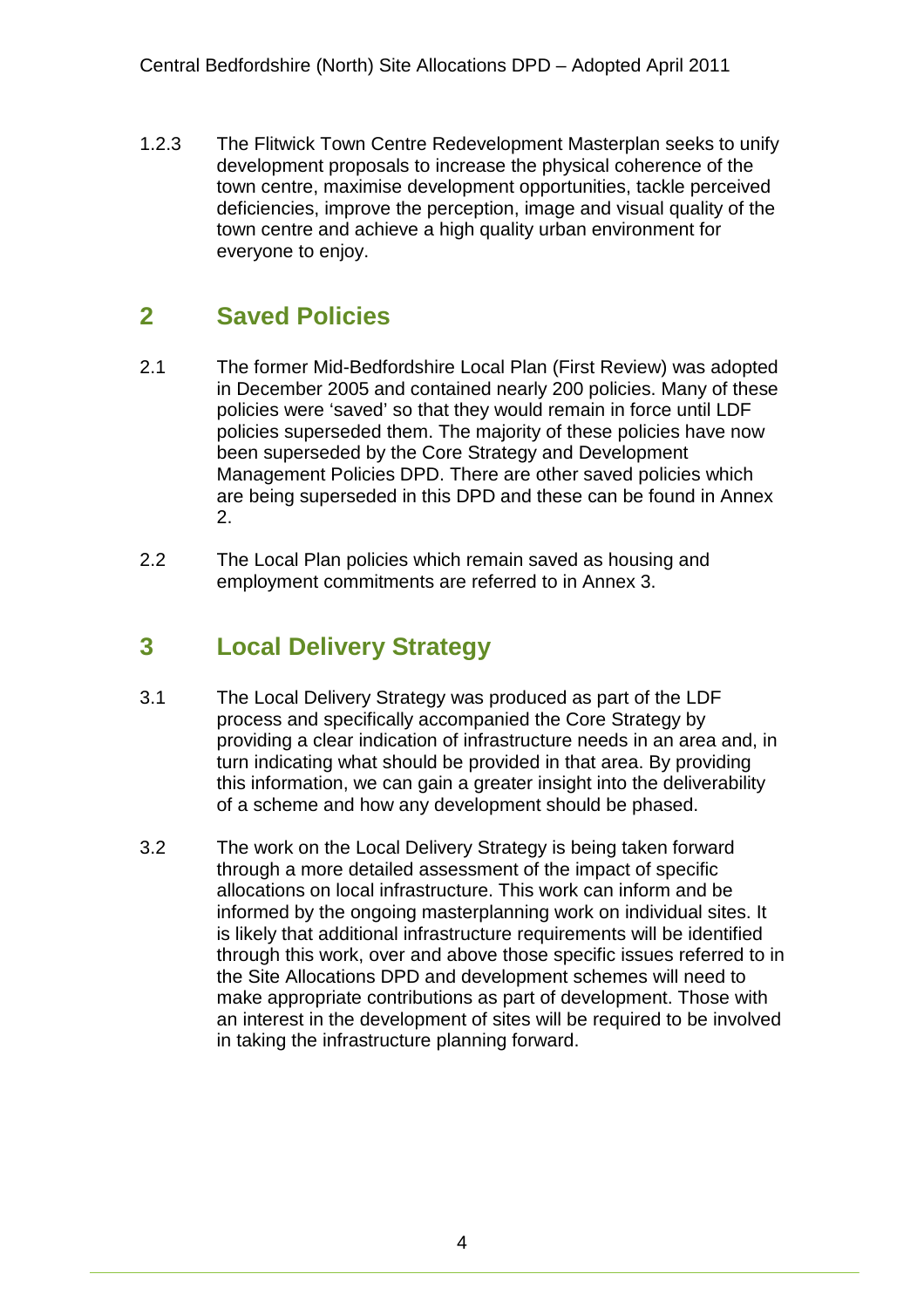# **4 Sustainability Appraisal**

- 4.1 A requirement of the planning system is to undertake a Sustainability Appraisal of the policies in the emerging LDF. In addition, planning authorities must also undertake formal Strategic Environmental Assessments of plans and programmes which are likely to have a significant effect on the environment. These two processes are carried out as one joint appraisal and are referred to as the 'Sustainability Appraisal' within this document.
- 4.2 A Sustainability Appraisal involves the assessment of the social, environmental and economic effects of strategies and policies to ensure that decisions can be made in accordance with the aims of sustainable development.
- 4.3 The policies within this document have been subject to a Sustainability Appraisal and the results have influenced the decisions made.
- 4.4 Housing or mixed-use proposals with provision for 300 or more dwellings and employment land proposals of 3 hectares or more are considered to have a strategically significant effect and therefore have been appraised individually. It is recognised that cumulative effects accruing from the smaller sites (less than 300 dwellings and 3 hectares employment land, a threshold considered to have significant cumulative effects) may be significant and these have been considered at the Settlement level and wider Council area within the Sustainability Appraisal.

# **5 Consultation**

- 5.1 From November 2006 to April 2007 the Council initiated a call for potential development sites. The Council invited landowners, developers and agents to put forward land that may be suitable for housing or employment by submitting expressions of interest. In response, approximately 400 submissions were received by the Council. After the initial call for sites an additional number of sites were submitted which necessitated a second call for sites. Approximately 70 further submissions were made at the second call for sites. No further sites were accepted after this period.
- 5.2 The Council conducted two six week periods of public consultation in 2008 on all sites submitted. These consultations used a variety of methods including road shows, workshops and a dedicated website, 'Talk to Central Bedfordshire'. This website was the hub of the consultation, providing a clear picture of the Site Allocations process and information about the submitted sites. In response, over 12,000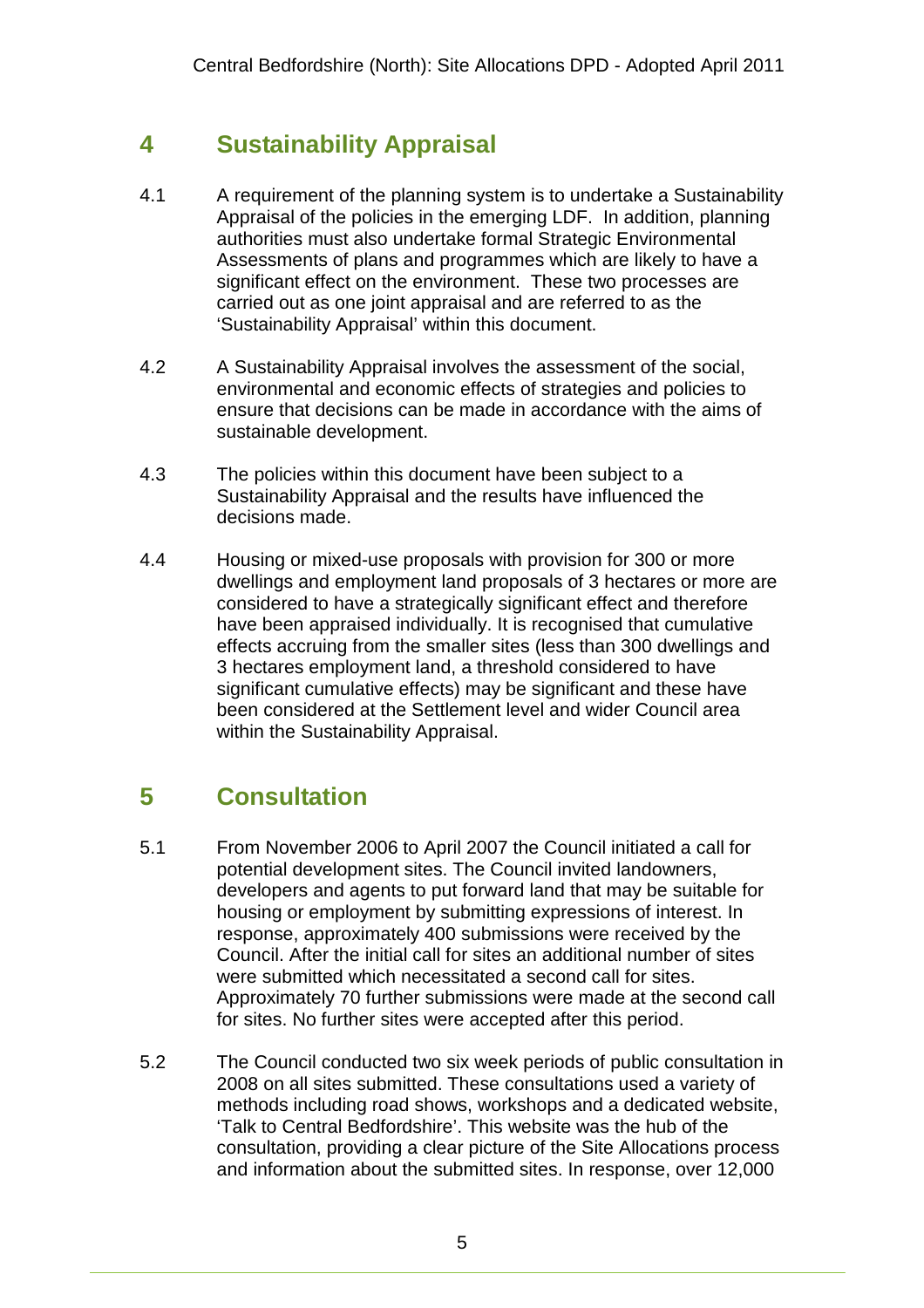comments were received on sites submitted for future development in the area.

# **6 Site Assessment Process**

To determine the most suitable housing and mixed-use sites for development, the Council developed a set of assessment criteria. The criteria have been developed based on sustainability factors in the Core Strategy and other local conditions and circumstances. The sustainability factors include:

- **•** building communities:
- housing provision;
- the provision of infrastructure:
- the economy and employment;
- **•** transport and movement:
- health:
- water availability;
- waste and its management;
- climate change;
- energy;
- sustainable construction;
- biodiversity;
- the landscape;
- the built environment;
- heritage;
- land and soils; and
- pollution.
- 6.2 Having developed the criteria, an additional period of consultation was undertaken between 1st and 23rd September 2009 for residents and other stakeholders to help place the different criteria in order of priority. The result of the consultation was used to accord appropriate weighting to each criterion.
- 6.3 Due to the high number of sites put forward, it was necessary for the site assessment to be undertaken in stages. Through this process the inappropriate sites were eliminated and the most suitable sites were taken forward. Details of the site assessment process can be found in the Site Assessment Technical Document.

# **7 The Spatial and Development Strategy**

7.1 This chapter explains the approach to accommodating new homes and jobs and their proposed spatial distribution across Central Bedfordshire northern area up to 2026. It sets out the broad scale of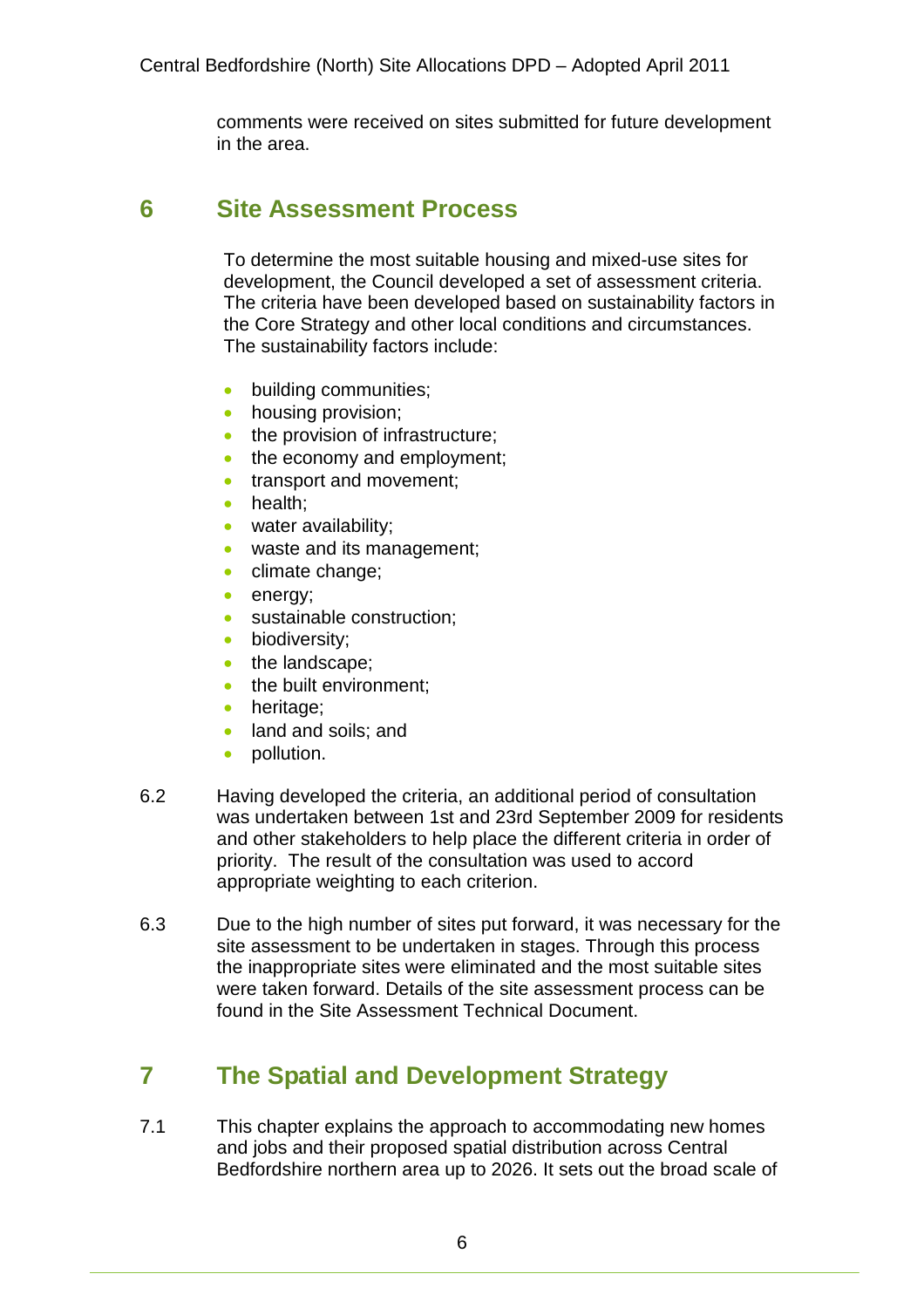development anticipated in each of the main settlements and other areas. It also indicates the new infrastructure needed to support this development.

#### 7.2 **Requirement for new homes and jobs**

The Core Strategy makes provision for the following:

| Net additional homes 2001-2026 | $= 17,950$ |
|--------------------------------|------------|
| Net additional jobs 2001-2026  | $= 17,000$ |

- 7.3 The Council's overall approach to accommodating these development requirements is set out below:
	- To focus most new development in the larger settlements with the best range of services and access to public transport;
	- To use a Settlement Hierarchy as the basis for apportioning growth but without excluding possibilities for larger-scale growth where there are sound sustainability benefits;
	- To seek opportunities to concentrate growth in one or two key locations;
	- To ensure new development has a positive impact on communities;
	- To protect and maintain the existing Green Belt;
	- To use previously developed land wherever possible when it is sustainably located;
	- To allow limited new development in the rural areas to serve local needs and help support local services; and
	- To control development in the open countryside.
- 7.4 The Council's approach to development has been informed by the principle that, in general, the largest settlements with the highest level of existing facilities and transport links offer the most sustainable options for development. In addition, where appropriate to the scale of a settlement, large sites often offer greater opportunity for mixed-use development, which may assist in retaining and attracting employment opportunities to the Council area and creating more sustainable transport patterns. Larger sites can also bring forward more significant infrastructure improvements and mitigation against adverse impacts through developer contributions/planning obligations.

# **8 Settlement Hierarchy**

8.1 To help inform where new development should take place, Core Strategy Policy CS1 sets out a hierarchy of settlements. The hierarchy takes account of local sustainability credentials such as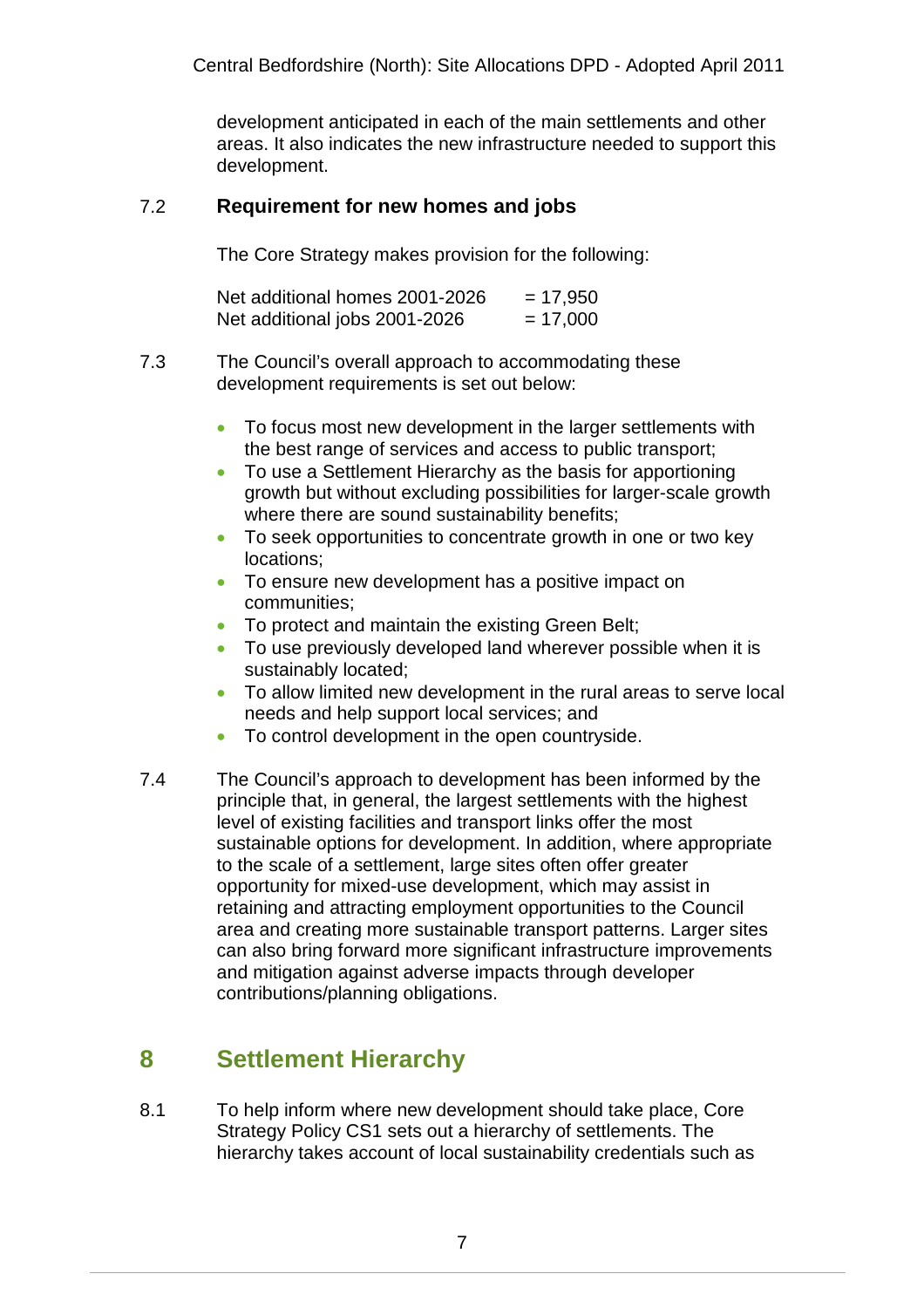access to services and facilities (schools, shops and public transport links etc.) and this is based on the current level of provision.

8.2 The hierarchy helps to provide a framework for the level and distribution of new development allocated within this Site Allocations DPD. It will also help to set the context for decisions on individual planning applications.

# **9 Housing and Employment Land Requirements**

9.1 Table 1 below shows the range of housing and employment land specified in the Core Strategy and allocated within this document. The actual amount of housing and employment land is indicated within the policy for each site.

#### **Table 1: Housing and Employment Land Requirements**

| <b>Settlement</b><br><b>Group</b>                               | <b>Core</b><br><b>Strategy</b><br><b>Indicative</b><br><b>Ranges -</b><br><b>Housing</b> | <b>Housing</b><br><b>Allocated</b><br>within<br><b>SA DPD</b> | <b>Core</b><br><b>Strategy</b><br><b>Indicative</b><br>Ranges-<br><b>Employment</b><br>(ha) | <b>Employment</b><br><b>Allocated</b><br>within SA<br>DPD (ha)                       |
|-----------------------------------------------------------------|------------------------------------------------------------------------------------------|---------------------------------------------------------------|---------------------------------------------------------------------------------------------|--------------------------------------------------------------------------------------|
| Major<br><b>Biggleswade</b><br><b>Service</b><br><b>Centres</b> | 250-500                                                                                  | 373                                                           | $10 - 15$                                                                                   | 15                                                                                   |
| Sandy                                                           | 50-200                                                                                   | 110                                                           | $5 - 10$                                                                                    | $10+$                                                                                |
| Ampthill                                                        | 250-500                                                                                  | 448                                                           | $5 - 10$                                                                                    | 9.12ha (inc<br>$1.8$ ha in<br>Maulden)***                                            |
| <b>Flitwick</b>                                                 | 500-750                                                                                  | 535                                                           | $3-5$                                                                                       |                                                                                      |
| <b>Wixams</b>                                                   | 1000                                                                                     | $1070+$                                                       | $10 - 20*$                                                                                  | 5                                                                                    |
|                                                                 |                                                                                          |                                                               |                                                                                             |                                                                                      |
| Cranfield<br><b>Minor</b><br>Service<br><b>Centres</b>          | 150-250                                                                                  | 160                                                           | $5 - 10$                                                                                    | 5                                                                                    |
| <b>Marston</b><br>Moretaine                                     | $0 - 100$                                                                                | 125                                                           | $10 - 20*$                                                                                  | $\overline{7}$                                                                       |
| Potton                                                          | 150-250                                                                                  | 240                                                           | $1 - 2$                                                                                     | $\mathbf{1}$                                                                         |
| <b>Shefford</b>                                                 | 150-250                                                                                  | 229                                                           | $2 - 4$                                                                                     | $\overline{2}$                                                                       |
| <b>Stotfold</b>                                                 | 150-250                                                                                  | 177                                                           | $10 - 15**$                                                                                 | 5                                                                                    |
|                                                                 |                                                                                          |                                                               |                                                                                             |                                                                                      |
| Rural<br>Areas<br>(Large<br>and<br><b>Small</b><br>Villages)    | 400                                                                                      | 411                                                           | N/A                                                                                         | 8 ha<br>$(8)$ ha in<br>Brogborough<br>as part of<br><b>Northern</b><br>Marston Vale) |
|                                                                 |                                                                                          |                                                               |                                                                                             |                                                                                      |
| Arlesey                                                         | $1000+$                                                                                  | $1000+$                                                       | $10 - 15**$                                                                                 | 10                                                                                   |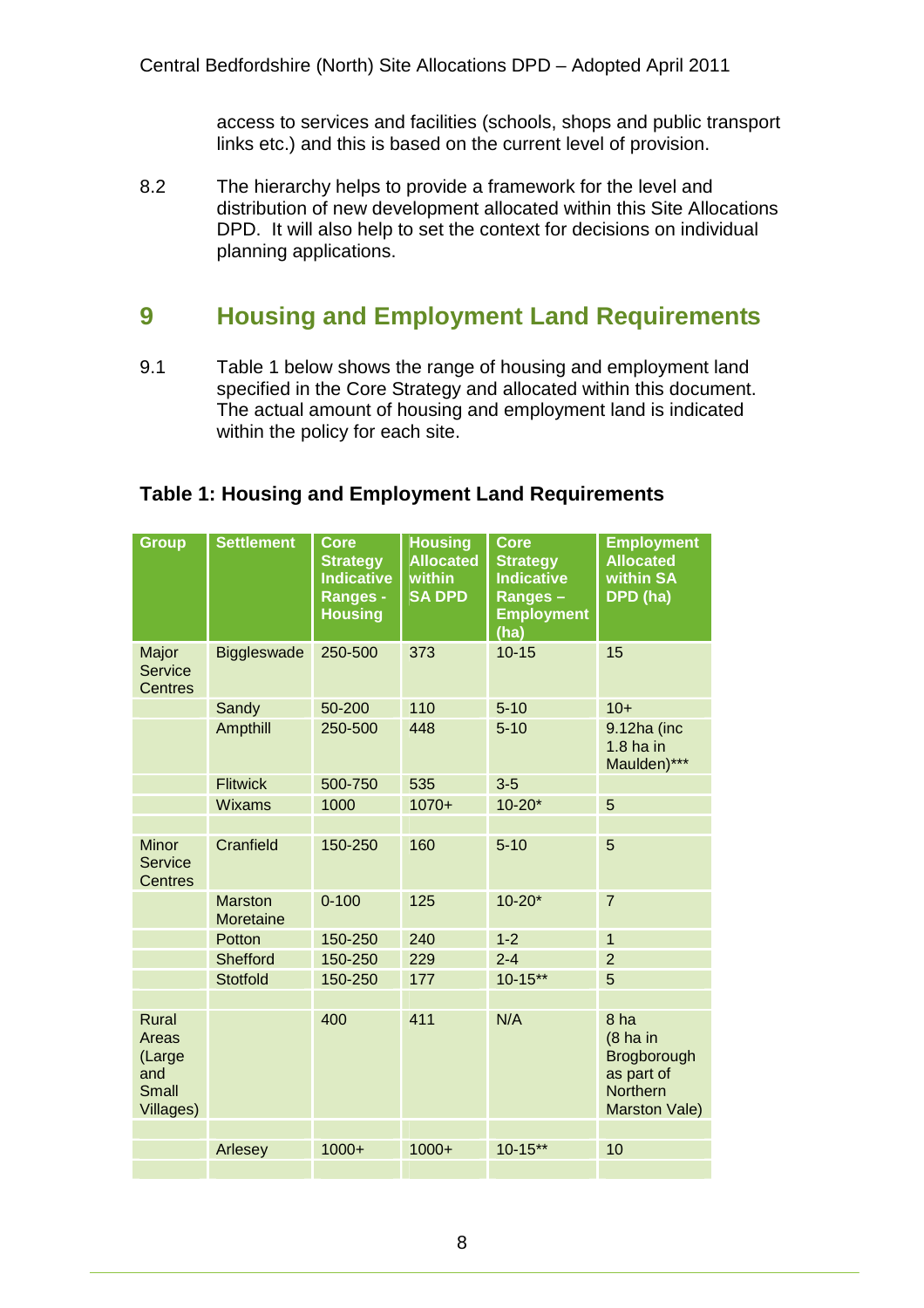Silsoe 400 380\*\*\*\* 1-2 1.2

\* Combined figure for Northern Marston Vale and surrounding areas in Central Bedfordshire,

\*\* Figure for Arlesey and Stotfold combined

\*\*\* Figure for Ampthill and Flitwick combined

\*\*\*\* Figure relates to permission granted

# **10 General Principles**

- 10.1 To be in conformity with the Core Strategy and Development Management Policies DPD, development will be required to have regard to a number of general principles. These principles will play a major role in contributing towards sustainable growth in the Council area. The implementation of policies in this DPD will generally be guided by the requirements in:
	- national Planning Policy Statements and Guidance (PPS/PPG);
	- the East of England Plan;
	- the Core Strategy and Development Management Policies DPD;
	- the Local Delivery Strategy;
	- Design in Central Bedfordshire A Guide for Development;
	- the Planning Obligations SPD; and
	- other relevant approved documents of Central Bedfordshire Council. An element of Gypsy and Travellers provision will also be negotiated.
- 10.2 An indicative 30 dwellings per hectare have been used to calculate the number of dwelling units on each site. Site location, condition and viability will influence the amount of dwelling units that may be achievable on sites. However, development will be required to include an appropriate mix of housing types and tenures to reflect the Strategic Housing Market Assessment and the housing needs in the area.
- 10.3 The timing of delivery of housing on sites and the phasing of development is discussed in chapter 13. This ensures the adequate provision of housing within the area during the plan period.
- 10.4 In accordance with PPS25, a site specific Flood Risk Assessment may be required as part of the planning application. This will identify and assess the risks of all forms of flooding and demonstrate how this will be managed, taking into account climate change.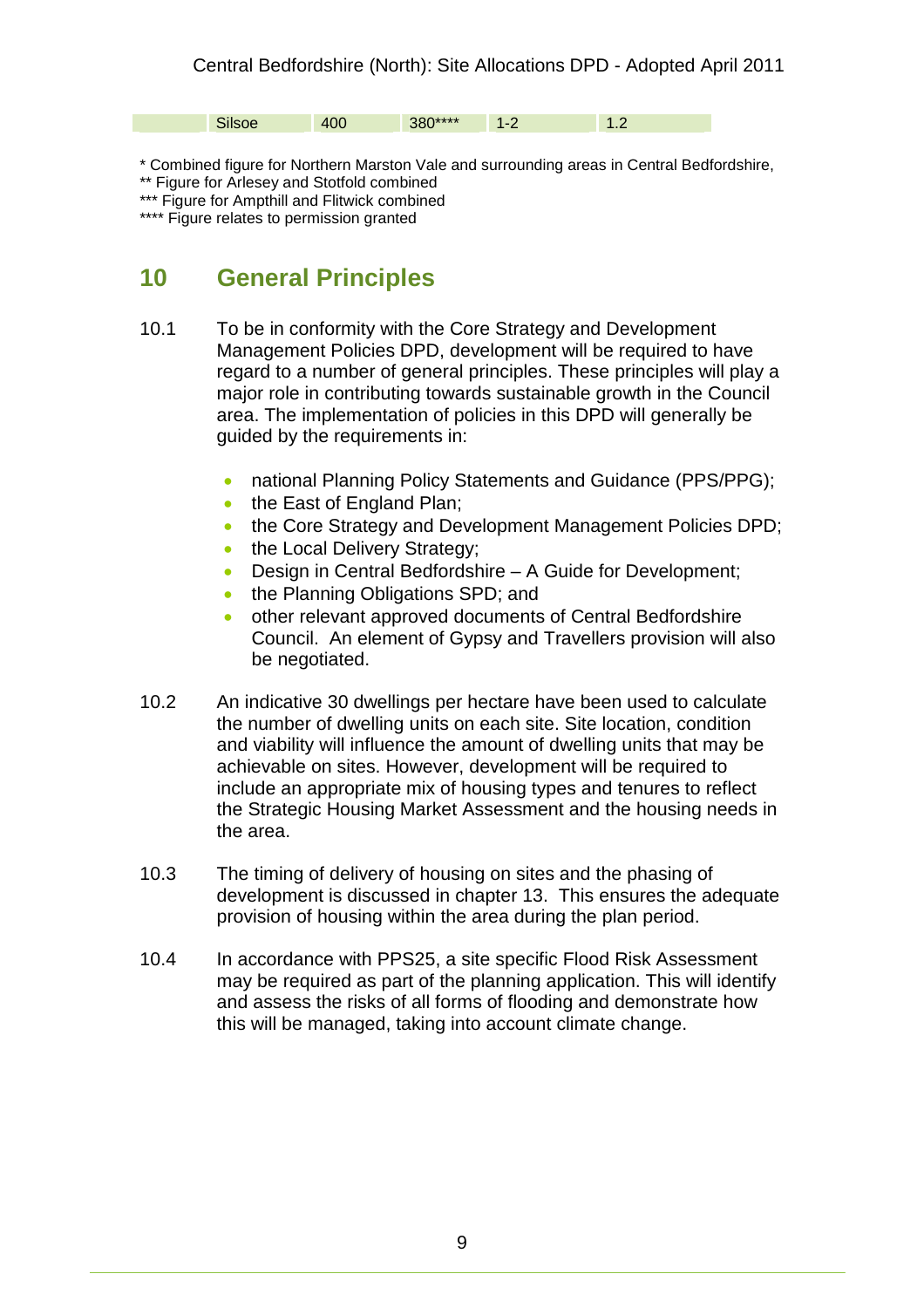# **11 Housing and Employment Site Allocations Policies**

Land allocated for development within the following policies is indicated on the Proposal Maps. The Local Plan policies which remain saved as housing and employment commitments are also indicated on the Proposal Maps. Reference should be made to the former Mid Bedfordshire Local Plan (First Review) – December 2005.

### **Major Service Centres**

### **11.1 Biggleswade**

11.1.1 Biggleswade is the largest town in the Central Bedfordshire (North) and is categorised as a Major Service Centre in the hierarchy of settlements. The vision for the town is to build on this role. Its population and services have grown steadily over the last 20 years and further growth of about 2000 new homes to the east of the town has been committed to during the plan period. New allocations of between 250 - 500 homes are expected to be delivered towards the end of the plan period when the existing commitments are near completion. A total of 15 ha of new employment land is proposed to the east of the established employment area of Stratton Business Park.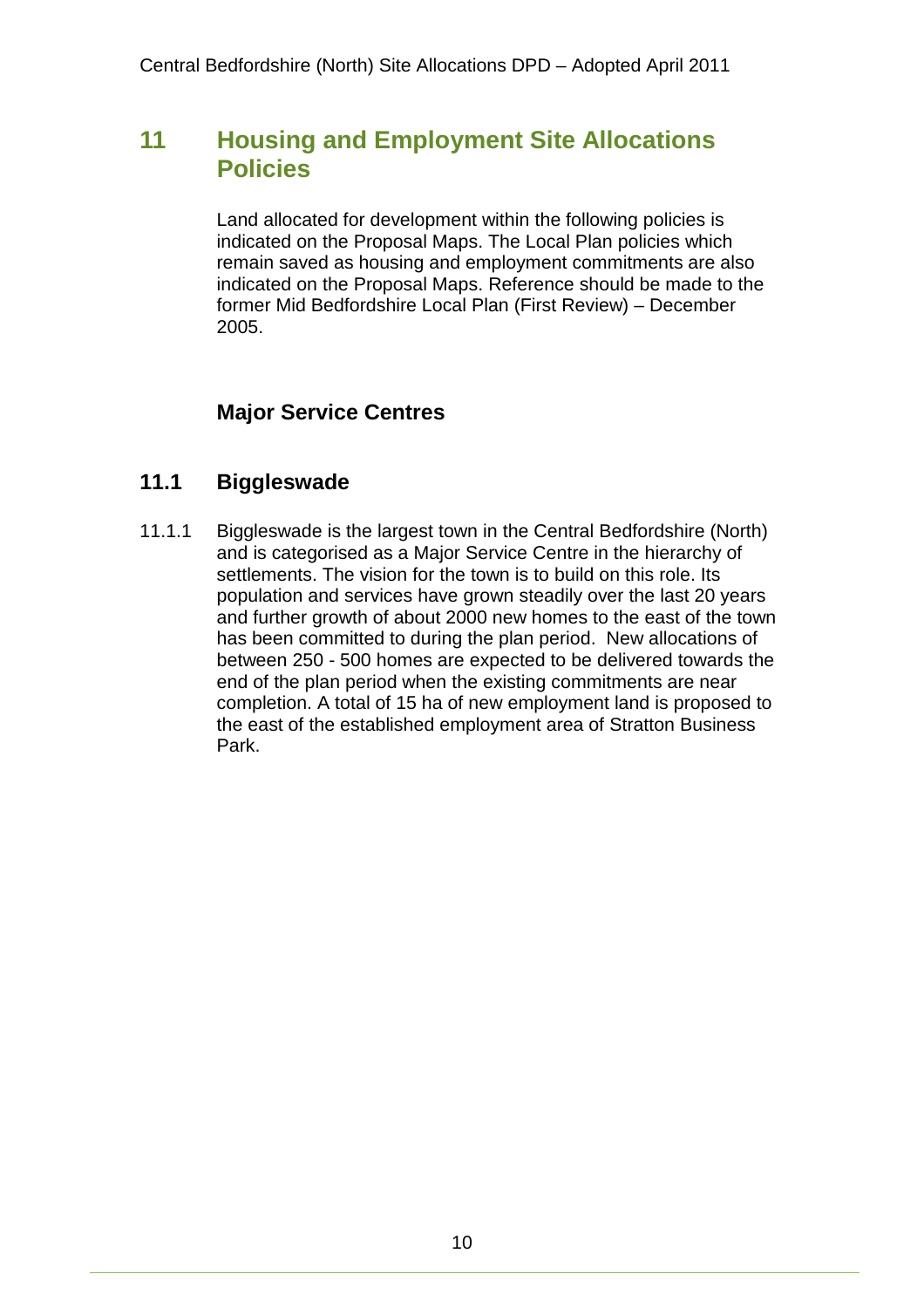#### **Policy HA1: Land at Potton Road, Biggleswade**

#### **Site Area: 11.00 ha**

Land west of Potton Road, Biggleswade, as identified on the Proposals Map, is allocated for residential development providing a minimum of 330 dwellings.

- The production of a Development Brief to quide development;
- The completion of the relief road to the east of Biggleswade with a roundabout on Potton Road;
- Preparation of a Transport Assessment to help identify the impact of the development on the highway network. This assessment should specifically include the impact on the B1040 Potton Road, the A1/A6001 roundabout and Sun Street, and a satisfactory resolution of the impact of additional traffic on the A1 roundabouts and on the roads within the town;
- Contributions for an extension and buffering to Biggleswade Common and access and facilities improvements; and provision of links to the Biggleswade Eastern Relief Road Linear Park, in accordance with the Mid Bedfordshire Green Infrastructure Plan;
- The provision of sufficient capacity at the wastewater treatment works to meet the needs of the development;
- Contributions towards Biggleswade town centre development; and
- Contributions towards the Biggleswade Eastern Relief Road and the A1 southern junction improvements.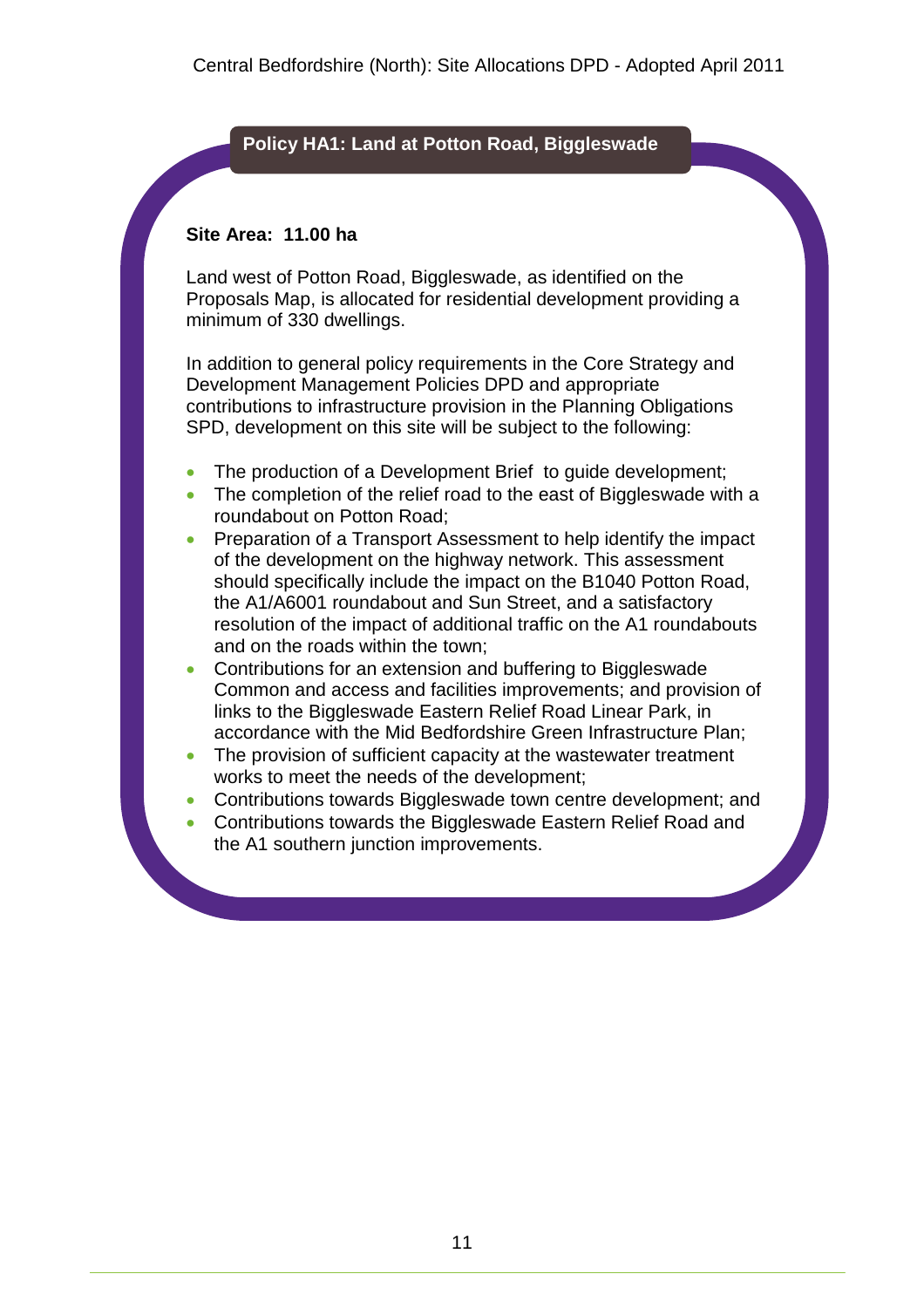**Policy HA2: Former London Road Council Offices, Biggleswade**

#### **Site Area: 0.57 ha**

Land at the Former London Road Council Offices, Biggleswade, as identified on the Proposals Map, is allocated for a residential development of 43 dwellings in accordance with its approved planning permission.

#### **Policy EA1: Land East of Stratton Business Park, Biggleswade**

#### **Site Area: 15.00 ha**

Land east of Stratton Business Park, Biggleswade, as identified on the Proposals Map, is allocated for B1, B2 and B8 employment development.

- Provision of adequate access;
- Satisfactory resolution of the impact of additional traffic on the A1 roundabout south of Biggleswade;
- Provision of a satisfactory cycleway, footpath and public transport network links to the Town Centre to be determined through a Transport Assessment;
- Provision of flexible employment units to meet changing future requirements;
- The provision of sufficient capacity at the wastewater treatment works to meet the needs of the development;
- Appropriate mitigation against the impact on the Stratton Park Scheduled Ancient Monument; and
- Provision of appropriate financial contributions towards improvements to the A1 southern junction and works required to increase the capacity of London Road. Contributions may be sought towards the construction of the Biggleswade Eastern relief Road, if appropriate.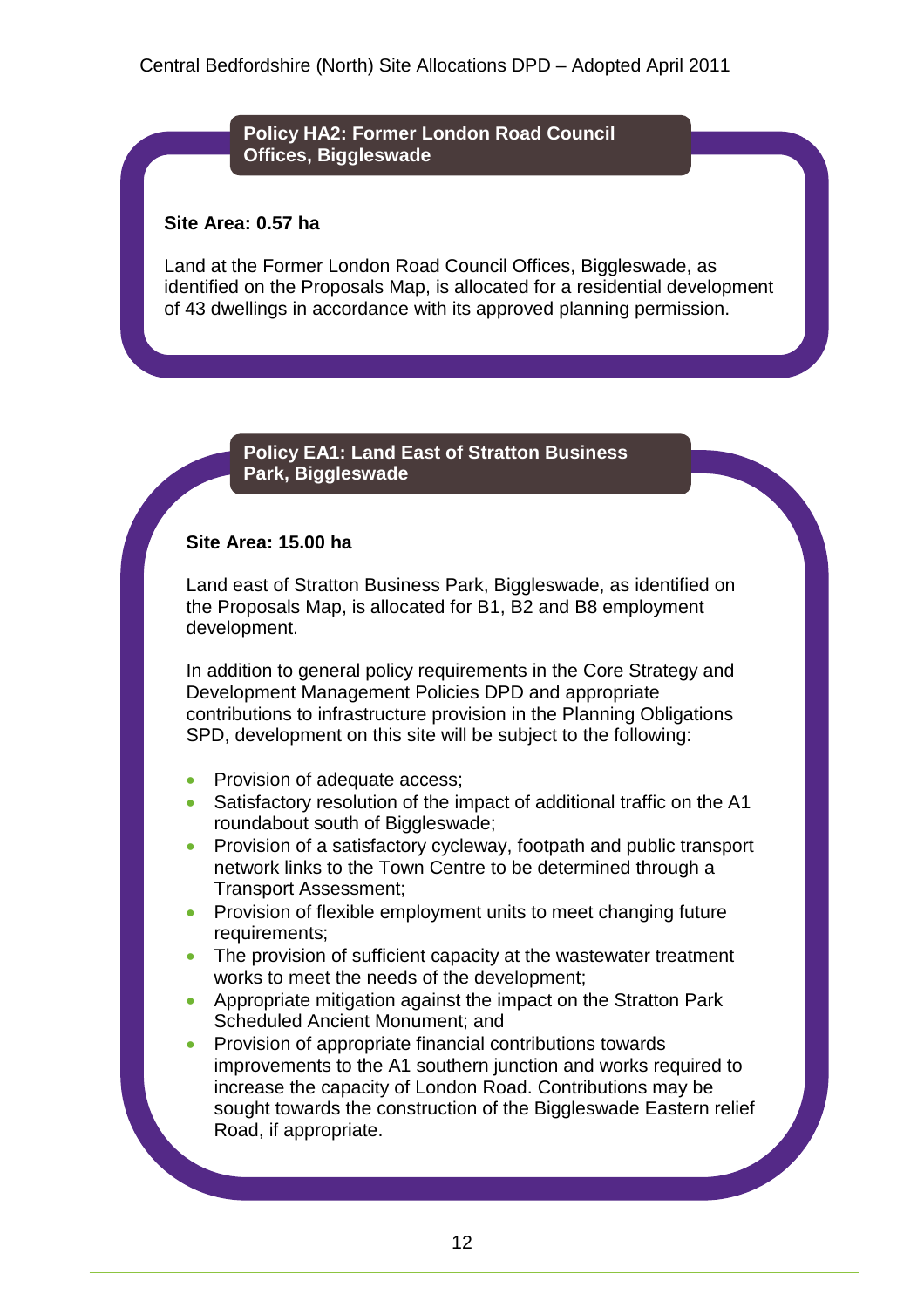#### **Policy TC1: Town Centre, Biggleswade**

The Council aims to support and encourage a vibrant and lively town centre in the Major Service Centre of Biggleswade. Evidence suggests that it will be a challenge to retain the vitality and viability of the market towns in the face of national trends towards larger schemes in larger centres. The Town Centres and Retailing Stage 2 Study recommended that Town Centre Boundaries should be identified to provide an area within which town centre uses should be retained. These have been identified on the Proposals Map and Policy DM7 provides the mechanism to achieve this aim by determining planning applications to encourage additional suitable development and restrict the loss of appropriate uses.

Further work is being done by the Council to encourage investment and ensure appropriate development takes place in Biggleswade Town Centre. The Biggleswade Town Centre Strategy and Masterplan Supplementary Planning Document study is already underway. The SPD will expand on the Core Strategy and Development Management DPD policies CS12 and DM7. The study area for the SPD is identified on the Proposals Map.

### **11.2 Sandy**

- 11.2.1 Sandy is one of the largest towns in the northern part of Central Bedfordshire and acts as an important service and employment centre for the local catchment area. Sandy has a reasonable range of shops and services and benefits from a mainline railway station and its proximity to the A1.
- 11.2.2 As a Major Service Centre, Sandy is a sustainable location for future growth but physical constraints which include the A1, railway line and floodplain, make it difficult to accommodate major new development in the town. New allocations are made for an additional 50-200 new homes and 5-10 hectares of employment land. New housing development will be provided on brownfield sites within the town and new employment development will be provided as an extension to the existing Middlefield Industrial Estate.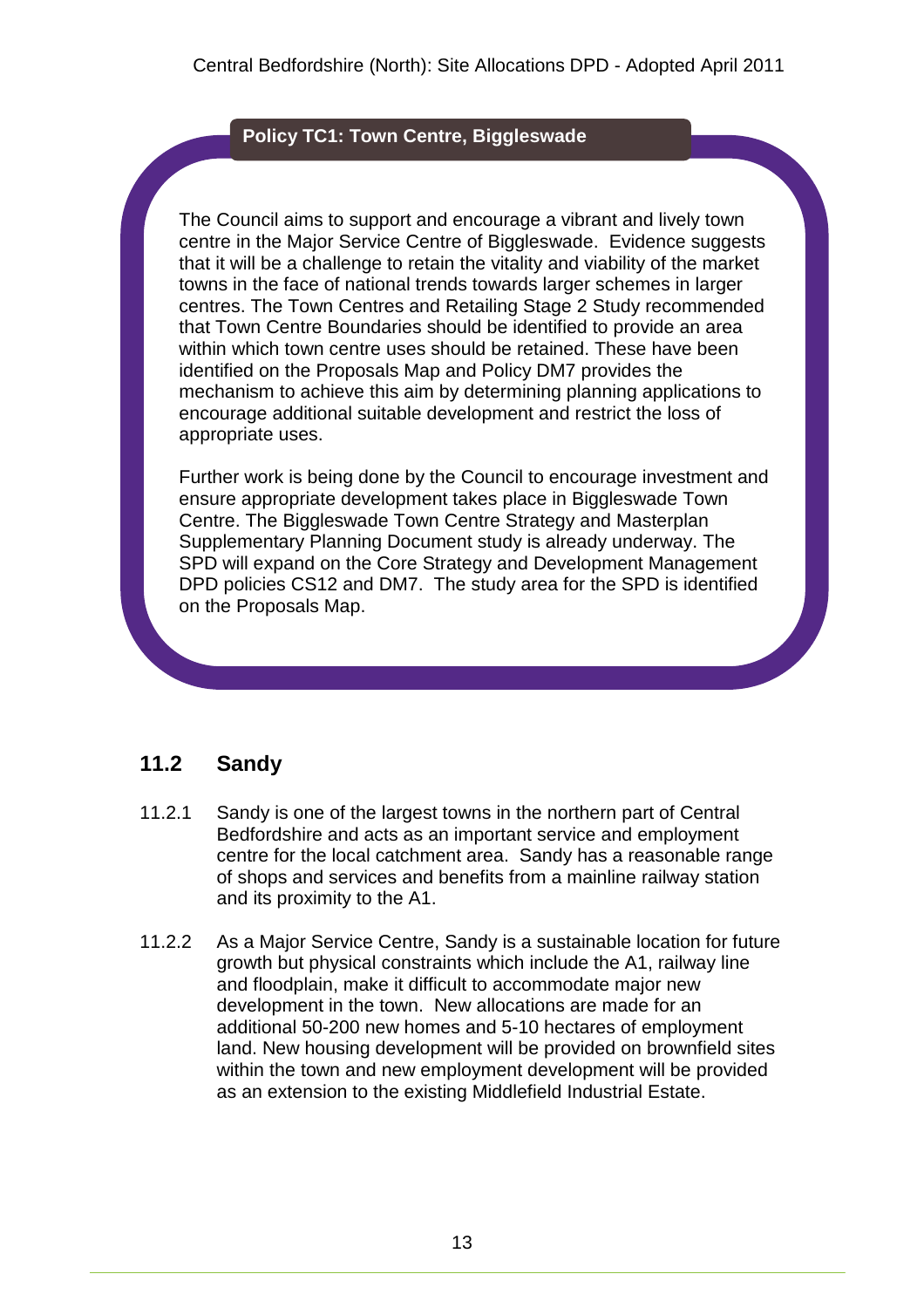#### **Policy MA1: Land West of Station Road/New Road, Sandy**

#### **Site Area: 1.89 ha**

Land West of New Road/Station Road, Sandy, as identified on the Proposals Map, is allocated for mixed-use development comprising a minimum of 50 dwellings and to include B1 employment development.

This site is situated in close proximity to the mainline railway station. It is therefore considered that a higher density scheme would be appropriate and justified.

- Preparation of a Transport Assessment to help identify the impact of the development on the highway network. This assessment should specifically include the impact on the A1/New Road allmovements priority junction and any improvements that may be required;
- Provision of flexible employment units to meet changing future requirements;
- On site provision of children's play space;
- Control of surface water drainage to ensure that there is no increase in run-off into surrounding water courses; and
- The provision of sufficient capacity at the wastewater treatment works to meet the needs of the development.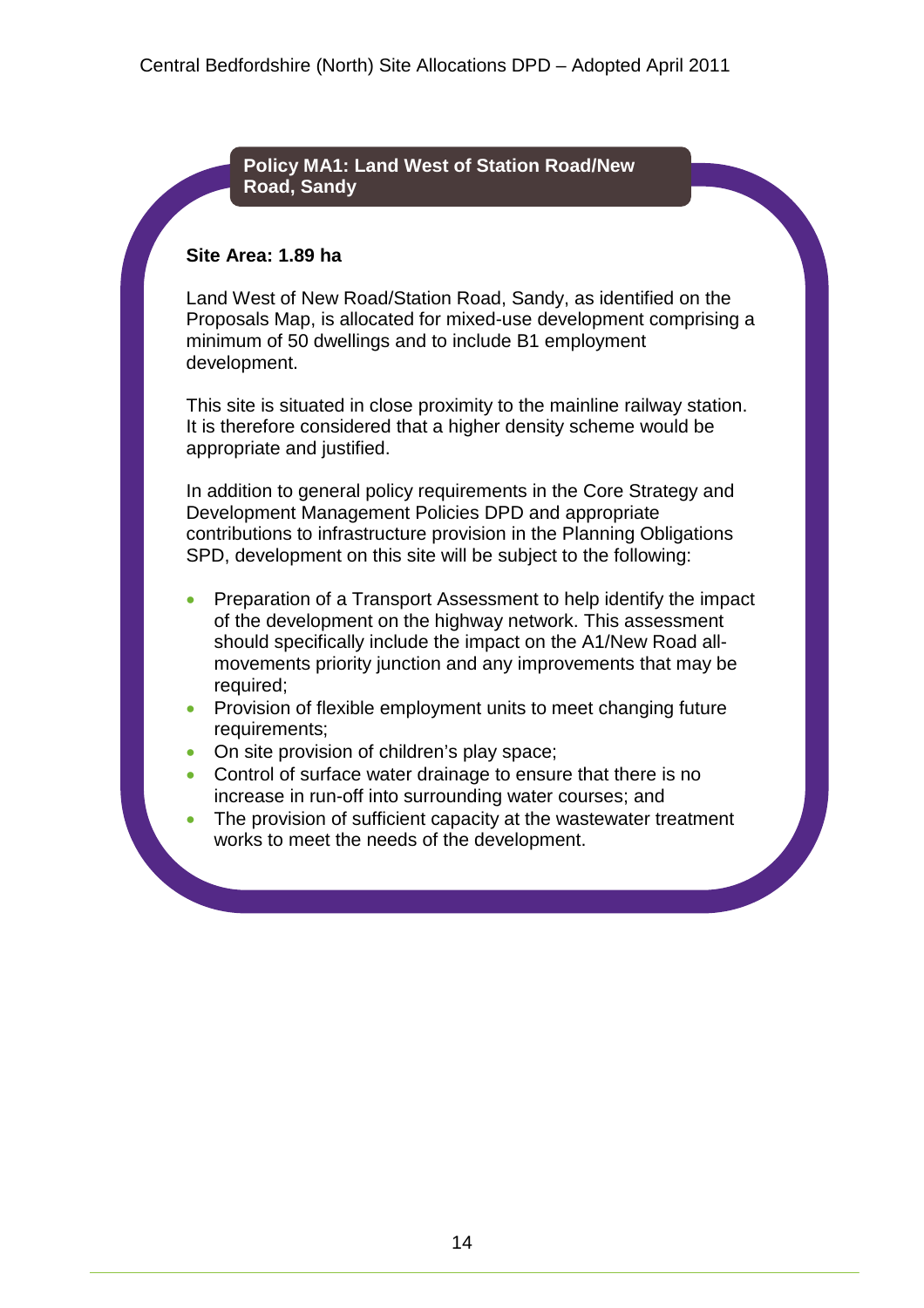**Policy HA3: Former Meller Beauty Site, Sunderland Road, Sandy**

#### **Site Area: 2.07 ha**

Land at the former Meller Beauty Site, Sunderland Road, Sandy, as identified on the Proposals Map, is allocated for residential development providing a minimum of 60 dwellings.

In addition to general policy requirements in the Core Strategy and Development Management Policies DPD and appropriate contributions to infrastructure provision in the Planning Obligations SPD, development on this site will be subject to the following:

- On site provision of children's play space;
- The provision of sufficient capacity at the wastewater treatment works to meet the needs of the development; and
- Control of surface water drainage to ensure that there is no increase in run-off into surrounding water courses.

#### **Policy EA2: Land North of Beamish Close, Sandy**

#### **Site Area: 10 ha**

Land North of Beamish Close, Sandy, as identified on the Proposals Map, is allocated for B1, B2 and B8 employment development.

- Provision of satisfactory buffer landscaping to minimise the impact of development on the open countryside, particularly the Greensand Ridge; and
- The provision of sufficient capacity at the wastewater treatment works to meet the needs of the development.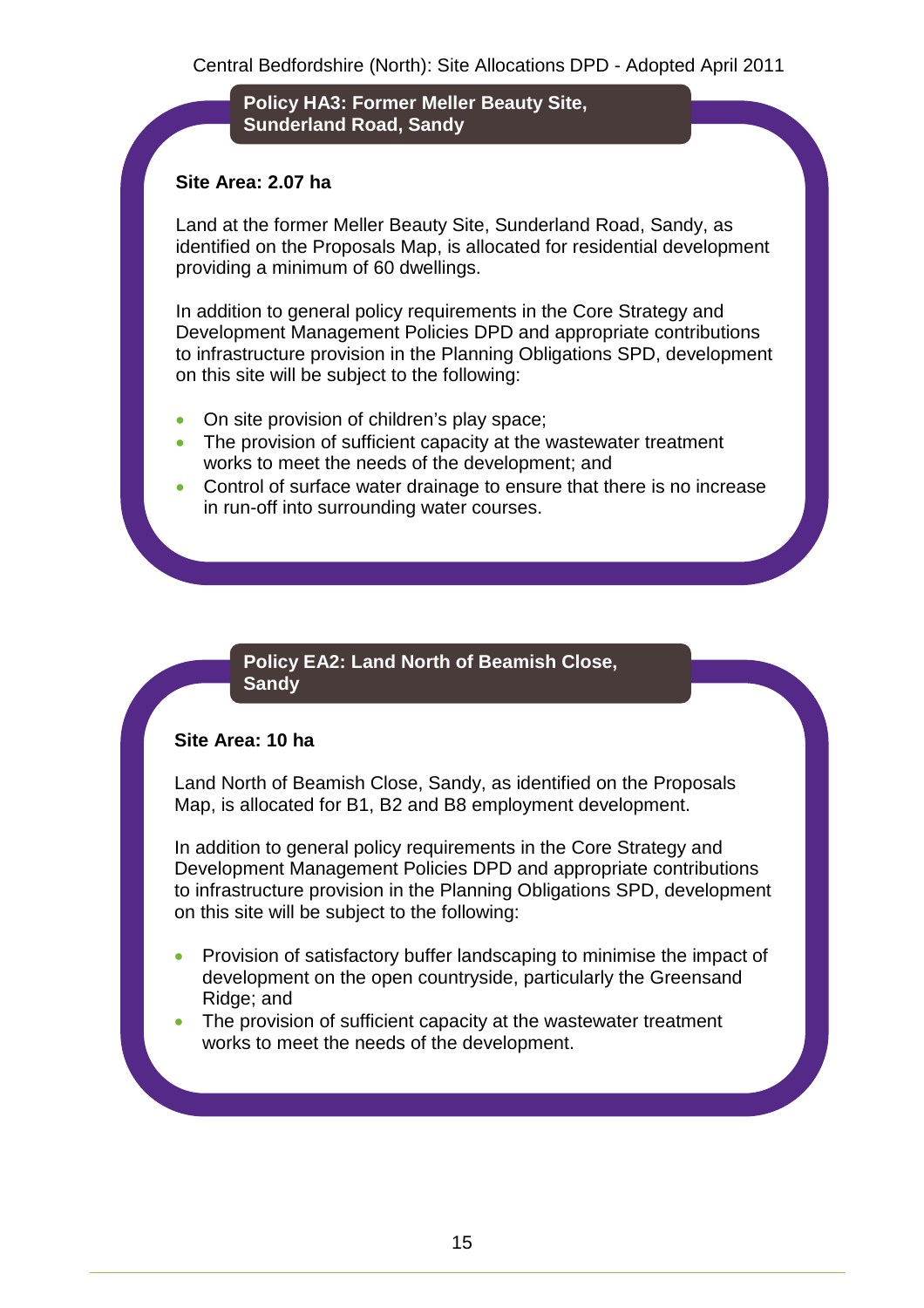# **11.3 Ampthill**

- 11.3.1 Ampthill is one of the two largest towns in the western part of Central Bedfordshire (North), and acts as an important service and employment centre in its local area. The town centre has recently been improved and redeveloped with the location of a supermarket and new shops. At present there is no need for any significant additions to the shopping facilities in the town.
- 11.3.2 The town will build on its role as a Major Service Centre. To achieve this additional housing, employment and services will be provided during the plan period. New allocations are made for an additional 250-500 new homes and 5-10 ha of new employment land. Any development will be provided outside the sensitive gap between Ampthill and Flitwick to prevent coalescence of the two towns. Further housing development will be provided on the Safeguarded Land to the south of Ampthill, north of the A507, and additional employment will be provided by the expansion of existing employment facilities.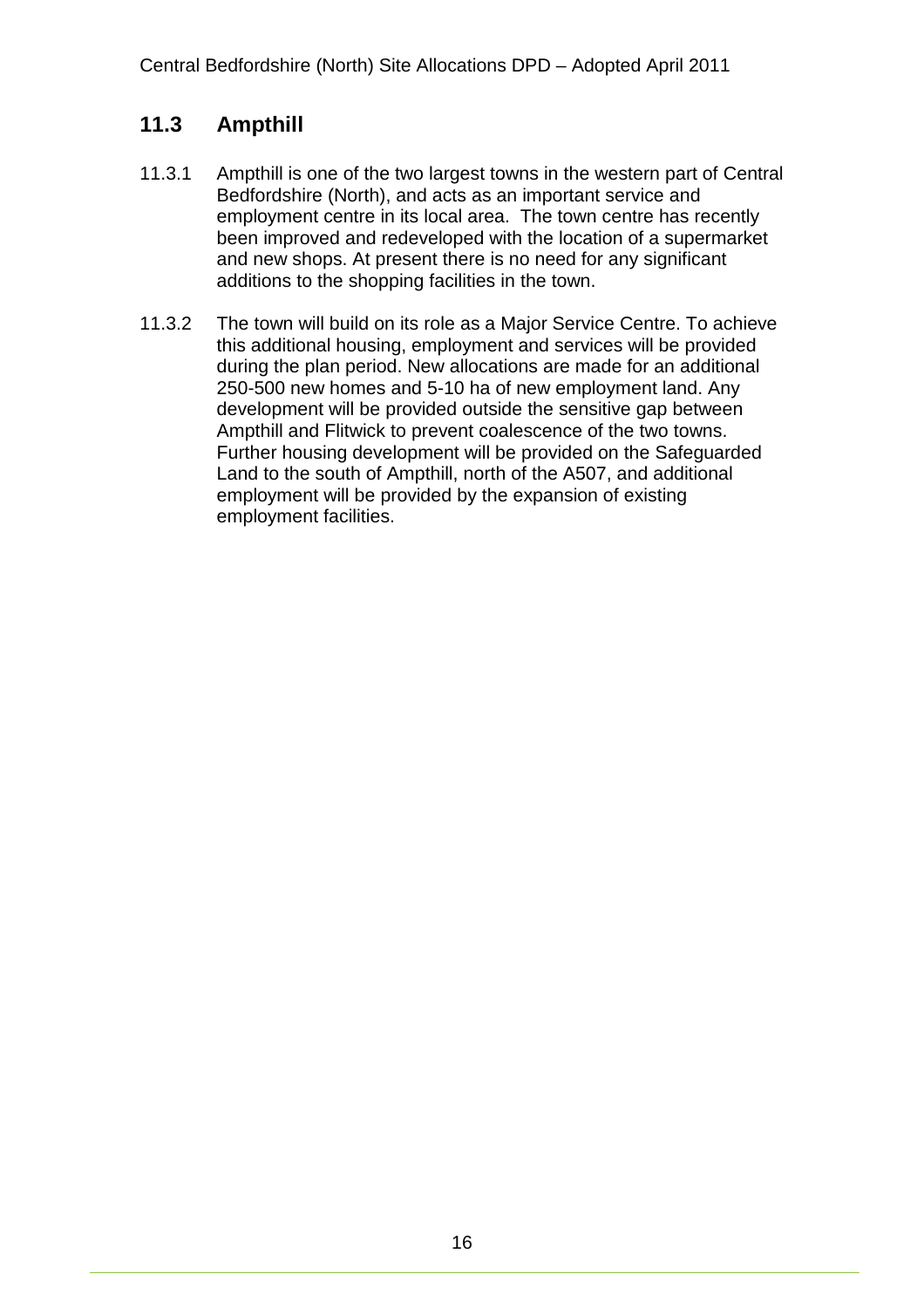#### **Policy HA4: Land West of Abbey Lane, Ampthill**

#### **Site Area: 13.65 ha**

Land west of Abbey Lane, Ampthill, as identified on the Proposals Map, is allocated for residential development providing a minimum of 410 dwellings.

- The production of a Development Brief to guide development;
- Preparation of a Transport Assessment to help identify the impact of the development on the highway network. This assessment should specifically include the impact on the A507 roundabout and town centre, and to assist in identifying and addressing any offsite transport improvements;
- Provision of adequate multifunctional open space to mitigate impacts of any additional pressure from residents of the development on the nearby Cooper's Hill SSSI and Flitwick Moor SSSI. The Development Brief will include appropriate levels and functions of open space in order to provide such mitigation;
- Provision of a 'green corridor' alongside the A507 providing substantial landscaping and opportunities for countryside recreation;
- Provision of suitable links including within and between the development parcels to the town centre; nearby sporting facilities; Redbourne Upper School and Community College; the network of paths serving the adjoining countryside; and the proposed country park along the A507;
- Provision of a non-vehicular connection between the development and the employment site at Doolittle Mill and Yard; and
- Provision of a footpath through the site connecting Abbey Lane to the east and Flitwick Road to the west, which is capable of connecting to the existing network of footpaths in the locality.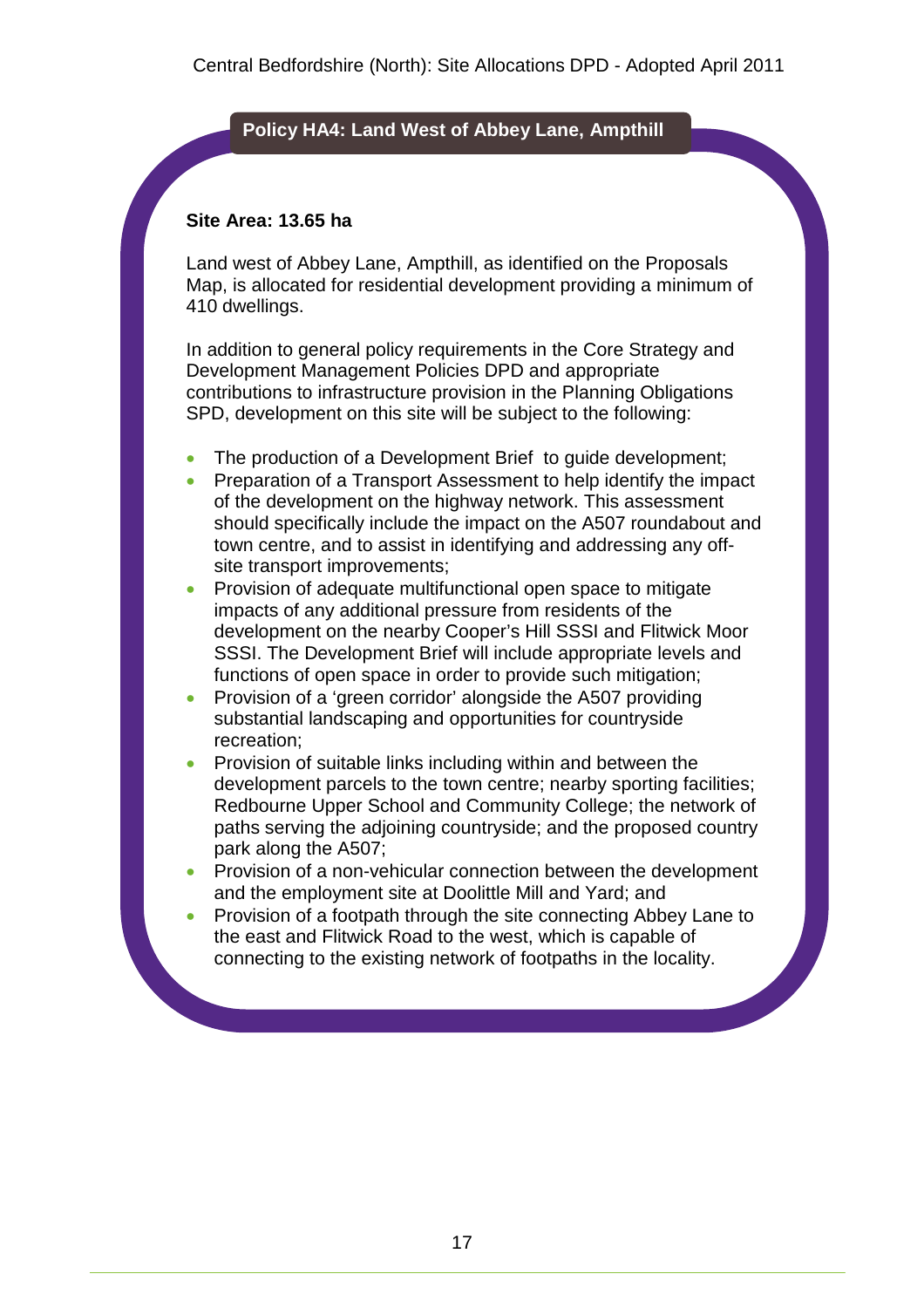#### **Policy HA5: Land North of Church Street, Ampthill**

#### **Site Area: 1.29 ha**

Land North of Church Street, Ampthill, as identified on the Proposals Map, is allocated for a residential development of 38 dwellings and a public car park in accordance with its approved planning permission.

### **Policy EA3: Land at Doolittle Mill, Ampthill**

#### **Site Area: 6.22ha**

Land at Doolittle Mill, Ampthill, as identified on the Proposals Map, is allocated for B1, B2 and B8 employment development.

- Should be developed for flexible B1 units and consistent with existing office development at Doolittle Mill;
- Preparation of a Transport Assessment to help identify the impact of the development on the highway network. This assessment should specifically include the impact on the Doolittle and One-O-One roundabouts, and help identify and address any off-site transport improvements; and
- Provision of an acceptable access to the A507 as is shown to be required following the completion of a Transport Assessment.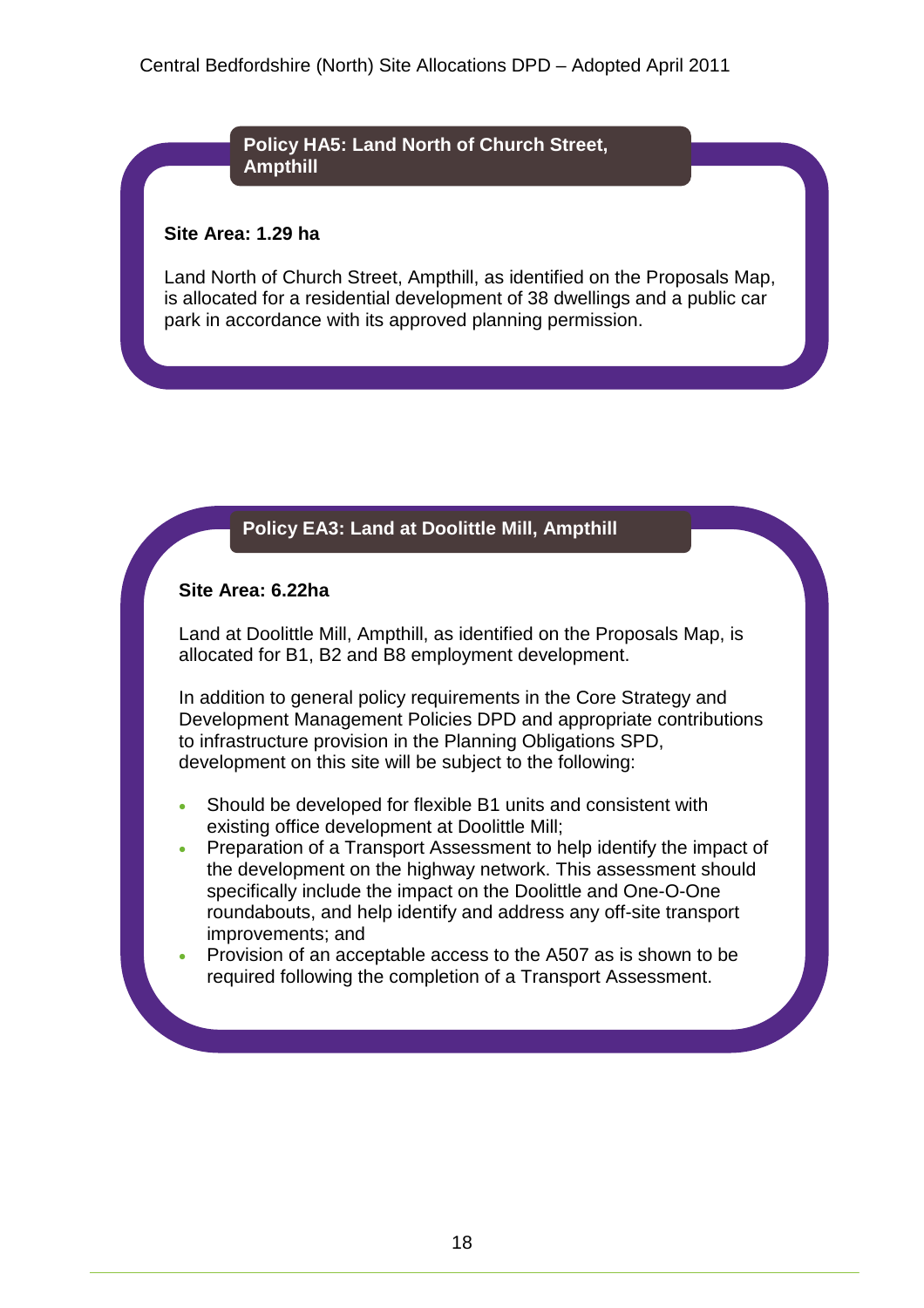### **11.4 Flitwick**

- 11.4.1 Flitwick is one of the two largest towns in the western part of Central Bedfordshire (North), and acts as an important service and employment centre in its local area. The town is reasonably well served by public transport, including a rail link to Bedford and London.
- 11.4.2 There has been some significant housing growth in the town within the past 20 years but the existing town centre retail offer is limited. During the first 5 years of this DPD, a Masterplan will be prepared for the town centre.
- 11.4.3 The town will build on its role as a Major Service Centre, providing additional housing, employment and services during the plan period. Development will be provided on the Safeguarded Land to the north of Flitwick and in the town centre. New allocations are made for an additional 500-750 new homes and 3-5 ha of new employment land.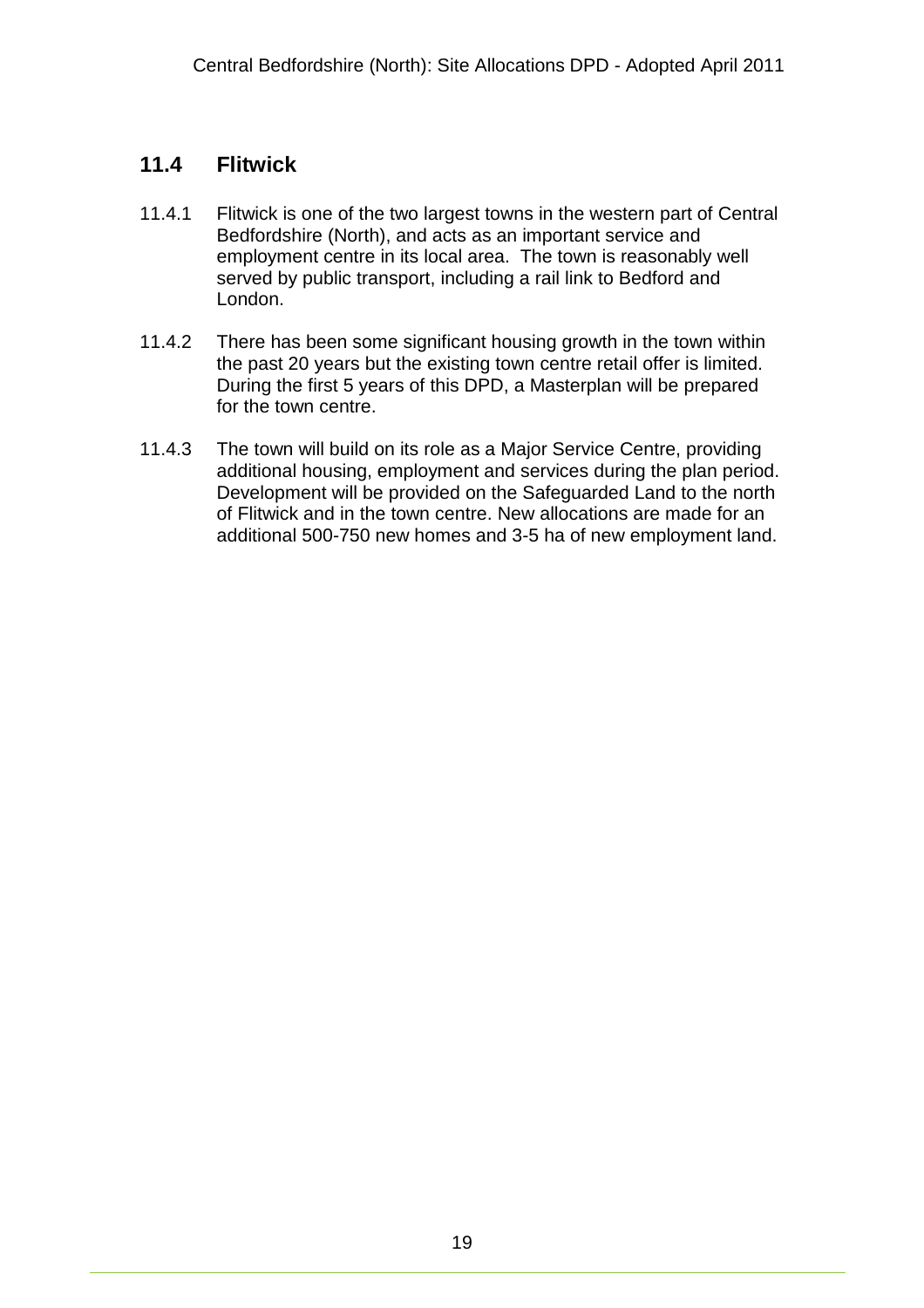#### **Policy MA2: Land at Steppingley Road and Froghall Road, Flitwick**

#### **Site Area: 15.92ha**

Land at Steppingley Road and Froghall Road, Flitwick, as identified on the Proposals Map, is allocated for a mixed-use development. A Masterplan will be prepared for the development of this site to provide, among other things, a minimum of 450 dwellings, at least 1.1 ha of B1 and B2 employment, which may also include bulky goods retailing development that do not detract from town centre uses and a dedicated open space area.

- Production of a Masterplan to guide development;
- Provision of capacity on the local highway network sufficient to accommodate predicted traffic increases;
- Preparation of a Transport Assessment to help identify the impact of the development on the highway network. The scope of this assessment should be agreed with the Highways Agency and include impacts on the Doolittle and One-O-One roundabouts and the Strategic Road Network, identify any off-site transport improvements and provide appropriate and acceptable mitigation to offset any impacts;
- Provision of adequate multifunctional open space to mitigate impacts of any additional pressure from the residents of the development on the nearby Cooper's Hill SSSI and Flitwick Moor SSSI. The Masterplan will include appropriate levels and functions of open space in order to provide such mitigation; and
- The incorporation of the existing footpath into the new development to form part of the open space provision.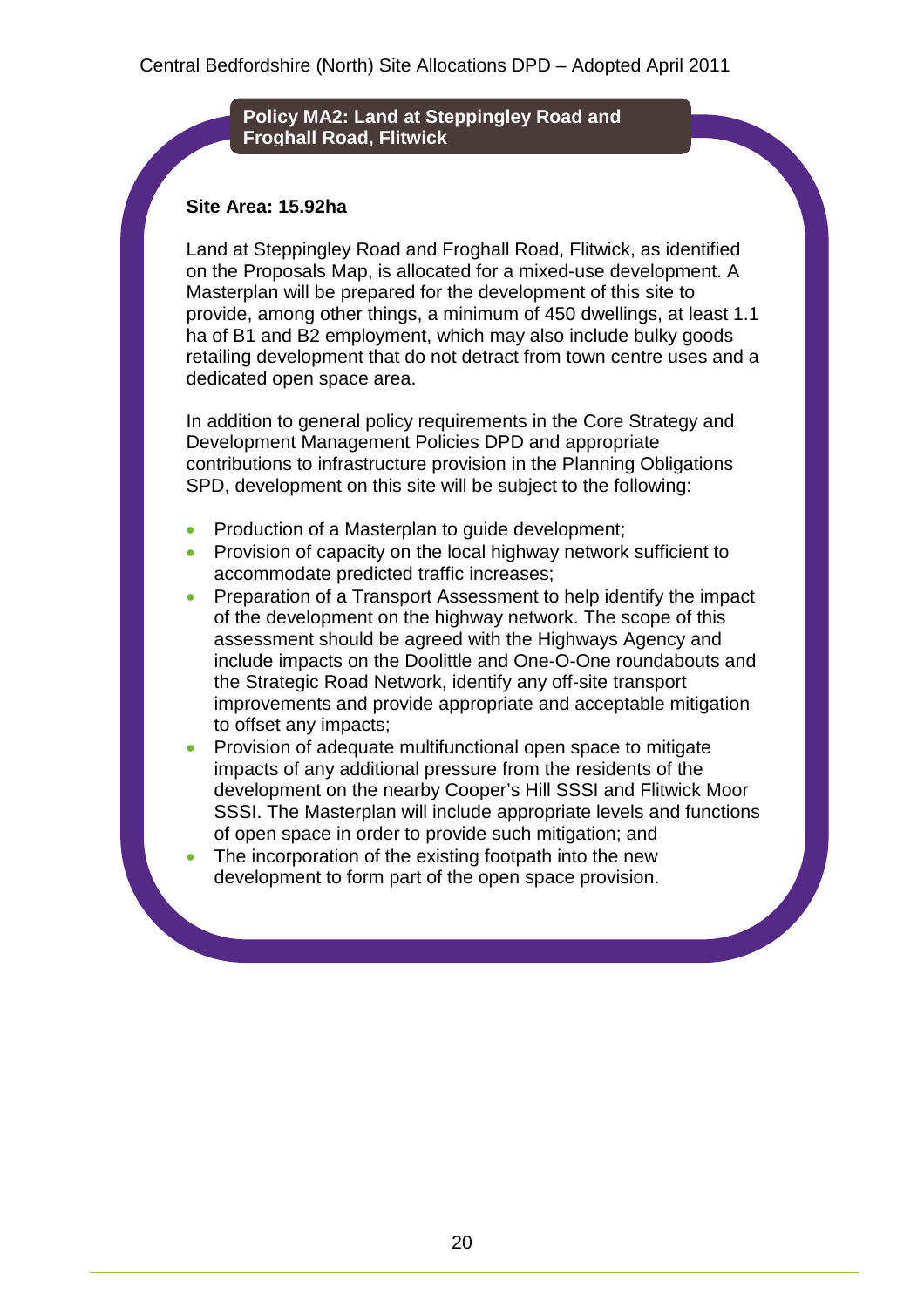#### **Policy TC2: Town Centre, Flitwick**

#### **Site Area: 2.87ha**

The Council aims to support and encourage a vibrant and lively town centre in the Major Service Centre of Flitwick. Evidence suggests that it will be a challenge to retain the vitality and viability of the market towns in the face of national trends towards larger schemes in larger centres. The Town Centres and Retailing Stage 2 Study recommended that Town Centre Boundaries should be identified to provide an area within which town centre uses should be retained. These have been identified on the Proposals Map and Policy DM7 provides the mechanism to achieve this aim by determining planning applications to encourage additional suitable development and restrict the loss of appropriate uses.

Further work is being done by the Council to encourage investment and ensure appropriate development takes place in Flitwick Town Centre. A development framework will be developed to take this work forward. Where changes to the Town Centre Boundary are required to carry forward the aims of the Core Strategy, this will be identified on the Proposals Map.

Land at Flitwick Town Centre as identified on the Proposals Map, is allocated for a mixed-use development providing a minimum of 85 dwellings, employment uses, retail and leisure use with transport interchange.

In addition to general policy requirements in the Core Strategy and Development Management Policies DPD and appropriate contributions to infrastructure provision in the Planning Obligations SPD, development on this site will be subject to the following:

The development will include:

- Smaller retail units:
- A minimum of 85 dwelling units;
- Town centre car park;
- New transport interchange:
- Pedestrian and cycle links including new bridge over the railway linking to the High St and with lift access to platforms;
- Option to provide new station building: and
- Contribution to village hall improvements or provision of a new village hall;

**Continued**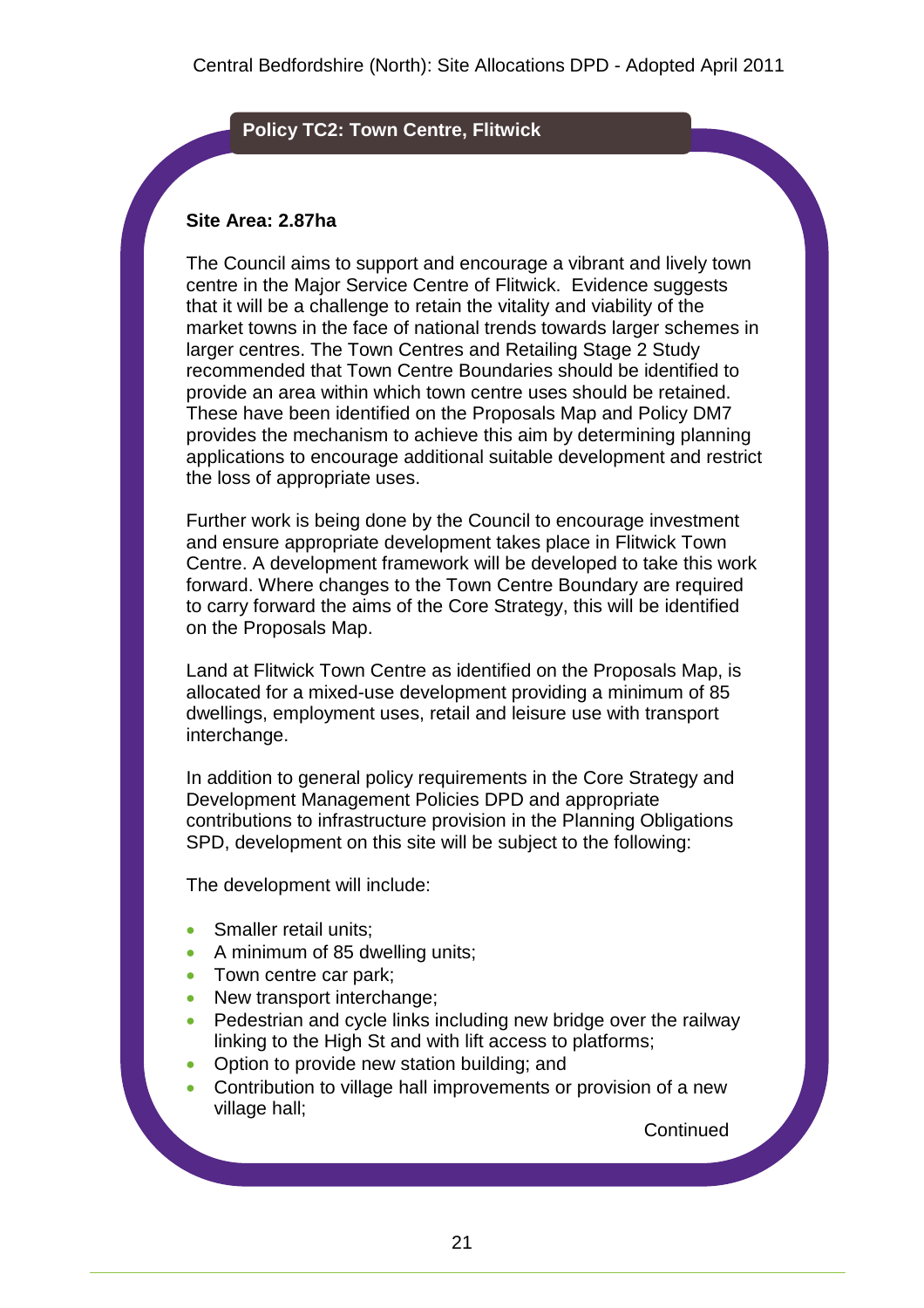#### **Policy TC2 (continued): Town Centre, Flitwick**

- Improvements and extensions to the library or a new library, both to include accommodation for the Town Council and Police;
- Accommodation for a youth facility for the town;
- Off site highway works, including a contribution to High St public realm enhancements;
- Public realm enhancements on Steppingley Rd and Coniston Rd;
- Public transport improvements;
- In respect of housing, contributions to education, health care and off site recreation/sporting facilities (including mitigation of impacts from residents of the development on Cooper's Hill SSSI and Flitwick Moor SSSI);
- Public art;
- CCTV;
- Accommodation for youth facilities; and
- The development of an Environmental Management Plan.

#### **Policy RA1: Flitwick Football Centre, Ampthill Road, Flitwick**

#### **Site Area: 12.51**

Land along Ampthill Road, south of the A507, Flitwick, as identified on the Proposals Map, has been granted planning permission for the development of a new football pitch facility. The scheme proposes one senior football pitch with fenced perimeter, five further senior/junior sized football pitches, six mini football pitches, car parking and a six team changing pavilion with officials changing, toilets, classrooms and other ancillary facilities. Access to the site would be directly off Ampthill Road.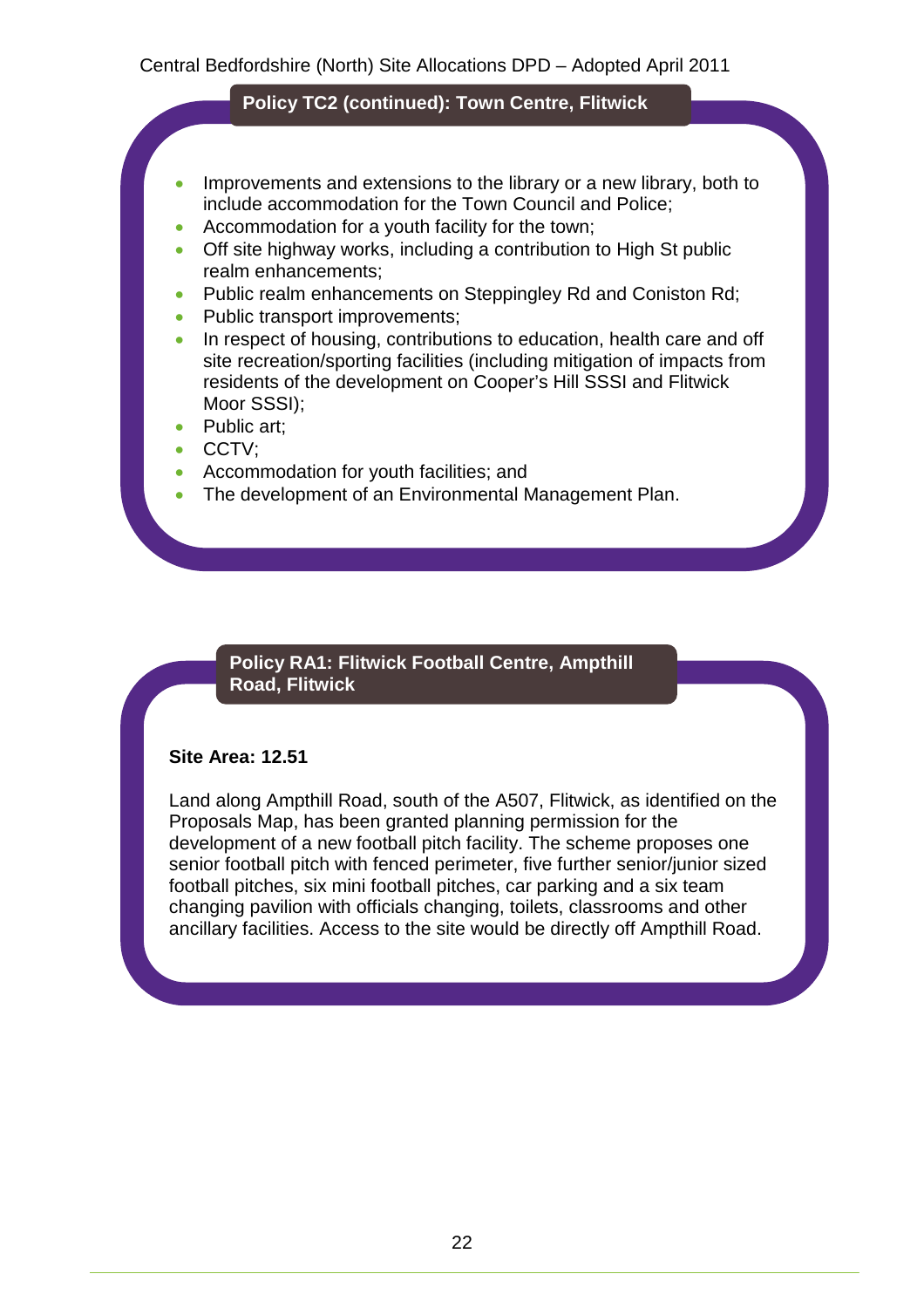### **11.5 Wixams**

- 11.5.1 Wixams is a new settlement being built on the former Elstow Storage Depot, which straddles the boundary of Central Bedfordshire and Bedford Borough. Planning permission has been granted for about 4,500 homes in total and the two Councils are committed to working together to deliver this. The new settlement will include the creation of a local centre with a range of shopping and other community facilities and when complete, will be an important local retail centre within the hierarchy for the Central Bedfordshire (North) area.
- 11.5.2 Due to the number of homes and level of facilities expected in Wixams within the next 20 years, this settlement is designated a Major Service Centre. The delivery of the homes and facilities will take time to be built out. It is considered unlikely that additional large-scale development over and above that presently permitted could be delivered before 2021. Beyond 2021, however, the 970 or so dwellings required in the Northern Marston Vale will be accommodated by bringing forward the expansion areas as identified in the Development Brief for a mix of uses. Further expansion at Wixams will be expected to bring forward provision and contributions towards local community infrastructure through the planning application process, as agreed with service providers and in accordance with the Planning Obligations Strategy.
- 11.5.3 A Planning and Development Brief and Masterplan will be produced to guide the mixed use development. It will also explore the potential of land to the south of MA3 to deliver further mixed use development in the period post 2026, together with a country park, in order to put in place a long-term southern boundary to Wixams and maintain separation from the village of Houghton Conquest. The delivery of additional built development will be subject to a review of the Core Strategy and Site Allocations DPD's at the appropriate time.
- 11.5.4 In order to safeguard and maintain adequate separation from Houghton Conquest, the Council will seek advance planting within, or to the south of, the allocated site. Its exact location shall be agreed as part of the Masterplanning for Policy MA3 and should be brought forward with the development of 1000 dwellings and 5 hectares of employment land. Should it be found that additional land is required to be allocated for development purposes beyond the plan period, a county park of strategic importance will be created incorporating this advance planting and establishing a southern boundary.
- 11.5.5 A Wixams town-wide assessment will be required to ensure that potential cumulative impacts on the Strategic Road Network (A421 corridor and at the A421/A6 junction) are taken into account. This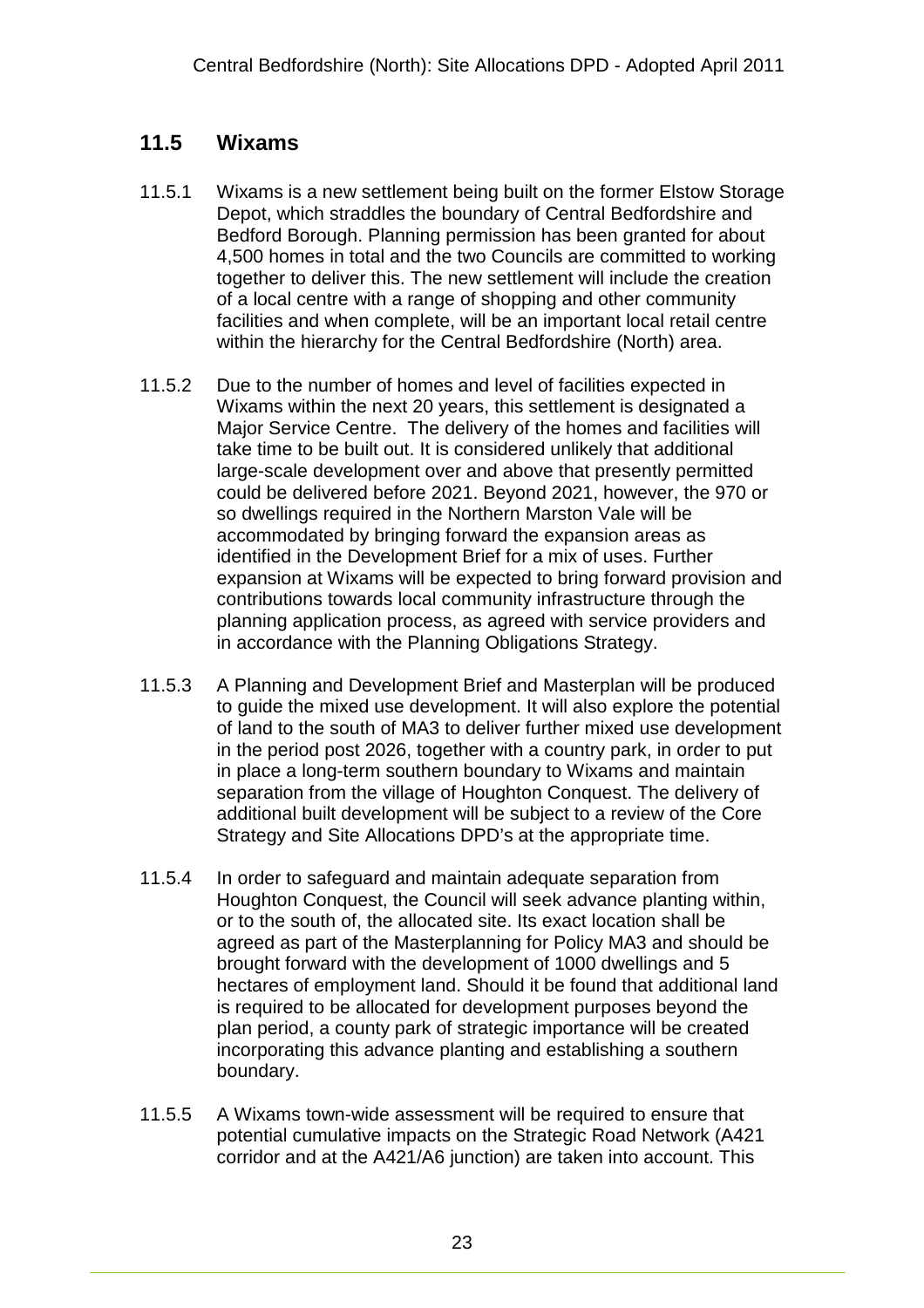will require partnership working between the Council and Bedford Borough Council.

### **Policy MA3: Land South of Wixams**

#### **Site Area: 59.45**

Land south of Wixams, as identified in the adopted Planning and Development Brief as an expansion area and as now identified on the Proposals Map, is allocated for mixed use development comprising 1000+ dwellings, a minimum of 5ha of employment land and other uses as identified through the proposed Planning and Development Brief and Master Plan.

In addition to general policy requirements in the Core Strategy and Development Management Policies DPD and appropriate contributions to infrastructure provision in the Planning Obligations SPD, development of this site must be consistent with the Master Plan for the Wixams Core Area; and will be subject to the following:

- Production of a Planning and Development Brief, a Masterplan and a Design Code to guide the mixed use development;
- Contributions will be sought towards the provision of a Design Code which would be required by condition on any grant of planning permission;
- Provision of strategic landscaping and publicly accessible open space within the site;
- **Preparation of a town-wide Transport Assessment to ensure that** potential cumulative impacts on the Strategic Road Network are taken into account ;
- Provision of sufficient capacity within the public foul sewer system and at the wastewater treatment works to meet the needs of the development; and
- The provision of a suitable buffer zone to protect significant water and wastewater infrastructure from inappropriate development.

Development of this site will not commence before 2021 unless determined otherwise by the Council as a result of its annual monitoring process.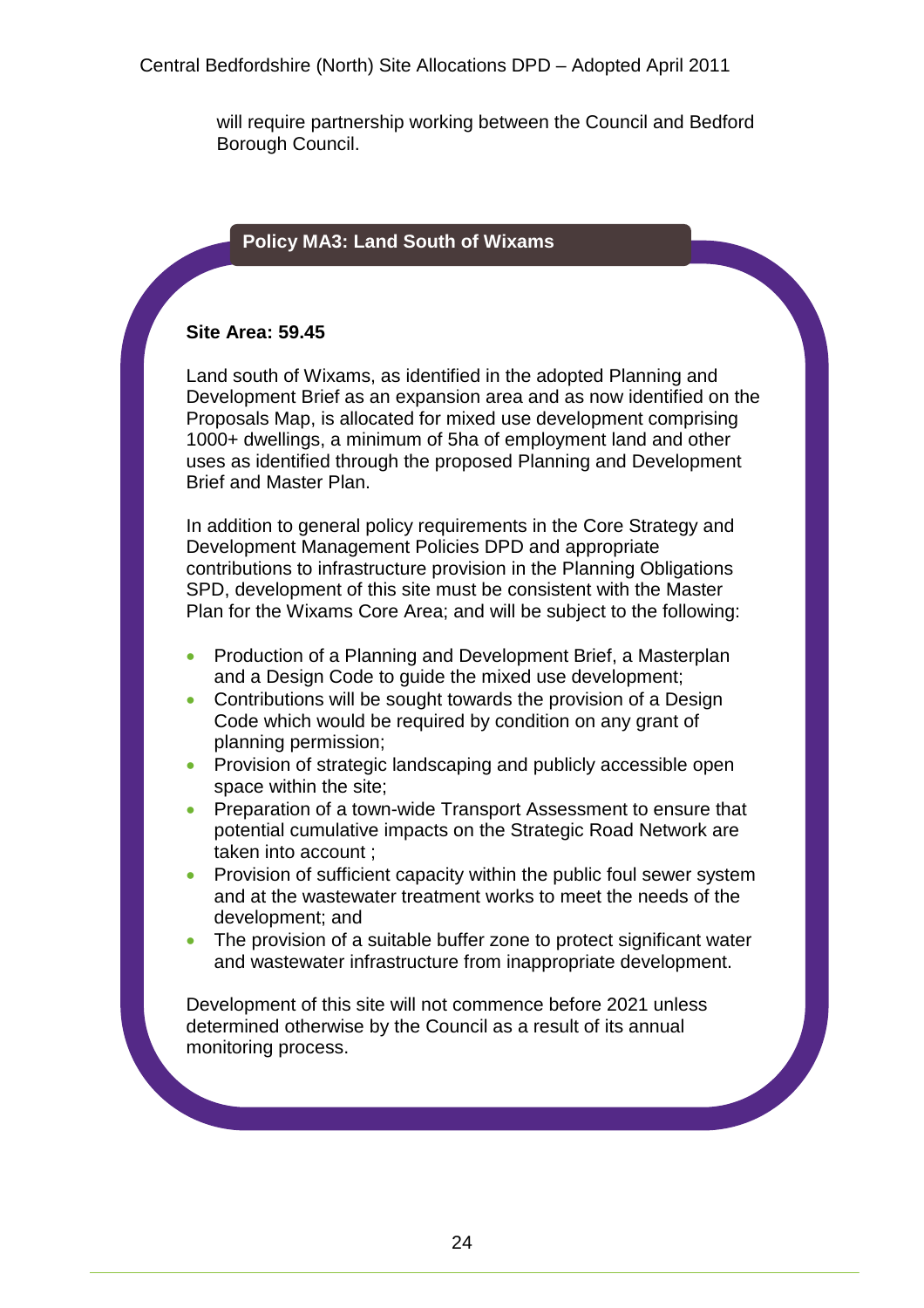#### **Policy HA6: Land at Former Hostel Site, Houghton Conquest**

#### **Site Area: 4.4 ha**

Land at the Former Hostel Site, Houghton Conquest, as identified on the Proposals Map, is allocated for a residential development for 70 dwellings in accordance with its approved planning permission.

### **Minor Service Centres**

### **11.6 Cranfield**

- 11.6.1 Cranfield is a Minor Service Centre situated to the far north-west of Central Bedfordshire. Cranfield is a large village which has grown significantly in recent years. The existing Local Plan allocation for 371 new homes at Home Farm has yet to be built out.
- 11.6.2 To the west of Cranfield village lie Cranfield University, Cranfield Airfield and Cranfield Technology Park. The Technology Park is a strategic hub for high technology and research industries and land still remains allocated for its expansion.
- 11.6.3 New allocations for an additional 150-250 new homes will be delivered where development helps to deliver new community infrastructure. An additional 5 hectares of employment land will be allocated at the Technology Park in order to reinforce its importance as a sub-regional employment location.
- 11.6.4 A new Lower School will be required in Cranfield during the plan period. A site has been allocated for this provision. However, if the Lower School is not required, the housing element of the allocated site will still be required to be implemented but the area of land allocated for the Lower School provision will be reconsidered when this plan is being reviewed.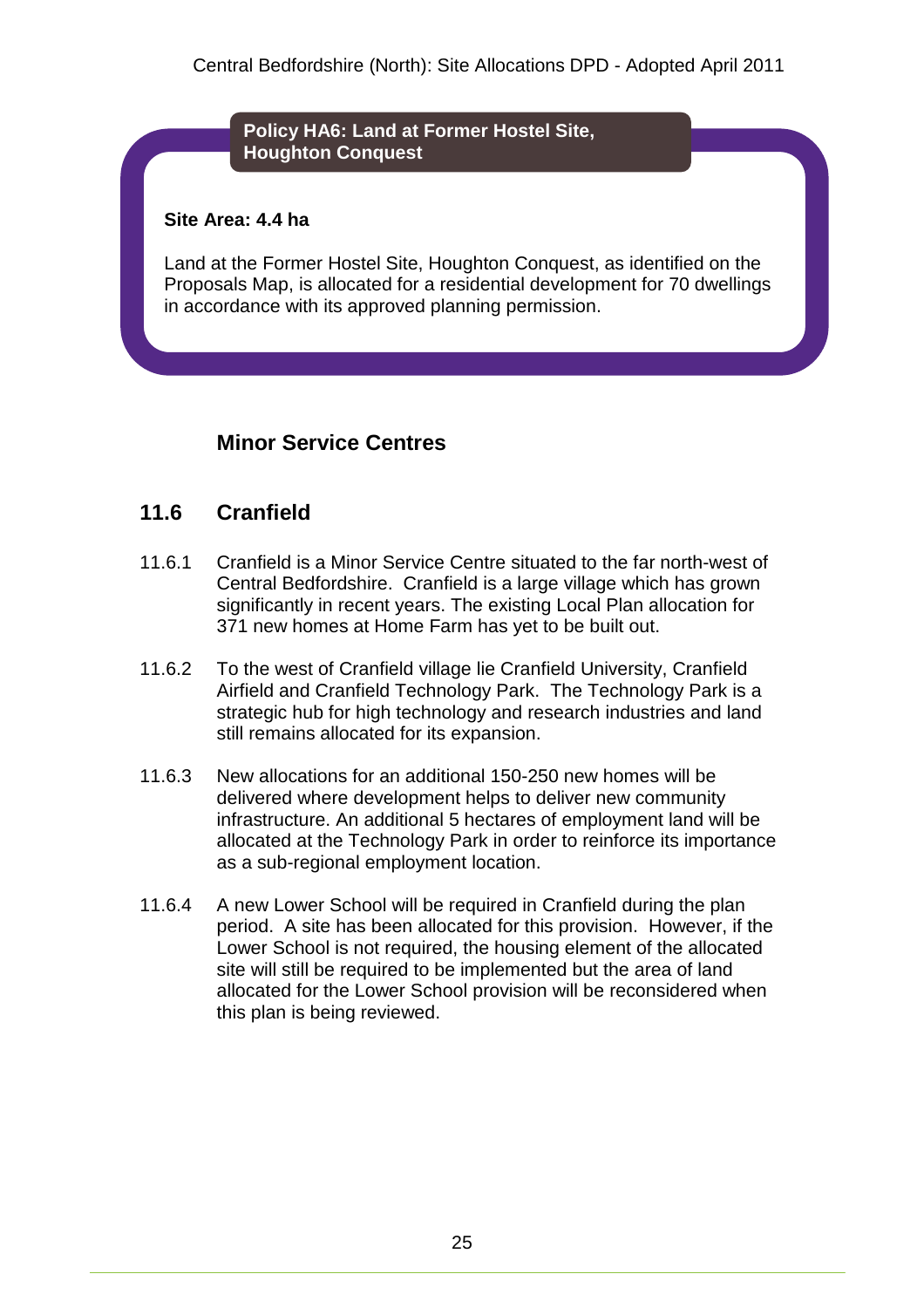#### **Policy HA7: Land Rear of Central Garage, Cranfield**

#### **Site Area: 7.23 ha**

Land at the rear of Central Garage, Cranfield, as identified on the Proposals Map, is allocated for residential development providing not more than 135 dwellings and the provision of a new Lower School, should that be required.

- Production of a Development Brief to guide development;
- Preparation of a Transport Assessment to help identify the impact of the development on the highway network and mitigate against impacts on junctions within Cranfield;
- Provision of adequate access to the site;
- Provision of satisfactory buffer landscaping to minimise the impact of development on the open countryside;
- Provision of green space in order to protect the biodiversity of the site; and
- Provision of a cycleway providing a link to Bridleway 22 north of the development site.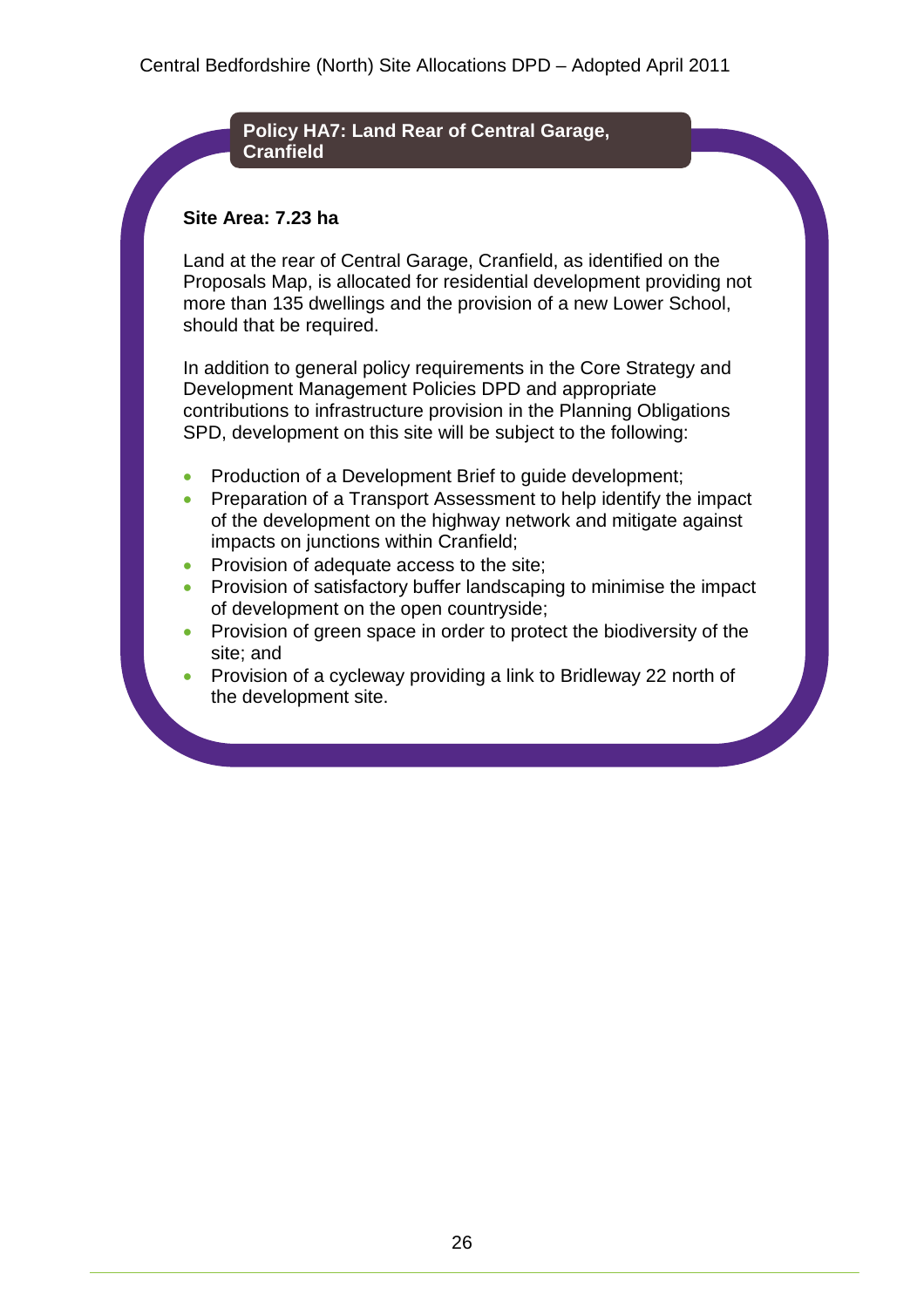#### **Policy HA8: Land at High Street/Lodge Road, Cranfield**

#### **Site Area: 0.69 ha**

Land at High Street/Lodge Road, Cranfield, as identified on the Proposals Map, is allocated for residential development providing a minimum of 25 dwellings.

In addition to general policy requirements in the Core Strategy and Development Management Policies DPD and appropriate contributions to infrastructure provision in the Planning Obligations SPD, development on this site will be subject to the following:

 Protection of hedgerows and provision of a woodland edge in keeping with the Forest of Marston Vale.

#### **Policy EA5: Land West of University Way and Wharley End, Cranfield**

#### **Site Area: 5 ha**

Land west of University Way and Wharley End, Cranfield, as identified on the Proposals Map, is allocated for B1 employment development.

- Preparation of a Transport Assessment to help identify the impact of the development on the highway network. This assessment should specifically include the impact on the M1 Junction 13 and A421 junctions;
- Provision of satisfactory buffer landscaping to the west to minimise the impact of development on the open countryside; and
- Water flows from development to be restricted to greenfield runoff.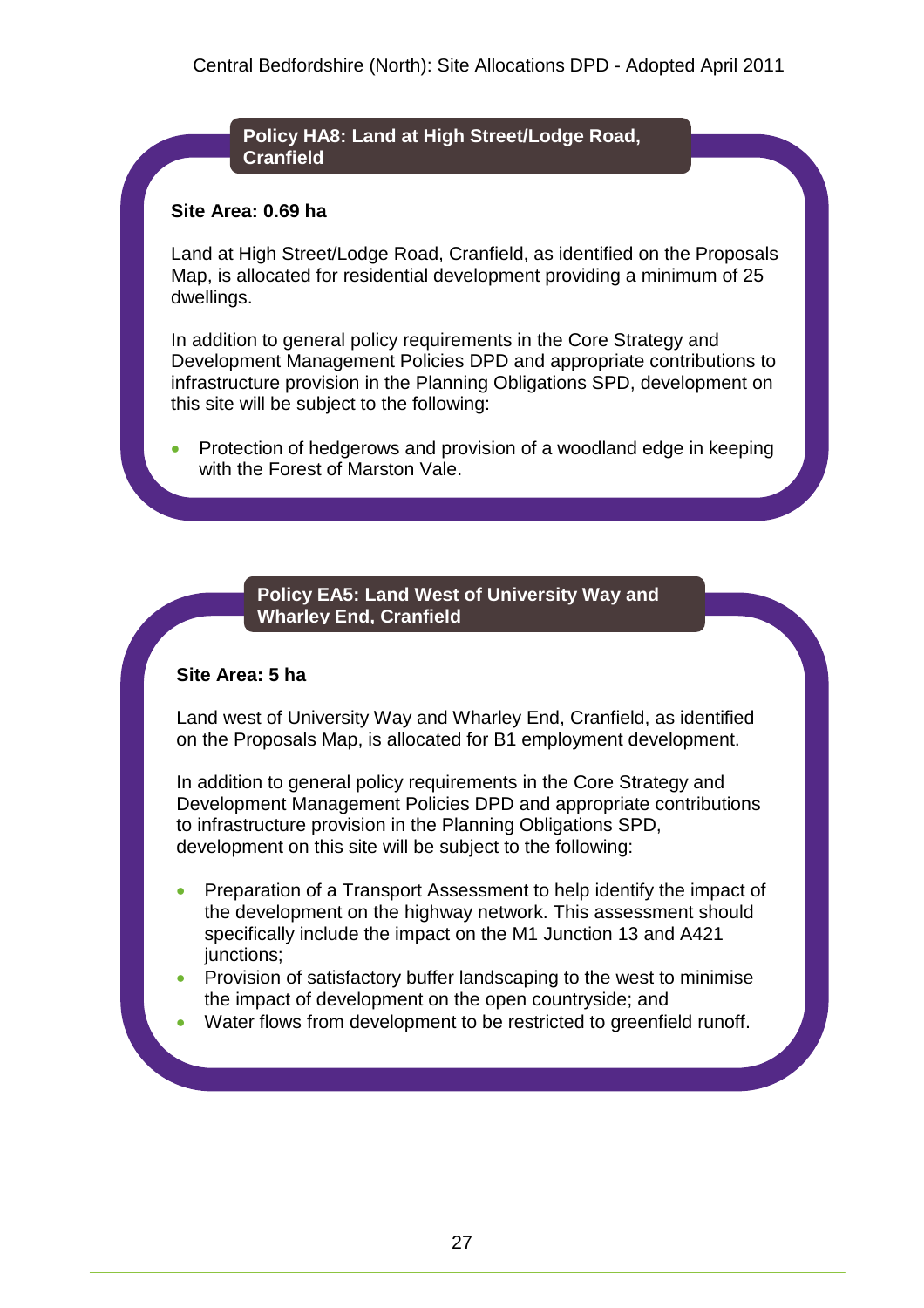### **11.7 Marston Moretaine**

- 11.7.1 Marston Moretaine is a Minor Service Centre situated to the northwest of Central Bedfordshire and within the Bedford/Kempston/Northern Marston Vale Growth area. It lies along the A421 between Bedford and the M1 and Milton Keynes. Marston Moretaine has had some significant housing development in the past with existing planned growth of 500 additional homes, additional jobs, community facilities and services.
- 11.7.2 While the sustainability of Marston Moretaine is in part a reflection of its proximity to Bedford, the village is expected to continue to build on its role as a Minor Service Centre through the provision of additional housing and new employment opportunities. Any further development is expected to contribute towards making the village a more sustainable settlement. Marston Moretaine is considered to be the most appropriate location for the Northern Marston Vale contingency allocation. New allocations are made for an additional 100 homes and 7ha of employment land to be delivered within the plan period. The employment land may come forward in advance of new housing allocations to secure new sources of employment at the earliest opportunity.
- 11.7.3 The A421(T) is currently being dualled along its entire length from the Bedford Southern Bypass to Junction 13 of the M1 and in doing so is being realigned away from the village. The new road is scheduled for opening in 2010 following which the existing alignment of the A421 will be de-trunked. This will improve accessibility to, and within, the village.
- 11.7.4 The contingency provision will only be brought forward for development after 2016 if the housing trajectory for the whole of the Bedford/ Kempston/Northern Marston Vale Growth Area (including those parts in Bedford Borough Council's area) indicates a clear likelihood of a shortfall in housing delivery by 2021 against adopted East of England Plan requirements. The Council will continue to monitor growth area completions and forecast housing delivery and will use the Annual Monitoring Report to bring forward the contingency site if needed. This will be done in a timely way, in view of the possible need to make good any forecast shortfall in housing delivery before 2021.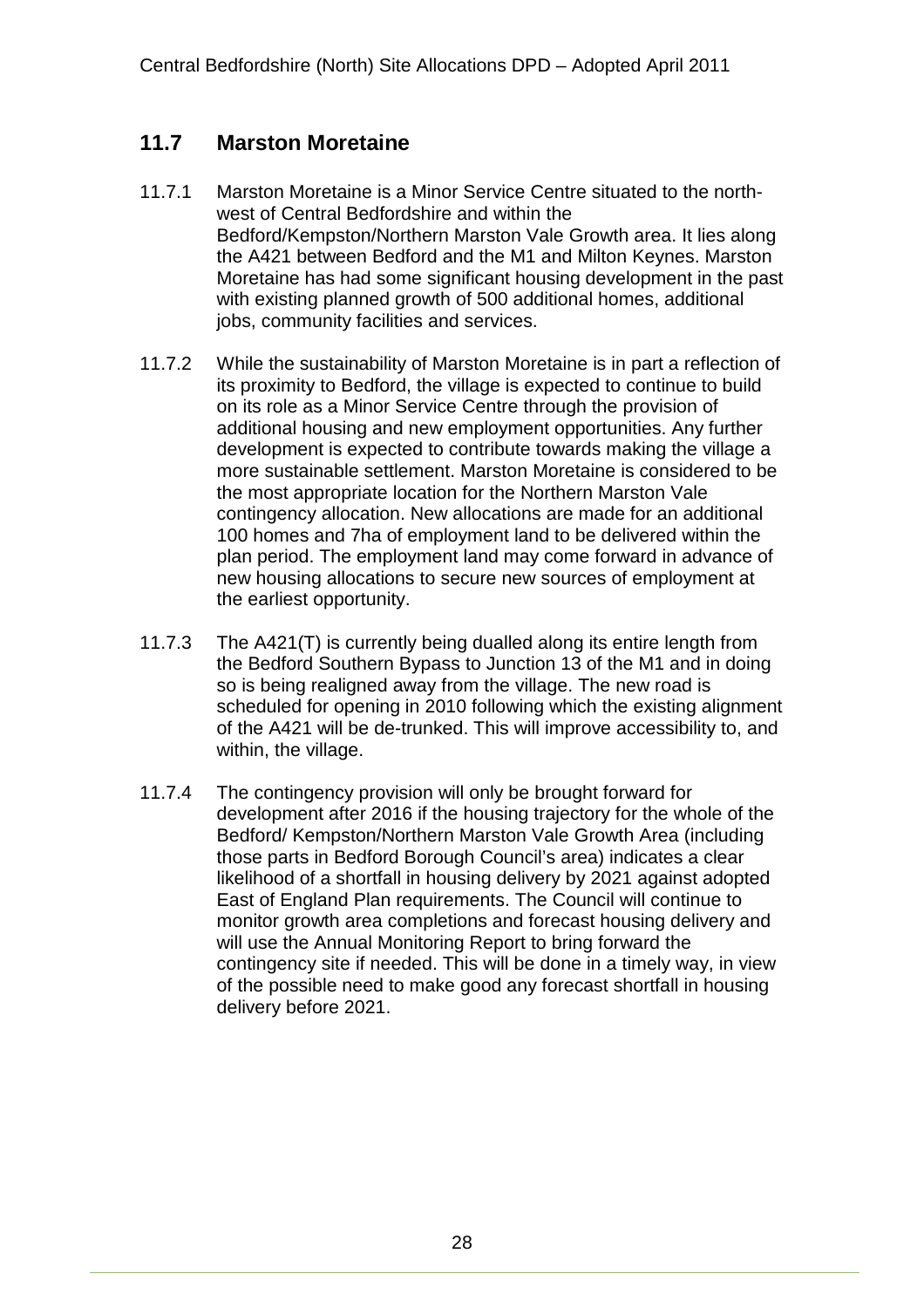#### **Policy MA4: Land at Moreteyne Farm, Marston Moretaine**

#### **Site Area: 24.65 ha**

Land at Moreteyne Farm, Marston Moretaine, as identified on the Proposals Map, is allocated for a mixed-use phased development containing three main elements: residential development of 125 dwellings; 7ha of employment land for B1, B2 and B8 uses; and remaining land reserved for contingency housing provision of 320 dwellings.

In addition to general policy requirements in the Core Strategy and Development Management Policies DPD and appropriate contributions to infrastructure provision in the Planning Obligations SPD, development on this site will be subject to the following:

- The production of a Masterplan to guide a mixed-use phased development;
- Sensitively designed layout showing integration of the three elements of the site, and integration with the village;
- Provision of an acceptable landscaping scheme for the entire site;
- Safeguarding and enhancement of the SUSTRANS Route 51 with improvements to existing footpaths and cycleways within the development and adequately linking the site with the existing settlement;
- Contributions to improvement to transport and traffic movements on the downgraded A421 road within Marston Moretaine;
- Preparation of a Transport Assessment to help identify the impacts of the development on the A421, considering both the 'with' and 'without' contingency site scenarios; and
- Maintenance and enhancement of existing rights of way within the site including SUSTRANS route 51.

To assist in making Marston Moretaine a more sustainable settlement, the opportunity exists to bring the employment land to development prior to the housing land.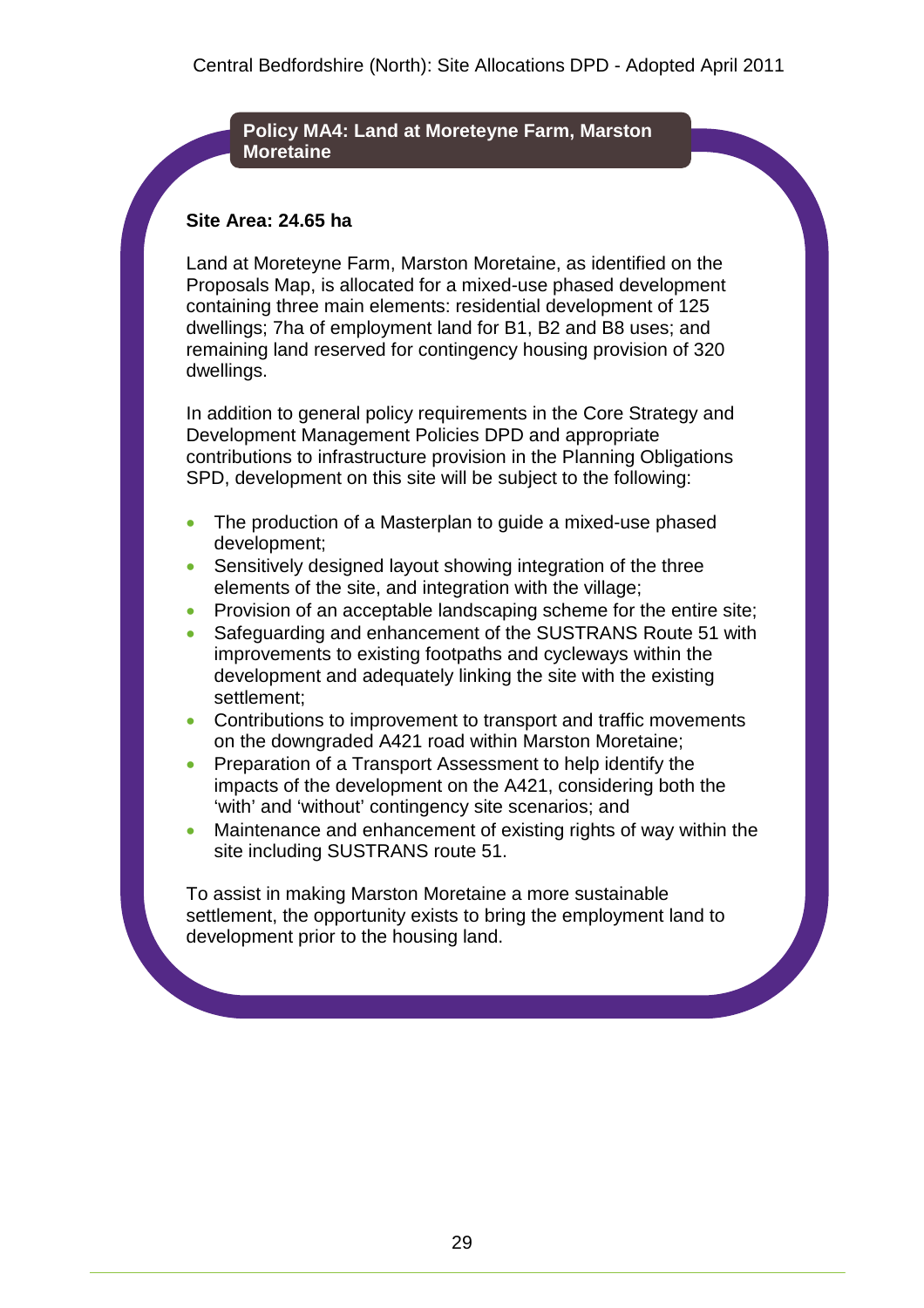### **11.8 Potton**

11.8.1 Potton is a Minor Service Centre situated in the far north-eastern part of Central Bedfordshire. The town provides a number of local services for residents within the local catchment area. The town will continue to build on its role as a Minor Service Centre. In order to achieve this, new allocations are made for an additional 150-250 new homes and 1-2 hectares of new employment land.

#### **Policy HA9: Land East of Sutton Mill Road, Potton**

#### **Site Area: 3.51 ha**

Land to the East of Sutton Mill Road, Potton, as shown on the Proposals Map, is allocated for residential development providing a minimum of 90 dwellings and allotment space.

- A detailed study to provide adequate access to the site;
- Improvements to footpaths and bridleways off Sutton Road;
- Provision of land within the development scheme for 0.5 hectare of allotments with car parking;
- Provision of satisfactory buffer landscaping to the south to minimise the impact of development on the open countryside;
- Provision of sufficient capacity within the public foul sewer system and at the wastewater treatment works to meet the needs of the development;
- The provision of a suitable buffer zone to protect significant water and wastewater infrastructure from inappropriate development; and
- Preparation of a Transport Assessment to determine the impact on the Biggleswade Eastern Relief Road and A1 southern junction. If an impact is identified, contributions may be required towards the Biggleswade Eastern Relief Road and A1 southern junction improvements.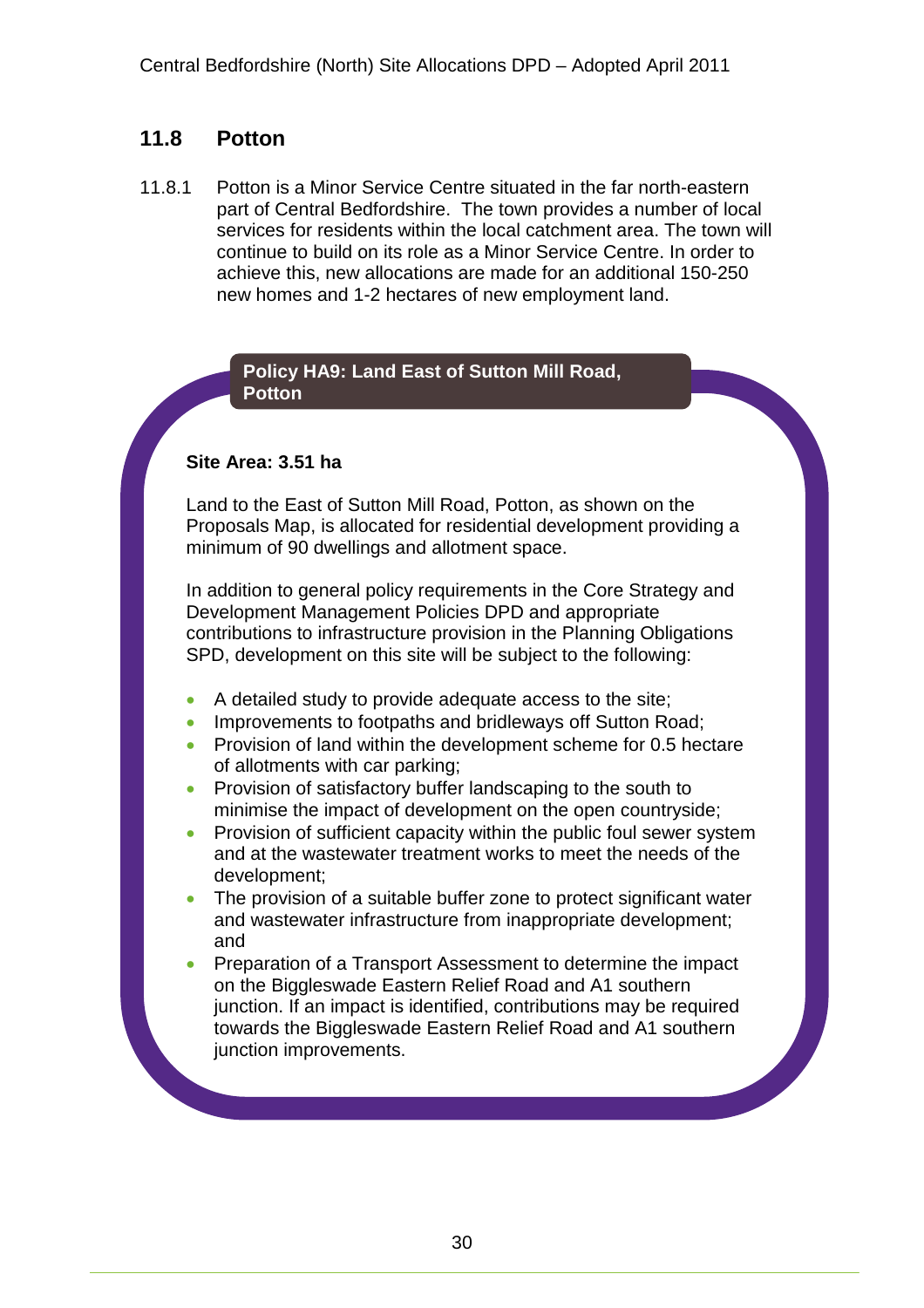#### **Policy MA5: Land East of Biggleswade Road, Potton**

#### **Site Area: 7.61ha**

Land to the East of Biggleswade Road, Potton, as shown on the Proposals Map, is allocated for a mixed-use development providing a minimum of 150 dwellings, approximately 1 hectare of B1 employment land, a community hall and an extension to the existing sports ground.

- Production of a Development Brief to guide development;
- **Provision of a new roundabout on Biggleswade Road to provide** safe and convenient access to the development;
- **•** Provision of employment units which are flexible in their use in order to meet changing future requirements;
- Provision of multifunctional green space with enhancements for biodiversity;
- Control of surface water drainage to ensure that there is no increase in run-off into surrounding water courses;
- Provision of an alternative access to the existing recreation ground;
- Provision of sufficient capacity within the public foul sewer system and at the wastewater treatment works to meet the needs of the development;
- In order to safeguard local amenity, a buffer zone shall be created between the proposed mixed use development and the existing wastewater treatment facility. Its siting and detail shall form part of the Development Brief that will be created for the site; and
- Preparation of a Transport Assessment to determine the impact on the Biggleswade Eastern Relief Road and A1 southern junction. If an impact is identified, contributions may be required towards the Biggleswade Eastern Relief Road and A1 southern junction improvements.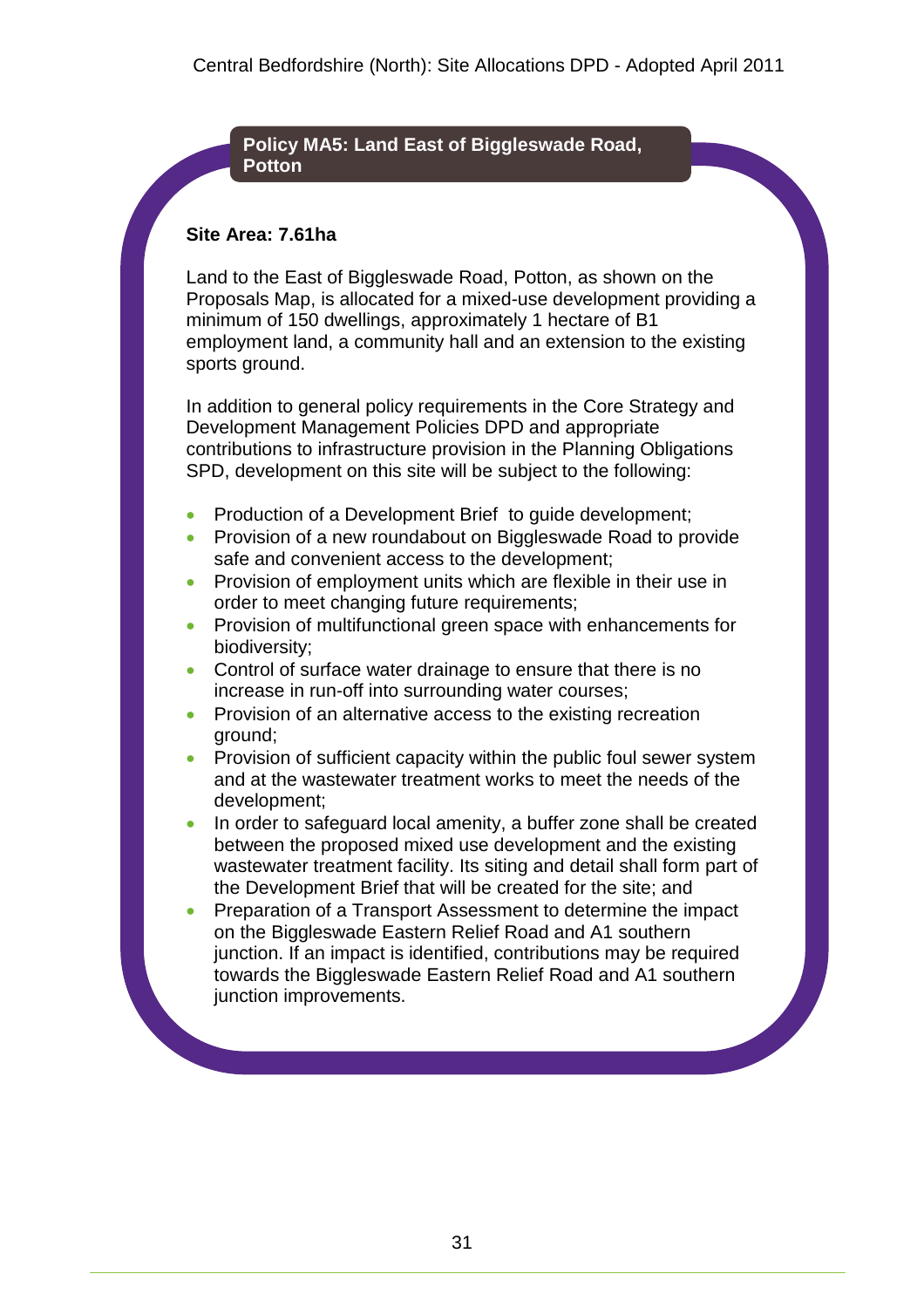### **11.9 Shefford**

- 11.9.1 Shefford is a Minor Service Centre situated towards the middle part of Central Bedfordshire (North) area. Although it is not a large town it provides a number of local services for residents within the local catchment area.
- 11.9.2 The town will continue to build on its role as a Minor Service Centre. In order to achieve this, new allocations are made for an additional 150-250 new dwellings and 2-4 hectares of employment land. New recreational open space will also be provided during the plan period.
- 11.9.3 The former Shefford Town Football Club site on Ivel Road, Shefford, was allocated in the Local Plan (Policy H08(19)) for housing development. Planning permission has now been granted for 59 dwellings. The amount of housing was not previously included within the housing trajectory. These 59 dwellings will therefore count towards the total allocations required to be met through this Site Allocations DPD.

#### **Policy HA10: Land At Stanford Road, Shefford**

#### **Site Area: 7.99 ha**

Land at Stanford Road, Shefford, as identified on the Proposals Map, is allocated for residential development providing about 100 dwellings, nature reserve, and an extension to the Millennium Green.

- The production of a Development Brief to quide development;
- Preservation and enhancement of the River Ivel and associated meadows, including the River Flit County Wildlife Site;
- Provision of a new roundabout on Stanford Road to provide safe and convenient access to the development;
- Provision of sufficient capacity within the public foul sewerage system to meet the needs of the development;
- Provision of a buffer zone and a mechanism for the long term management of the River Flit County Wildlife Site; and
- Provision of an appropriate landscaping scheme in order to help assimilate the development into the surrounding countryside in accordance with the landscape character.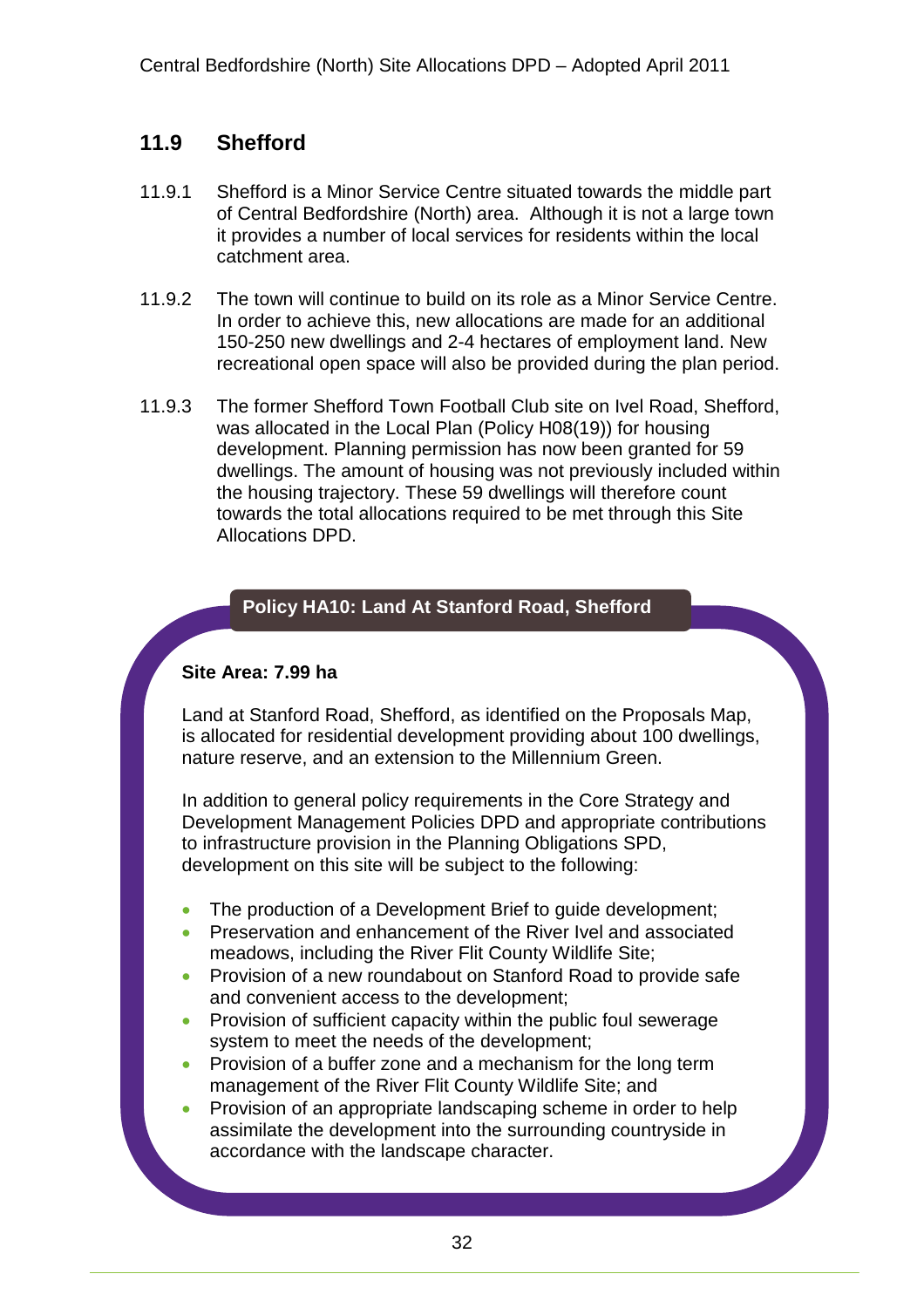#### **Policy MA6: Land At Bridge Farm, Ivel Road, Shefford**

#### **Site Area: 5.02 ha**

Land at Bridge Farm, Ivel Road, Shefford, as identified on the Proposals Map, is allocated for mixed-use development providing a minimum of 70 dwellings and 2 hectares of employment land to be developed for uses compatible with the neighbouring residential area.

- On site provision of recreational open space; and
- A route to be safeguarded through the site in order to allow sufficient future access and services to land to the east and south.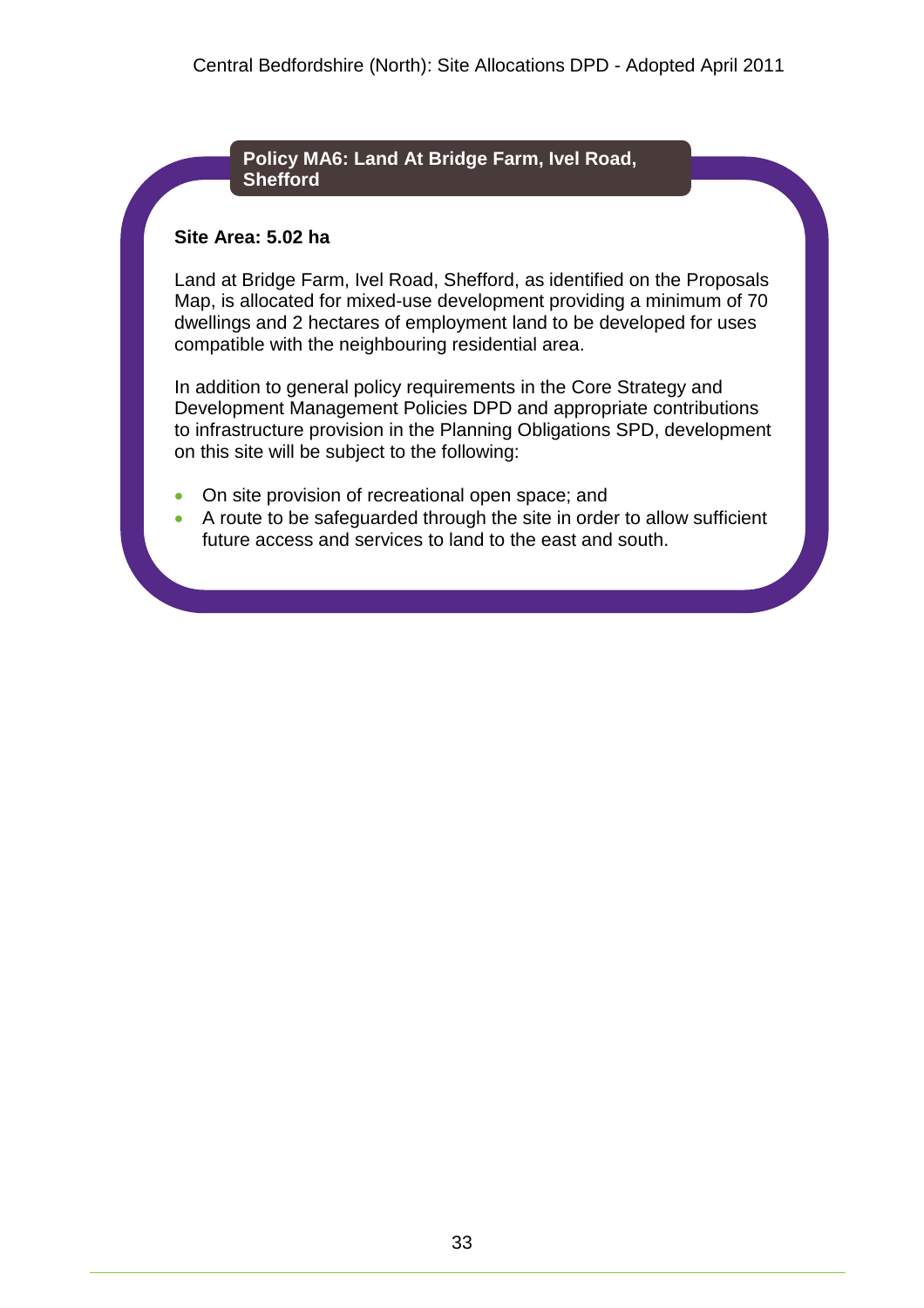### **11.10 Stotfold**

- 11.10.1 Stotfold is categorised as a Minor Service Centre and is located close to the A1 and A507. Once development is completed at Land South of Stotfold and Fairfield Park, Stotfold will be the second largest settlement in Central Bedfordshire (North) area. Unlike other settlements of its size, Stotfold does not have a recognised town centre and lacks service and employment provision. Additional shops, services and employment land are, however, being pursued in association with the development at Land South of Stotfold.
- 11.10.2 New allocations are made for an additional 150-250 new homes and employment land that will be brought forward towards the end of the plan period.

#### **Policy HA11: Land At Shawmer Farm, Stotfold**

#### **Site Area: 0.54 ha**

Land at Shawmer Farm, Stotfold, as identified on the Proposals Map, is allocated for residential development providing a minimum of 9 dwellings.

In addition to general policy requirements in the Core Strategy and Development Management Policies DPD and appropriate contributions to infrastructure provision in the Planning Obligations SPD, development on this site will be subject to the following:

 A contribution towards improvements/mitigation measures for the A1(M) Junction 10 following an area wide cumulative Transport Assessment of the impacts of allocations at Arlesey and Stotfold.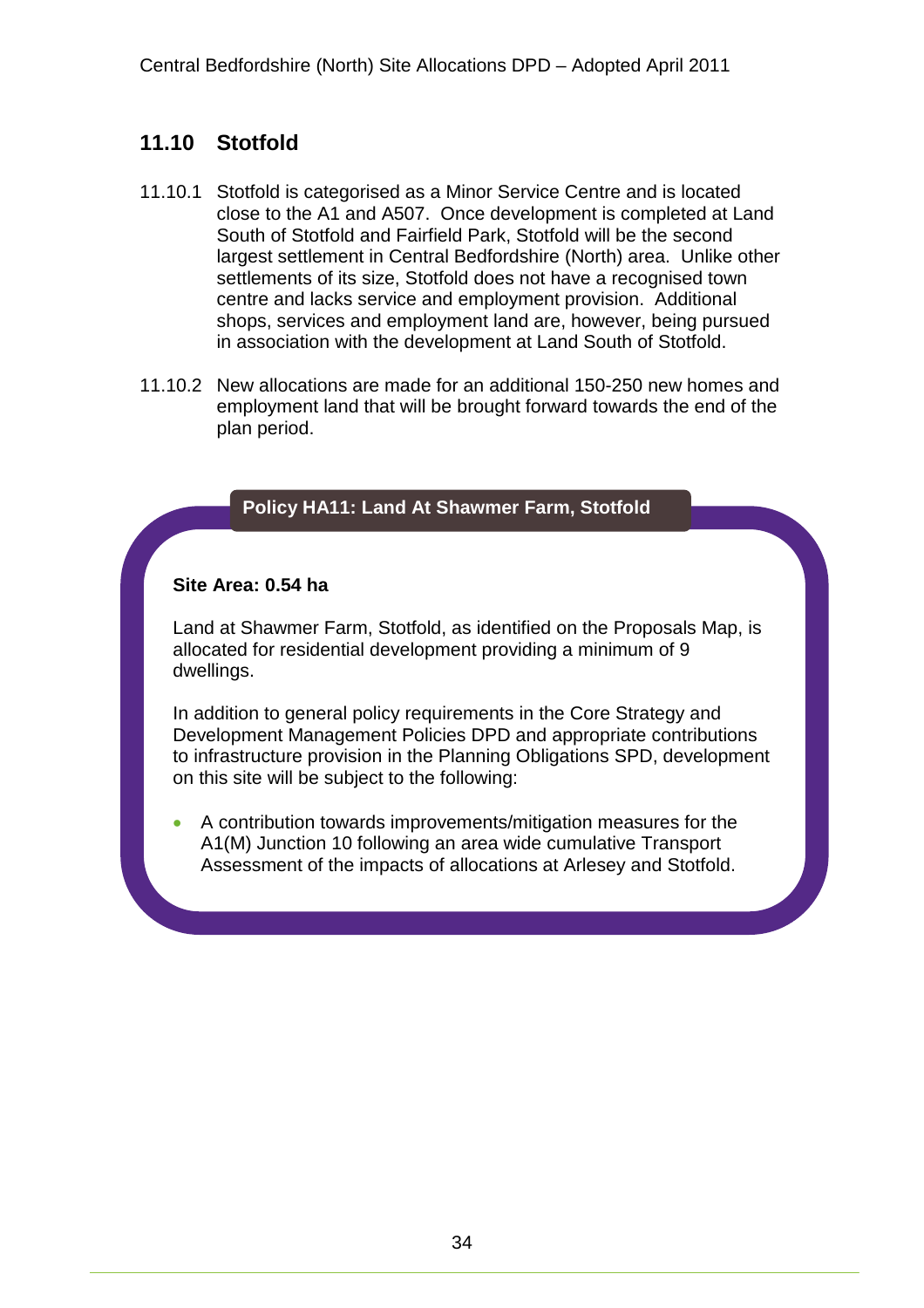#### **Policy HA12: Land at Arlesey Road, Stotfold**

#### **Site Area: 2.84 ha**

Land at Arlesey Road, Stotfold, as identified on the Proposals Map, is allocated for residential development providing a minimum of 85 dwellings.

In addition to general policy requirements in the Core Strategy and Development Management Policies DPD and appropriate contributions to infrastructure provision in the Planning Obligations SPD, development on this site will be subject to the following:

- A contribution towards improvements/mitigation measures for the A1(M) Junction 10 following an area wide cumulative Transport Assessment of the impacts of allocations at Arlesey and Stotfold;
- Development is to be set back from Pix Brook and an appropriate landscape/planting scheme undertaken. This should be sensitive to the local landscape character, assist in habitat creation, improve the urban edge and provide opportunities for recreation;
- Provision of a buffer zone and a mechanism for the long term management of Pix Brook;
- On site provision of children's play space; and
- Control of surface water drainage to ensure that there is no increase in run-off into surrounding water courses.

#### **Policy MA7: Land At former Pig Development Unit, Hitchin Road, Stotfold**

#### **Site Area: 5 ha**

Land at the former Pig Development Unit, as identified on the Proposals Map, is allocated for mixed-use development providing 5 replacement dwellings and B1, B2 and B8 employment land. The site will be developed in accordance with its approved planning permission.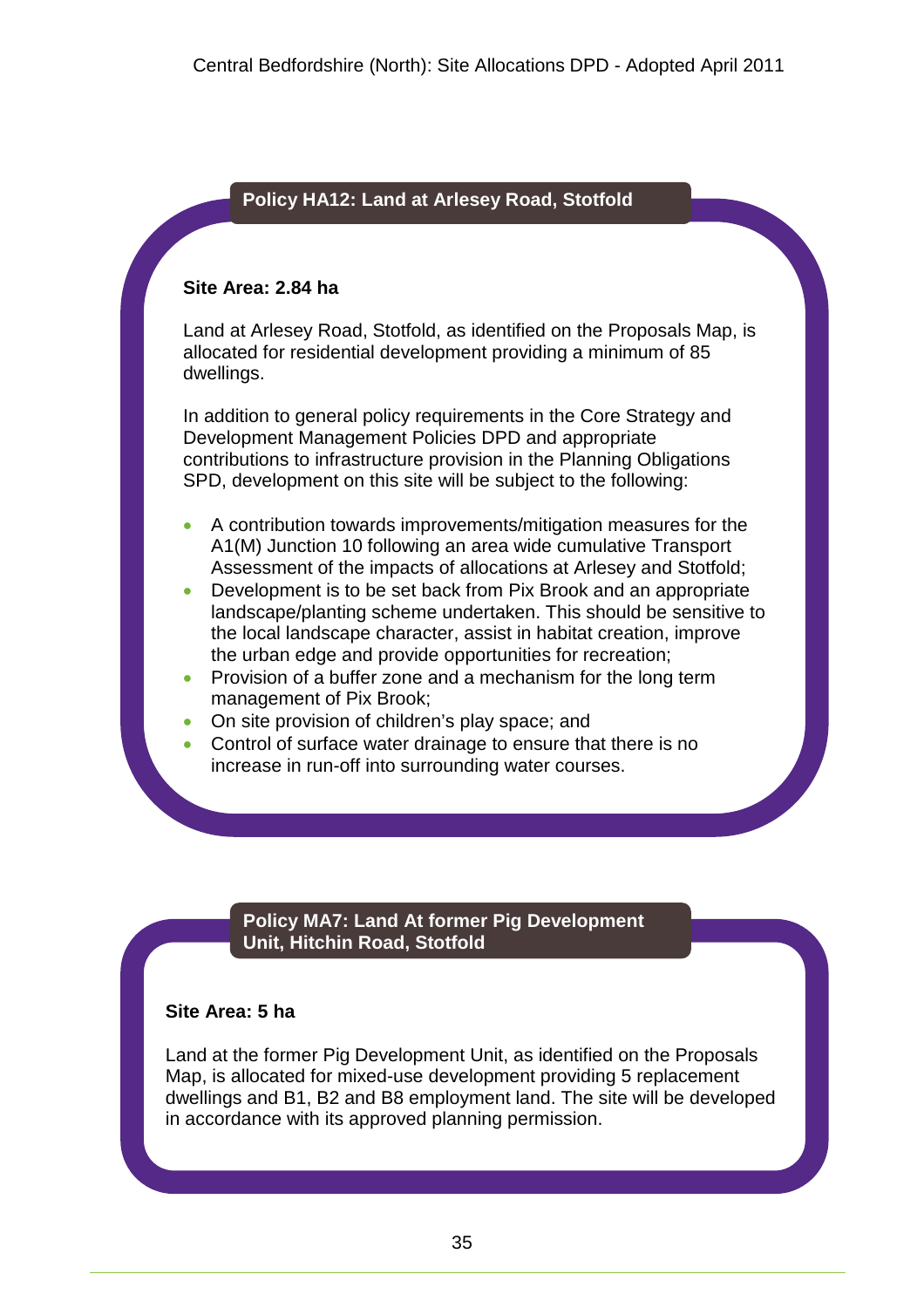**Policy HA13: Land at Roker Park, The Green, Stotfold**

#### **Site Area: 1.47 ha**

Land at Roker Park, Stotfold, as identified on the Proposals Map, is allocated for residential development providing a minimum of 43 dwellings.

#### **Policy HA14: Land at Roecroft School Site, Stotfold**

### **Site Area: 1.52 ha**

Land at Roecroft School Site, as identified on the Proposals Map, is allocated for residential development providing a minimum of 40 dwellings.

In addition to general policy requirements in the Core Strategy and Development Management Policies DPD and appropriate contributions to infrastructure provision in the Planning Obligations SPD, development on this site will be subject to the following:

- A contribution towards improvements/mitigation measures for the A1(M) Junction 10 following an area wide cumulative Transport Assessment of the impacts of allocations at Arlesey and Stotfold;
- On site provision of children's play space; and
- The preservation and enhancement of the setting of nearby listed buildings.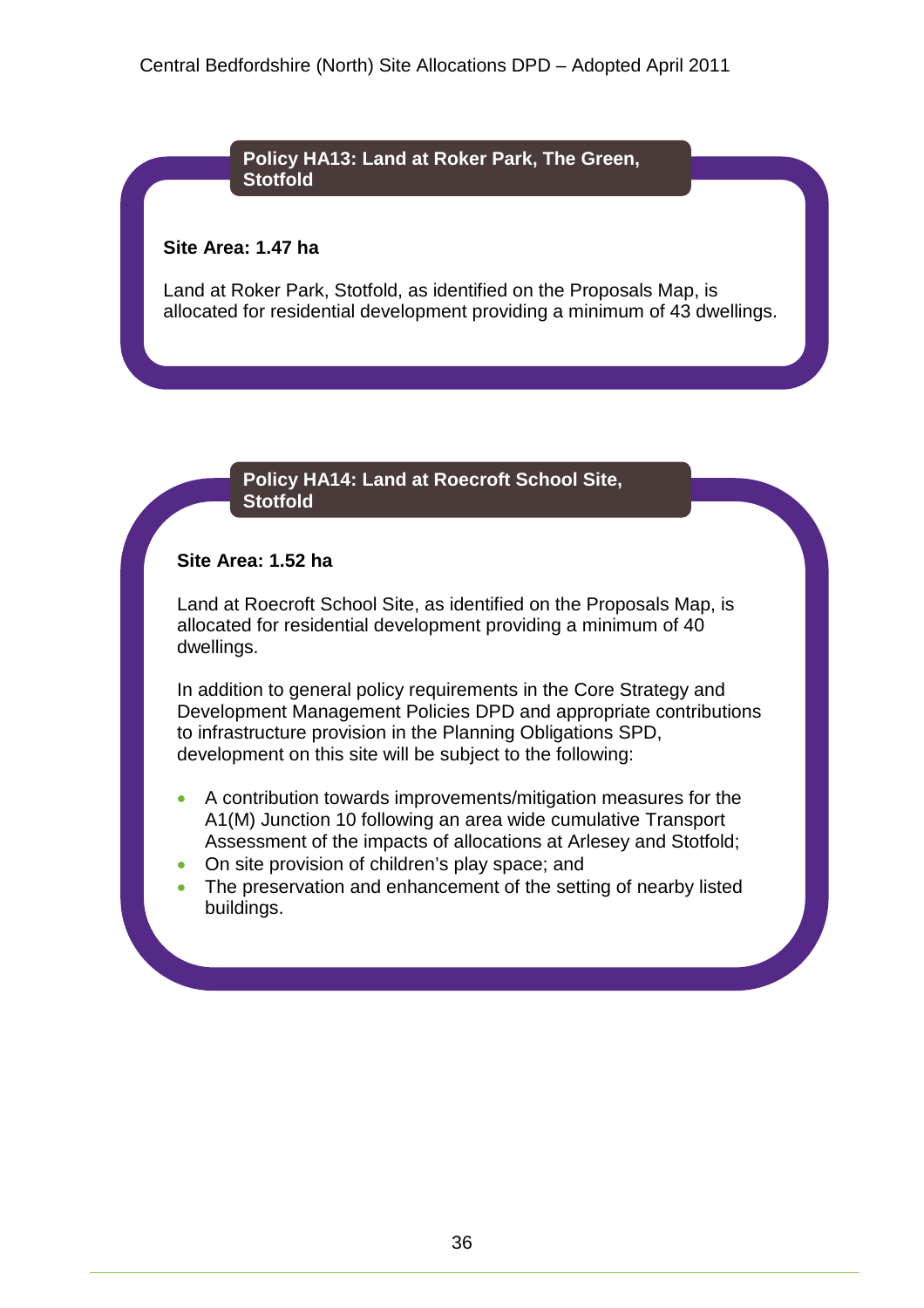# **11.11 Arlesey**

11.11.1 Arlesey is a Minor Service Centre in the Central Bedfordshire (North) area which has grown steadily over the past 20 years through piecemeal development and small-scale housing development. The vision is that Arlesey grows and brings forward large-scale mixeduse development which will help deliver significant improvement to local services and improve the local traffic conditions. New allocations are made for a minimum of 1000 dwellings, accompanying employment land and other facilities and services for Arlesey.

### **Policy MA8: Land at Chase Farm and Land West and North-East of High Street, Arlesey**

### **Site Area: approx. 77.26 ha**

Land at Chase Farm and land west and north-east of High Street, Arlesey, as identified on the Proposals Map, is allocated for a mixeduse development comprising a minimum of 1000 dwellings and 10 ha of employment land.

In addition to general policy requirements in the Core Strategy and Development Management Policies DPD and appropriate contributions to infrastructure provision in the Planning Obligations SPD, development on this site will be subject to the following:

- The production of a Masterplan to guide a mixed-use development;
- Provision of a relief road running north along the west of the High Street to the north-east of Arlesey and joining the A507, with high quality environmental improvements providing better access to cyclists and pedestrians;
- **•** Provision of a town centre with a supermarket, associated retail units and other community facilities;
- **•** Provision of health facilities including the relocation of the GP in an appropriate location, a new pharmacy and dentist;
- Provision of a new Lower School and an appropriate increase of capacity in the Middle and Upper schools;
- Provision of a high quality business park and other employment opportunities;
- Improvements to bus services and the provision of new routes; New cycle and walking routes within Arlesey and the provision of links to Stotfold and Fairfield Park;

**Continued**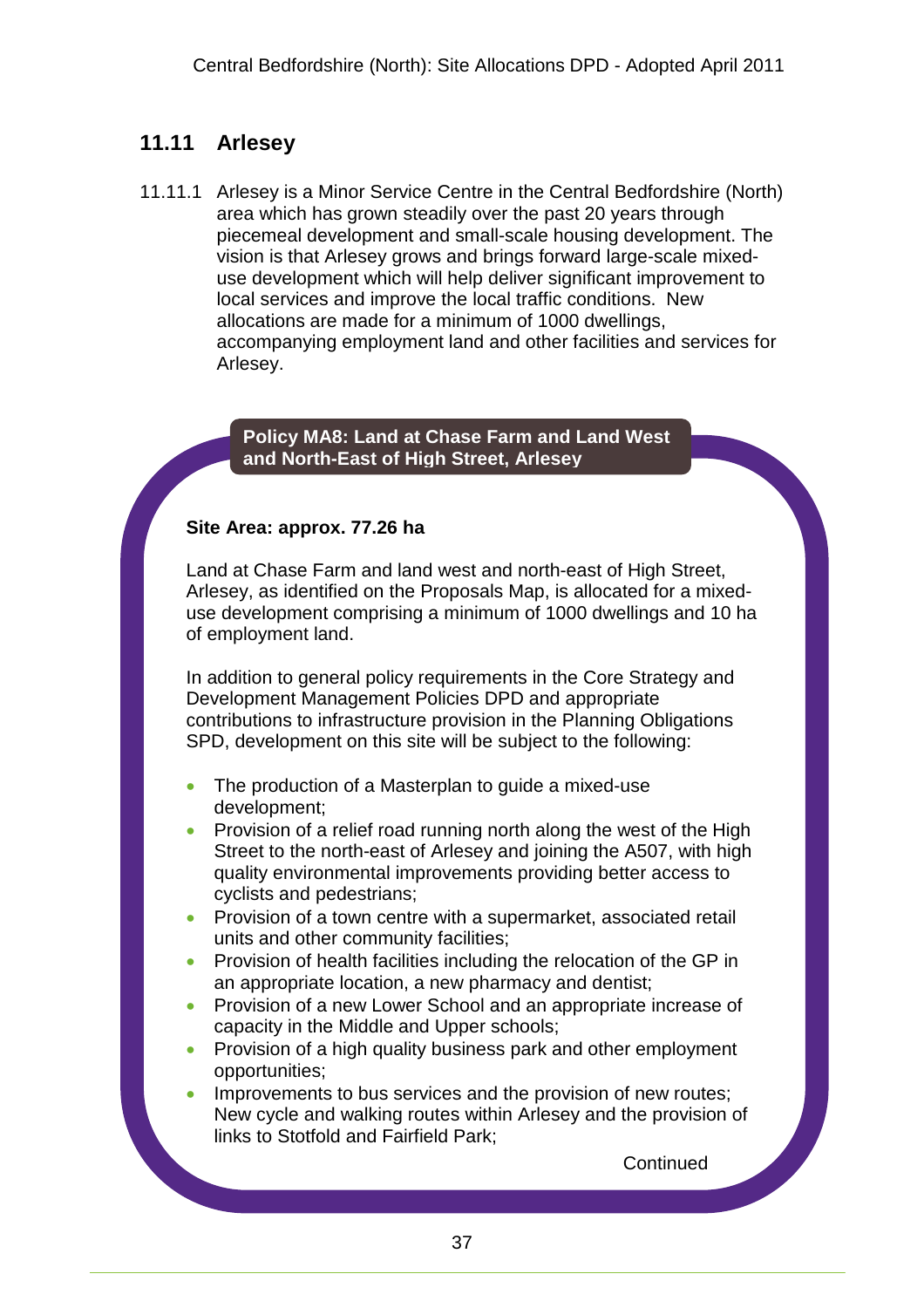**Policy MA8 (continued): Land at Chase Farm and Land West and North-East of High Street, Arlesey**

 Provision of additional parking facilities for cars, motorcycles and cycles at Arlesey train station. The need for a contribution and the level of contribution to be sought will be considered in regard to the current position at the time any outline planning application is submitted for determination;

 Preparation of a Transport Assessment to help identify the impact of the development on the highway network. This assessment should specifically include the impact on the A507 roundabout, High Street, Church Street, House Lane and Stotfold Road, and provision of appropriate mitigating measures, particularly parking on the High Street:

- A contribution towards improvements/mitigation measures for the A1(M) Junction 10 following an area wide cumulative Transport Assessment of the impacts of allocations at Arlesey and Stotfold;
- Provision of substantial areas of strategic, publicly accessible green infrastructure aimed in part at maintaining separation between Arlesey, Stotfold and Fairfield Park through long-term landscaping;
- Providing appropriate mitigation measures against the impact on listed buildings and archaeology sites;
- Provision of sufficient capacity within the public foul sewerage system to meet the needs of development;
- The protection and enhancement of Arlesey Meadows County Wildlife Site; and
- A comprehensive biodiversity assessment to assess the suitability of each section of the allocation and to inform the Masterplan at an early stage.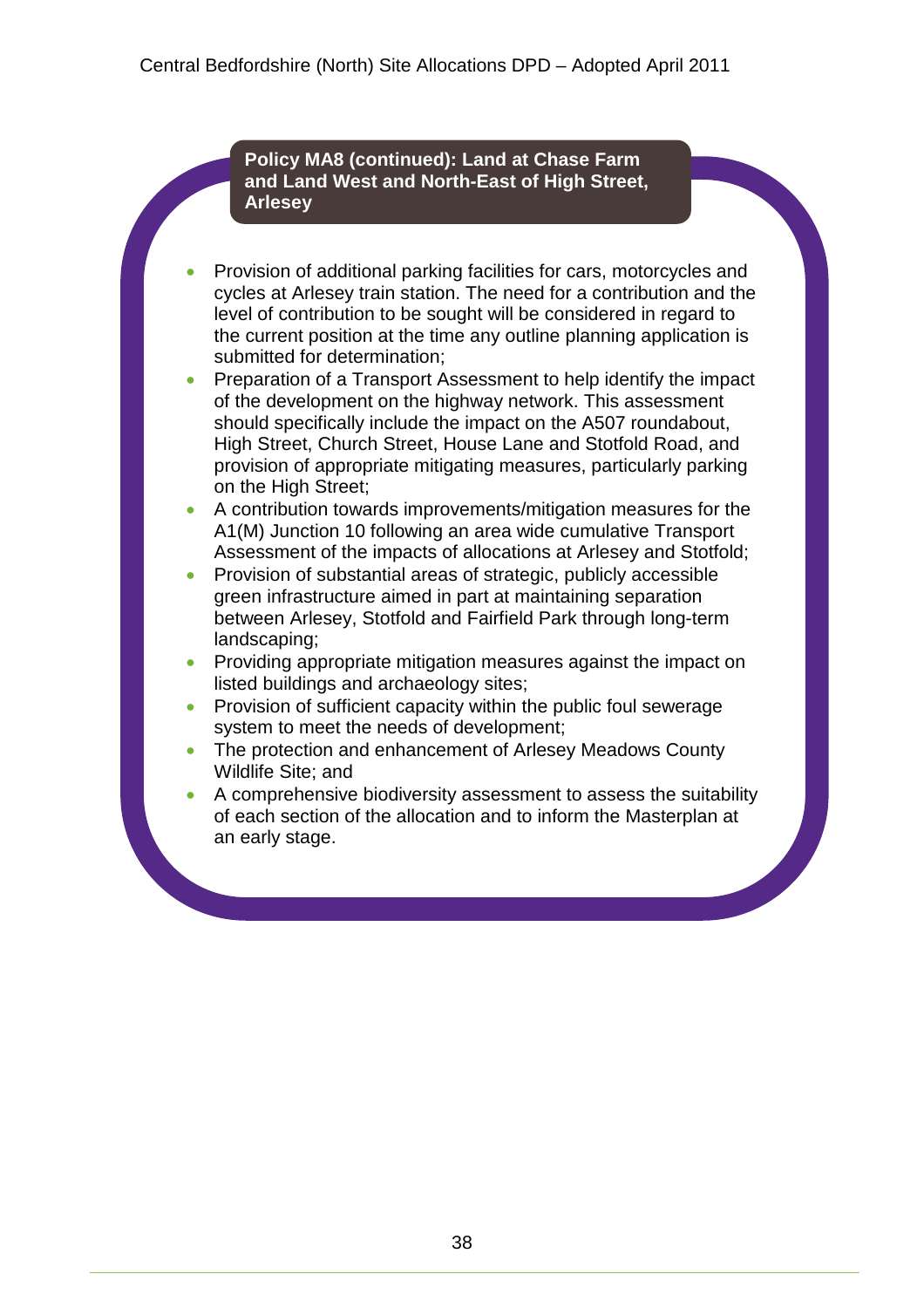# **11.12 Silsoe**

- 11.12.1 As a Large Village, Silsoe would not normally be expected to accommodate significant new development. However, Cranfield University have vacated their campus at Barton Road leaving a large previously developed site within the settlement envelope.
- 11.12.2 The former Cranfield University Campus is designated for redevelopment and has been granted planning permission for a mixed-use development comprising 380 dwellings, of which 35% are affordable, B1 Office space, new community facilities comprising a Lower School, a community centre and sports hall.

### **Policy MA9: Cranfield University Campus, Silsoe**

#### **Site Area: 25.29**

Land at Cranfield University Campus, Silsoe, as identified on the Proposals Map, is allocated for a mixed-use development in accordance with its approved planning permission.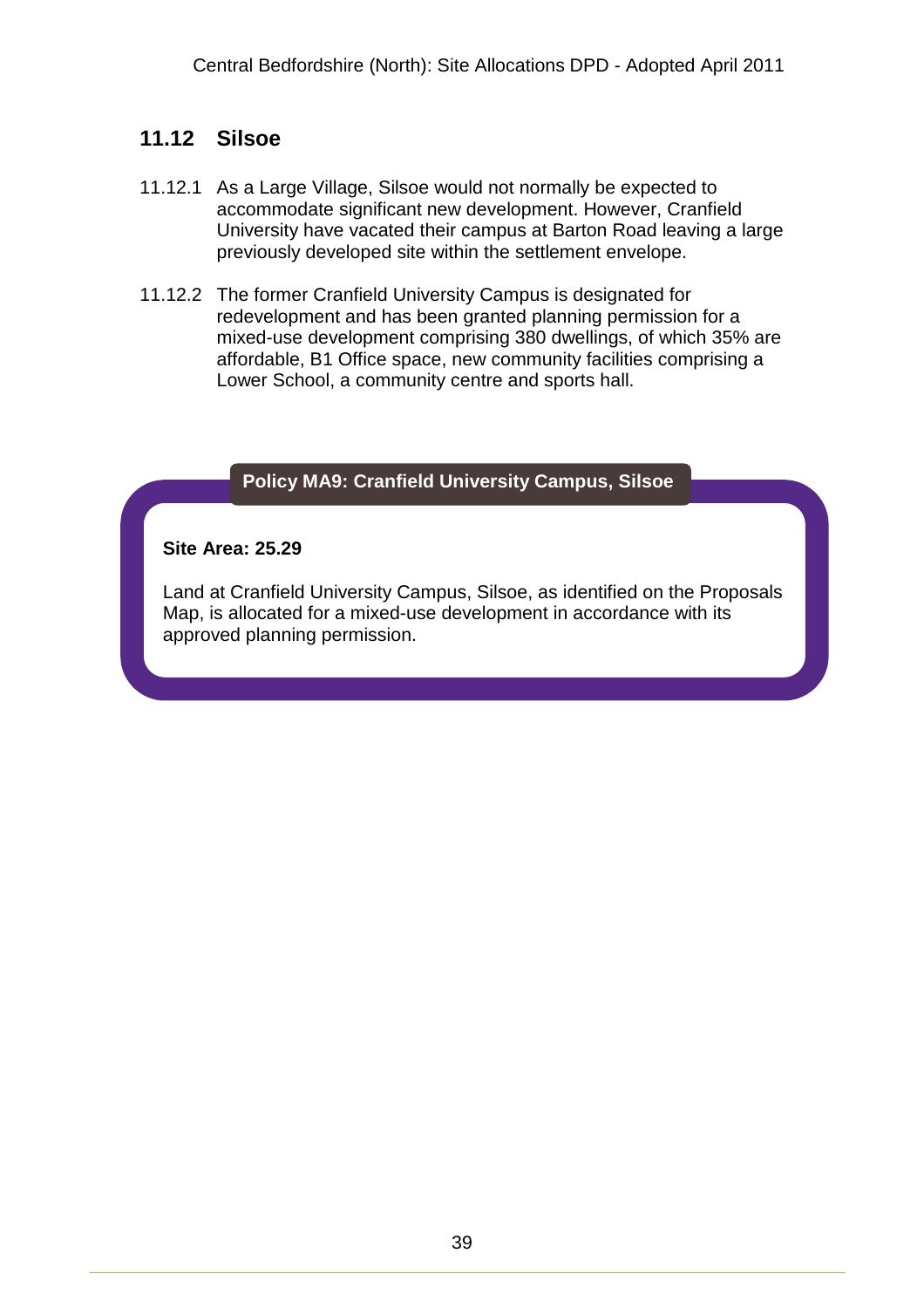# **Rural Areas**

### **11.13 Background**

11.13.1 In the rural part of Central Bedfordshire (North) (i.e. beyond the Major and Minor Service Centres) new development will be limited in overall scale. New allocations will be made for an additional 400 dwellings in the rural area. The nature and scale of development in the rural areas will be expected to reflect the size and character of the community within which it is proposed and will be expected to be conveniently located to access local services and facilities.

### **11.14 Blunham**

- 11.14.1 Blunham is located in the north east of Central Bedfordshire and is identified as a Large Village. As a Large Village, Blunham provides a small range of facilities and services including a lower school, bus service, recreation facilities and a convenience shop.
- 11.14.2 Blunham will continue to build on its role as a Large Village. To achieve this, additional housing will be provided during the plan period.

### **Policy HA15: Land off Barford Road, Blunham**

### **Site Area: 1.3 ha**

Land off Barford Road, Blunham, as identified on the Proposals Map, is allocated for residential development providing a minimum of 36 dwellings.

This site will deliver in accordance with the general policy requirements in the Core Strategy and Development Management Policies DPD and appropriate contributions to infrastructure provision in the Planning Obligations SPD.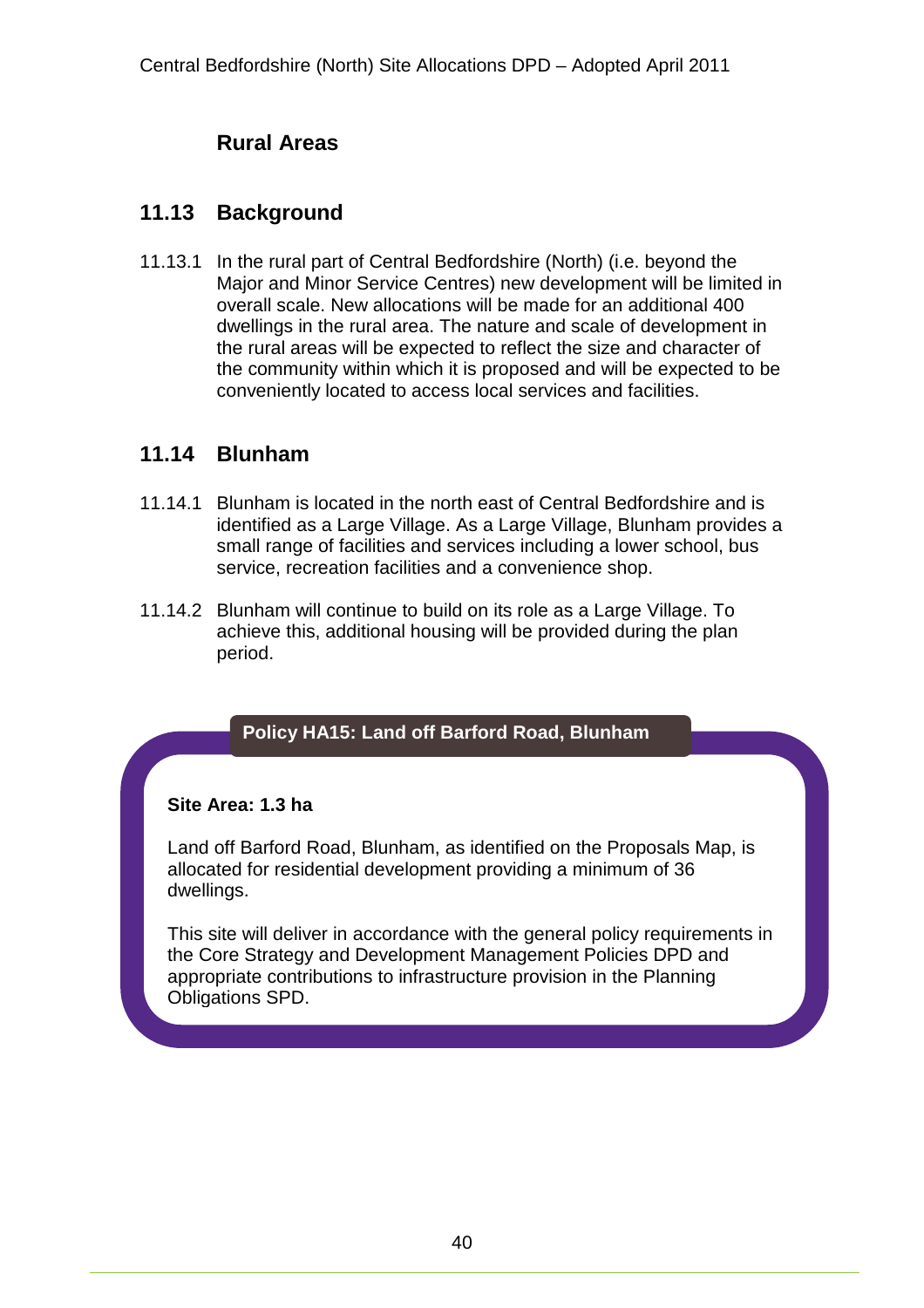# **11.15 Brogborough**

- 11.15.1 Brogborough is identified as a Small Village as it provides a very limited range of facilities and services for residents. Brogborough does however serve an important strategic role for the storage and distribution industry and has seen growth in this sector over recent years.
- 11.15.2 Due to Brogborough's proximity to the M1 and Milton Keynes it will continue to build upon its role as a storage and distribution hub. To achieve this, additional employment land will be provided during the plan period.

### **Policy EA6: Land between A421 and Marston Gate Distribution Park, Brogborough**

### **Site Area: 11.38 ha**

Land between the A421 and Marston Gate Distribution Park, Brogborough, as identified on the Proposals Map, is allocated for 8 hectares of B1, B2 and B8 uses.

In addition to the general policy requirements in the Core Strategy and Development Management Policies DPD and appropriate contributions to infrastructure provision in the Planning Obligations SPD, development on this site will be subject to the following:

- An upsizing of the on-site culvert will be required to resolve the current flooding. Surface water arising from the development will be controlled by a means of a Sustainable Urban Drainage System which will only release surface water run-off into surrounding water courses at least at a rate no greater than if the site was undeveloped. Measures will be agreed with the Internal Drainage Board (IDB);
- Preparation of a Transport Assessment to help identify the impact of the development on the highway network. This assessment should specifically include the impact on the M1 and A421 trunk roads. Further assessment is required to ensure the benefits of the A421 improvement scheme are not eroded; and
- Provision of satisfactory buffer landscaping to minimise the impact of development on the settlement of Brogborough, the Forest of Marston Vale and the Greensand Ridge.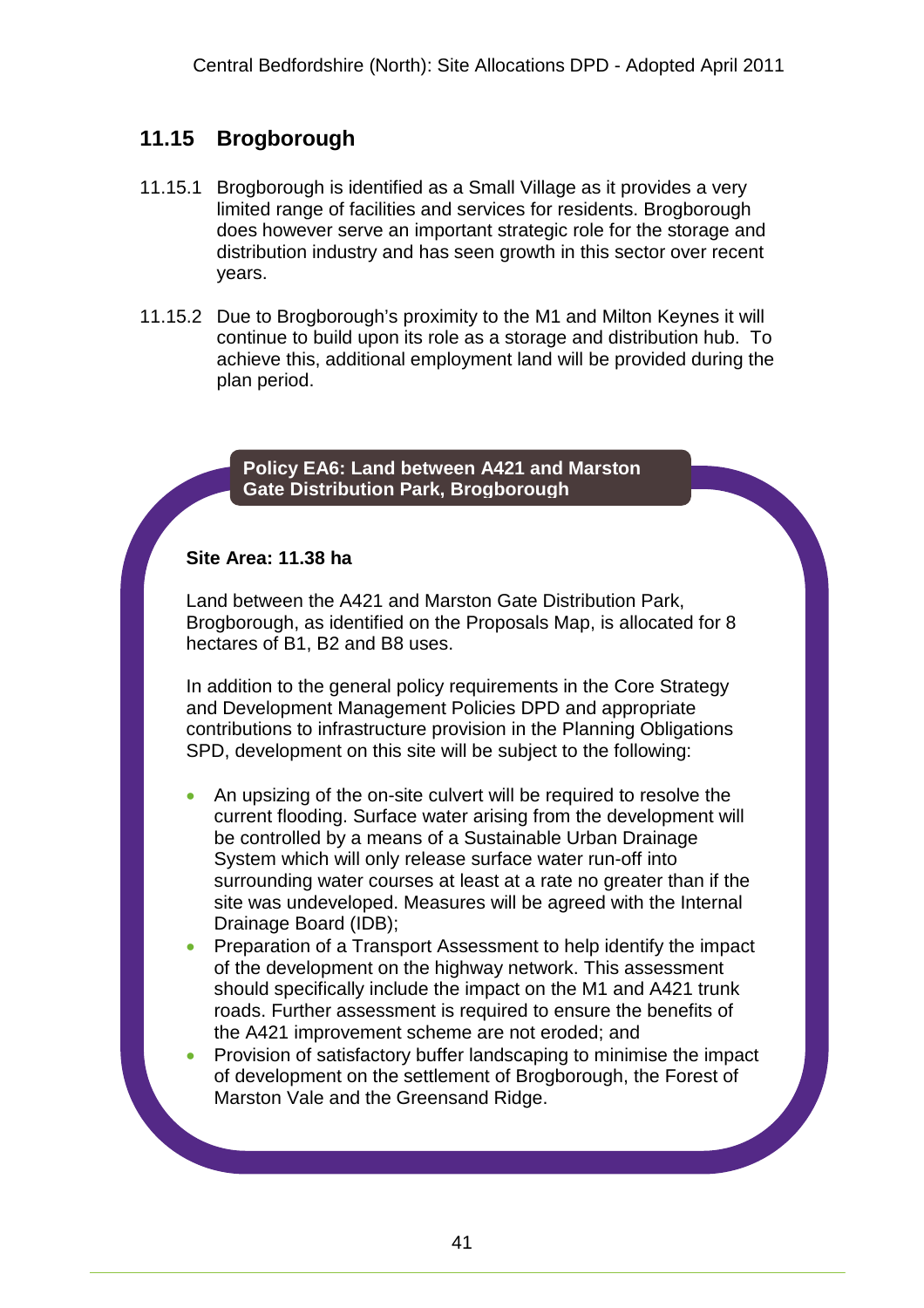# **11.16 Clifton**

- 11.16.1 Clifton is identified as a Large Village. It is one of the largest villages in Central Bedfordshire (North). The settlement provides a good range of services and facilities for its residents and also benefits from its close proximity to Shefford, a Minor Service Centre.
- 11.16.2 Clifton will continue to build on its role as a Large Village. To achieve this, additional housing will be provided during the plan period.

### **Policy HA16: Land at New Road, Clifton**

### **Site Area: 2.76 ha**

Land at New Road, Clifton, as identified on the Proposals Map, is allocated for residential development providing a minimum of 80 dwellings.

In addition to the general policy requirements in the Core Strategy and Development Management Policies DPD and appropriate contributions to infrastructure provision in the Planning Obligations SPD, development on this site will be subject to the following:

- Provision of a Neighbourhood Equipped Area for Play (NEAP) within the development scheme, to be situated in an accessible location; and
- Provision of adequate access to the site.

## **11.17 Clophill**

- 11.17.1 Clophill is identified as a Large Village. The settlement provides a relatively good range of services and facilities for its residents and benefits from good road access to Ampthill, Flitwick and Bedford.
- 11.17.2 The village is considered to be a suitable location for the allocation of a small number of new dwellings.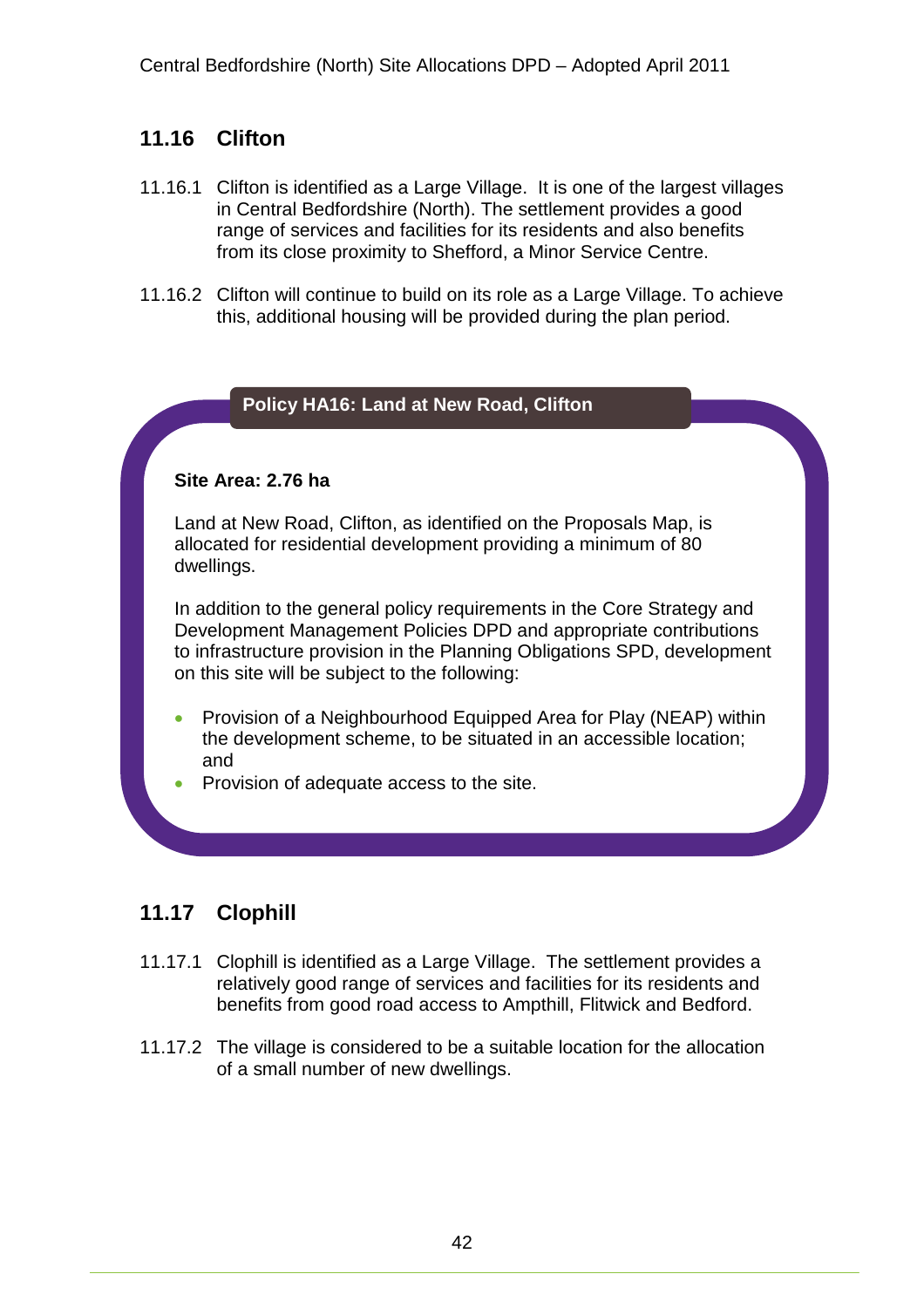**Policy HA17: Land adjacent to Castle Hill Court, Clophill**

#### **Site Area: 0.36 ha**

Land adjacent to Castle Hill Court, Clophill, as identified on the Proposals Map, is allocated for residential development providing a minimum of 10 dwellings.

In addition to the general policy requirements in the Core Strategy and Development Management Policies DPD and appropriate contributions to infrastructure provision in the Planning Obligations SPD, development on this site will be subject to the following:

 Control of surface water drainage to ensure that there is no increase in run-off into surrounding water courses.

### **Policy HA18: Land rear of 122-124 High Street, Clophill**

### **Area: 0.36 ha**

Land rear of 122-124 High Street, Clophill, as identified on the Proposals Map, is allocated for residential development providing about 6 dwellings.

In addition to the general policy requirements in the Core Strategy and Development Management Policies DPD and appropriate contributions to infrastructure provision in the Planning Obligations SPD, development on this site will be subject to the following:

- The design and layout of development to respect the setting of the adjacent Grade II Listed Building, the Conservation Area and the linear character of the settlement; and
- Development must demonstrate sensitivity to the surrounding landscape and features, with particular regard to the Flit River Valley and Cainhoe Castle Ancient Monument.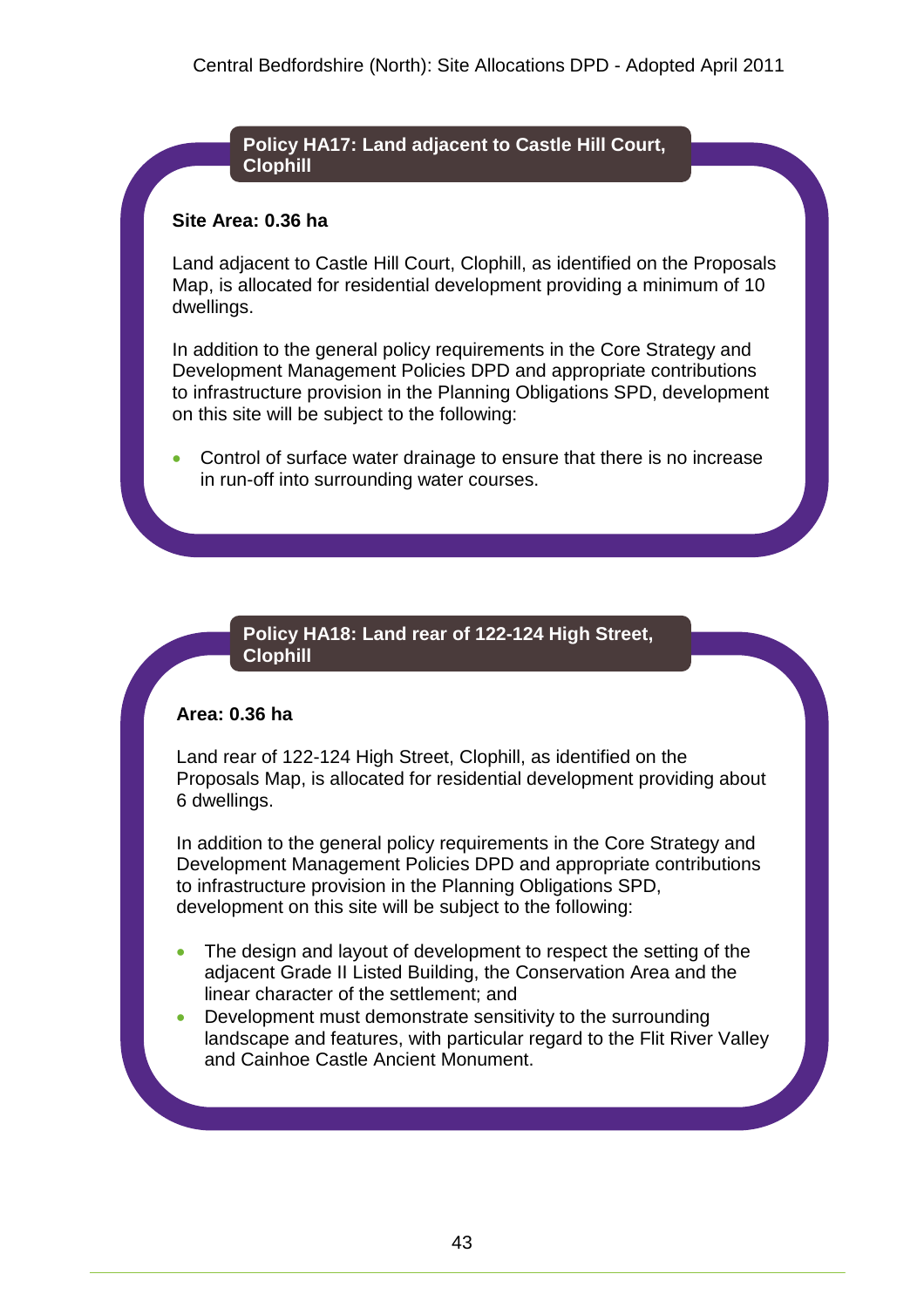### **11.18 Dunton**

- 11.18.1 Dunton is identified as a Small Village and is located approximately 2 miles east of Biggleswade. The village offers a limited number of services and facilities for its residents including a lower school and bus service.
- 11.18.2 The village is considered to be a suitable location for the allocation of a small number of new dwellings.

### **Policy HA19: Land off Boot Lane, Dunton**

### **Site Area: 0.77 ha**

Land off Boot Lane, Dunton, as identified on the Proposals Map, is allocated for residential development providing a minimum of 15 dwellings.

In addition to the general policy requirements in the Core Strategy and Development Management Policies DPD and appropriate contributions to infrastructure provision in the Planning Obligations SPD, development on this site will be subject to the following:

- Provision of satisfactory buffer landscaping to minimise the impact of development on the open countryside;
- Retention of the public footpath that traverses the site, providing a link to the countryside, and provision of a new footpath to Dunton Recreation Ground;
- In order to safeguard local amenity, a buffer zone shall be created between the proposed development and the existing wastewater treatment facility; and
- Achievement of acceptable visibility at the junction of Boot Lane and Cambridge Road.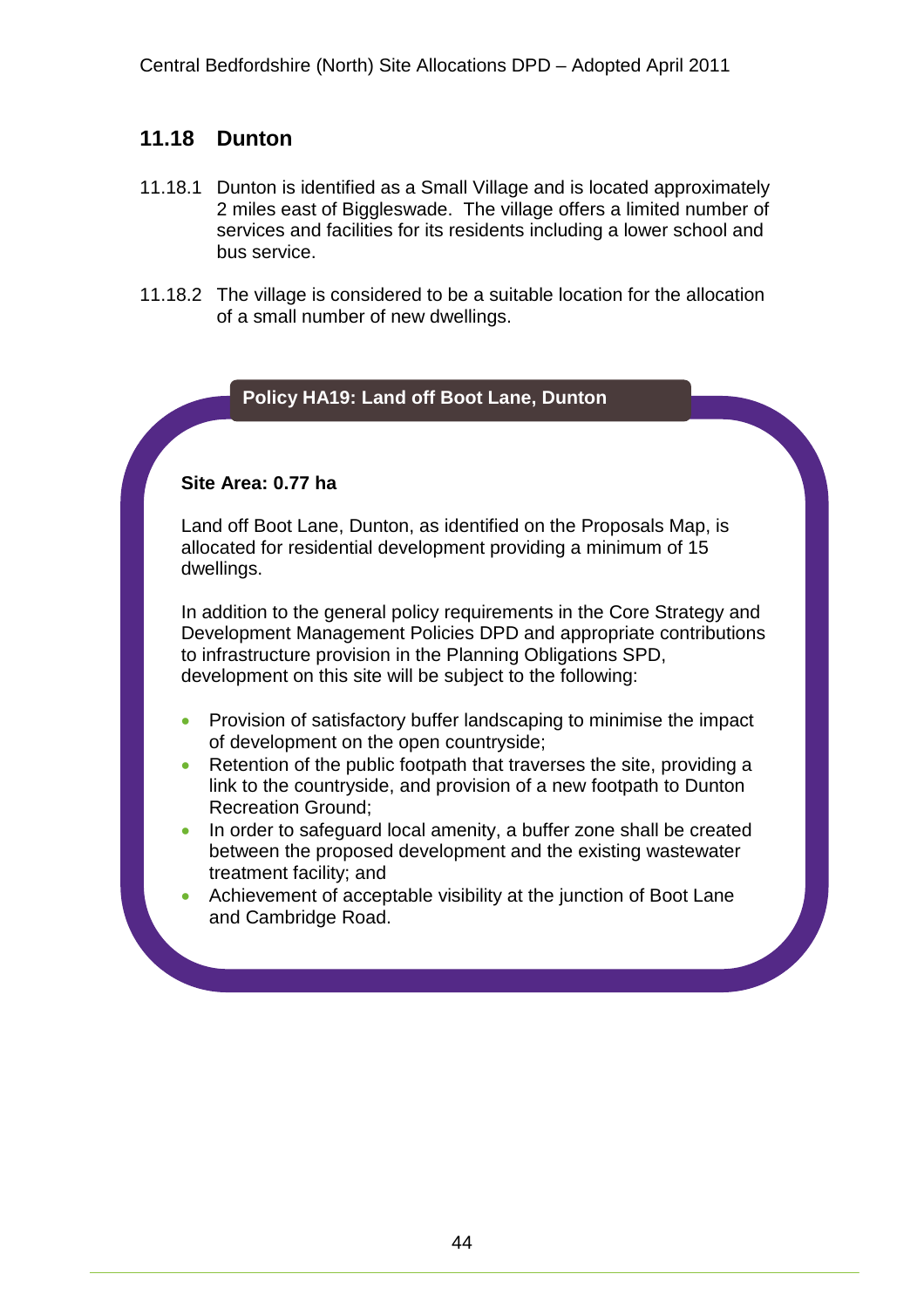### **11.19 Everton**

- 11.19.1 Everton is identified as a Small Village and is located to the far north of Central Bedfordshire. The village offers a limited number of services and facilities for its residents including a lower school, pub and bus service.
- 11.19.2 The village is considered to be a suitable location for the allocation of a small number of new dwellings.

### **Policy HA20: Sandy Road, Everton**

### **Site Area: 0.26 ha**

Land at Sandy Road, Everton, as identified on the Proposals Map, is allocated for residential development providing a minimum of 7 dwellings.

This site will deliver in accordance with the general policy requirements in the Core Strategy and Development Management Policies DPD and appropriate contributions to infrastructure provision in the Planning Obligations SPD.

## **Policy HA21: The Heath, Everton**

### **Site Area: 0.25 ha**

Land at The Heath, Everton, as identified on the Proposals Map, is allocated for residential development providing a minimum of 8 affordable dwellings.

This site will deliver in accordance with the general policy requirements in the Core Strategy and Development Management Policies DPD and appropriate contributions to infrastructure provision in the Planning Obligations SPD.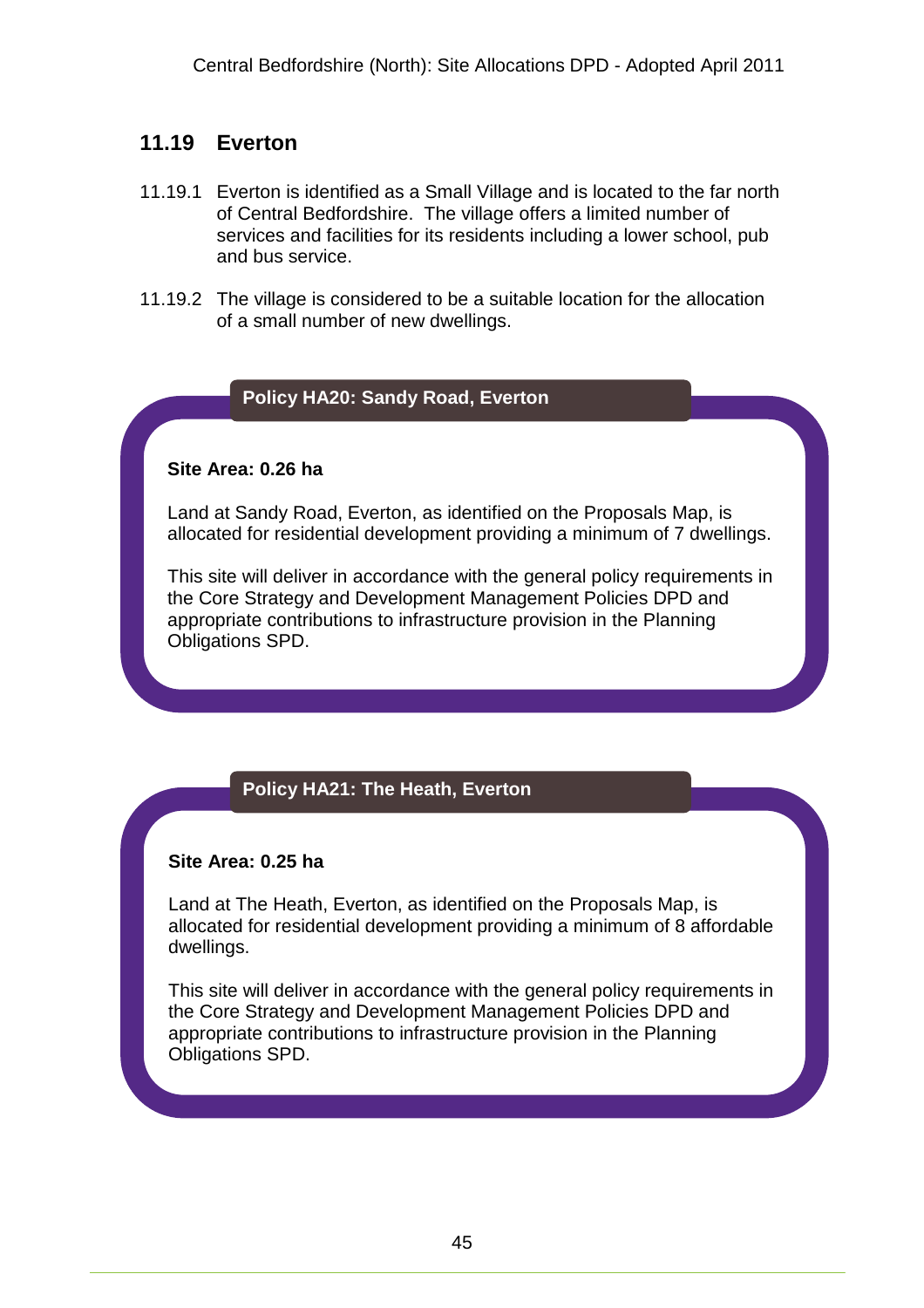# **11.20 Langford**

- 11.20.1 Langford is identified as a Large Village. Langford provides a good range of facilities for its residents which include a post office, GP surgery and lower school.
- 11.20.2 Langford will continue to build on its role as a Large Village. To achieve this, additional housing, sheltered accommodation and a cemetery will be provided during the plan period.

### **Policy HA22: Land rear of The Wrestlers Public House, High Street, Langford**

### **Site Area: 0.59 ha**

Land to the rear of The Wrestlers Public House, Langford, as identified on the Proposals Map, is allocated for residential development providing a minimum of 9 dwellings (of which 4 units are affordable), amenity open space and a Multi Use Games Area (MUGA).

In addition to the general policy requirements in the Core Strategy and Development Management Policies DPD and appropriate contributions to infrastructure provision in the Planning Obligations SPD, development on this site will be subject to the following:

- Control of surface water drainage to ensure that there is no increase in run-off into surrounding water courses;
- Provision of adequate access from the King George V Memorial Playing Fields to the proposed Multi Use Games Area; and
- Retention of the informal footpath from Church Street to the King George V Memorial Playing Fields.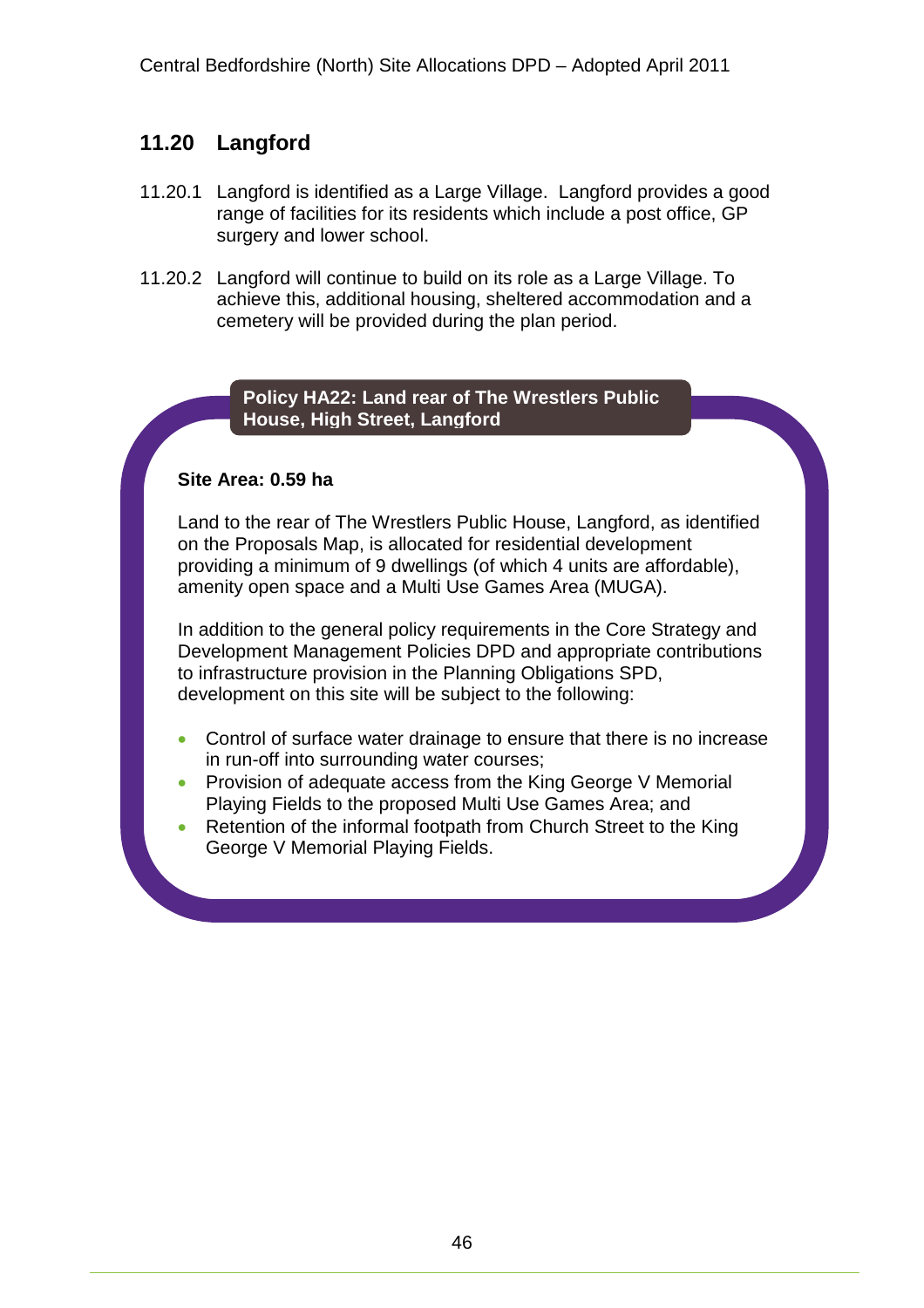### **Policy HA23: Land off Church Street, Langford**

### **Site Area: 2.29**

Land off Church Street, Langford, as identified on the Proposals Map, is allocated for residential development providing a minimum of 44 supported housing for the elderly and a cemetery.

In addition to general policy requirements in the Core Strategy and Development Management Policies DPD and appropriate contributions to infrastructure provision in the Planning Obligations SPD, development on this site will be subject to the following:

- Control of surface water drainage to ensure that there is no increase in run-off into surrounding water courses; and
- Provision of a new pedestrian access to the riverside, connecting to Kingfisher Way.

## **11.21 Maulden**

- 11.21.1 Maulden is categorised as a Large Village. It is located at the centre of Central Bedfordshire (North) area. The settlement provides a relatively good range of services and facilities for its residents and benefits from good road access to Ampthill, Flitwick and Bedford.
- 11.21.2 Maulden is considered to be a suitable location for the allocation of a small number of new dwellings.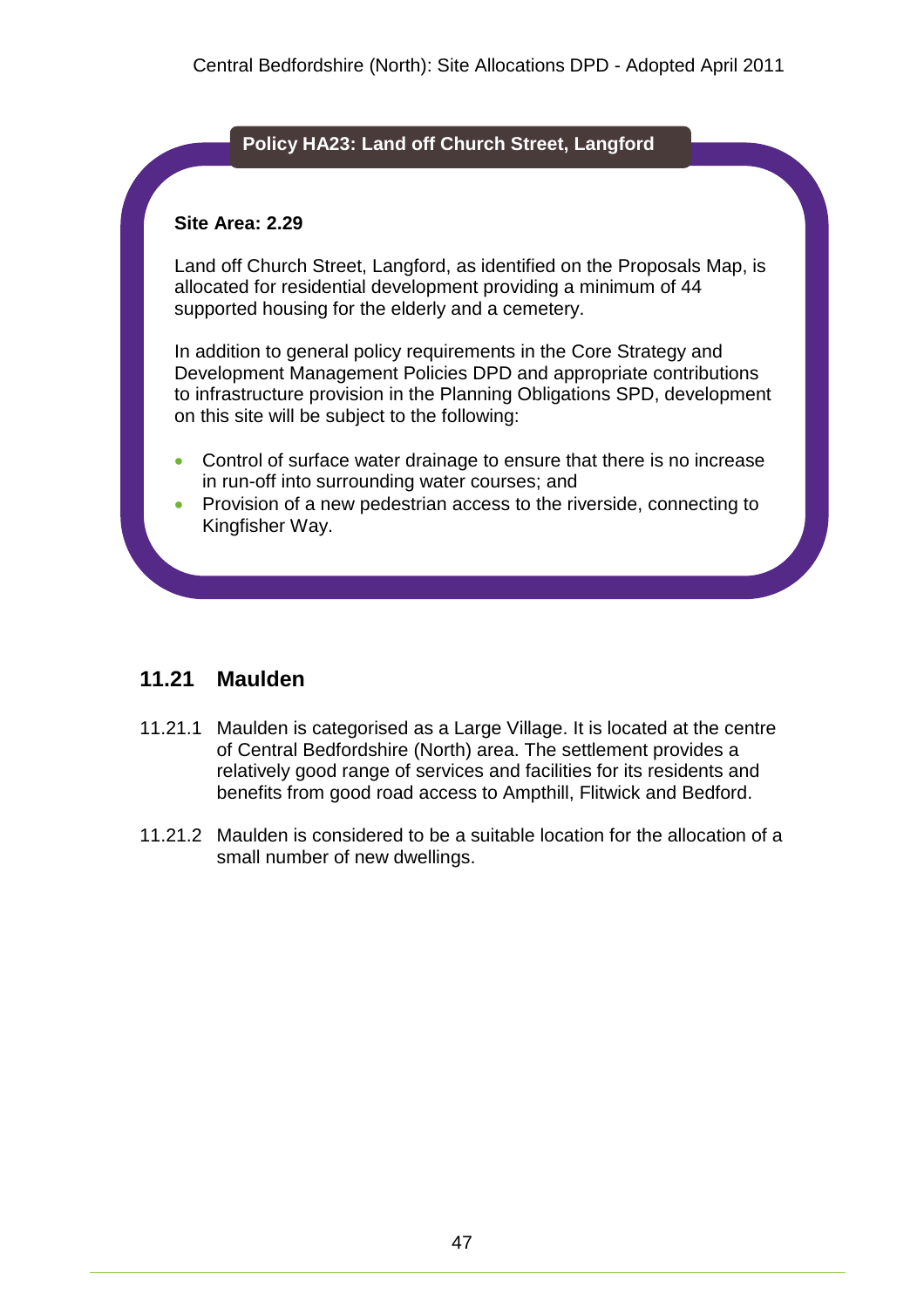### **Policy HA24: Land at Moor Lane, Maulden**

#### **Site Area: 0.32 ha**

Land at Moor Lane, Maulden, as identified on the Proposals Map, is allocated for residential development providing no less than 4 dwellings.

In addition to general policy requirements in the Core Strategy and Development Management Policies DPD and appropriate contributions to infrastructure provision in the Planning Obligations SPD, development on this site will be subject to the following:

- Measures to ensure the preservation of the Duck End Nature Reserve and County Wildlife Site;
- Provision of satisfactory buffer landscaping to minimise the impact of development on the open countryside; and
- Provision of a turning head for access by emergency and refuse vehicles.

### **Policy EA7: Land adjacent to 29 Clophill Road, Maulden**

#### **Site Area: 1.8 ha**

Land adjacent to 29 Clophill Road, Maulden, as identified on the Proposals Map, is allocated for B1, B2 and B8 employment development.

In addition to general policy requirements in the Core Strategy and Development Management Policies DPD and appropriate contributions to infrastructure provision in the Planning Obligations SPD, development on this site will be subject to the following:

- Provision of adequate access;
- Provision of flexible employment units to meet changing future requirements; and
- Provision of a landscape buffer and sensitive design to respect the setting of the surrounding landscape, Conservation Area and Listed Buildings.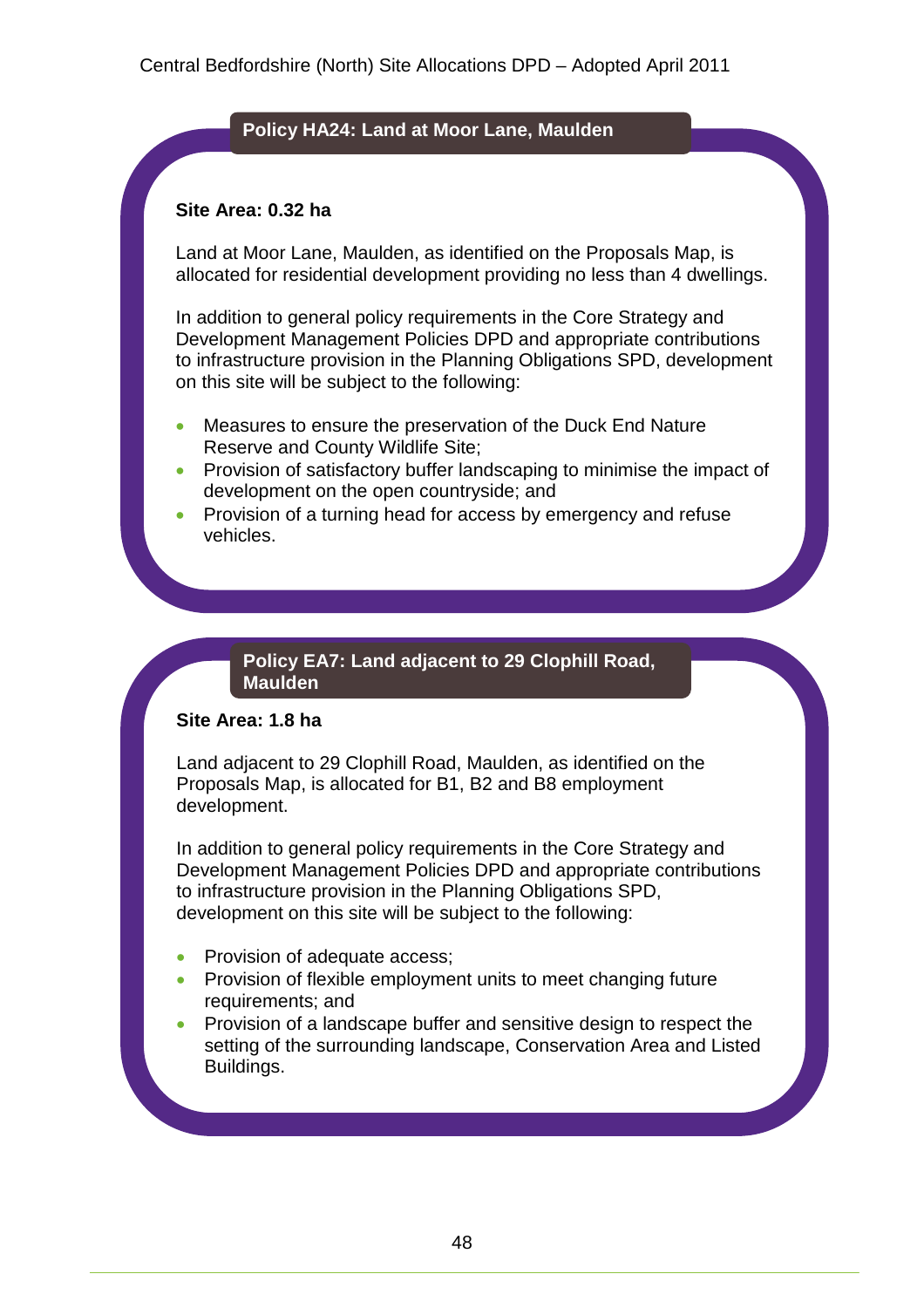# **11.22 Meppershall**

- 11.22.1 Meppershall is categorised as a Large Village. The village provides a number of services and facilities for residents including a post office, bus service and lower school.
- 11.22.2 Meppershall will continue to build on its role as a Large Village. To achieve this, additional housing and community facilities will be provided during the plan period.

### **Policy HA25: Land rear of High Street, Meppershall**

### **Site Area: 6.7 ha**

Land rear of High Street, Meppershall, as identified on the Proposals Map, is allocated for residential development providing a minimum of 68 dwellings, a multi-use community centre, recreation facilities, a cemetery and local recycling point.

In addition to general policy requirements in the Core Strategy and Development Management Policies DPD and appropriate contributions to infrastructure provision in the Planning Obligations SPD, development on this site will be subject to the following:

- Provision of satisfactory buffer landscaping to minimise the impact of development on the open countryside;
- Provision of additional play and recreation facilities to compensate for the loss of play equipment on the proposed community centre site and provide facilities to serve the new development; and
- Provision of sufficient capacity within the public foul sewer system and the wastewater treatment works to meet the needs of the development.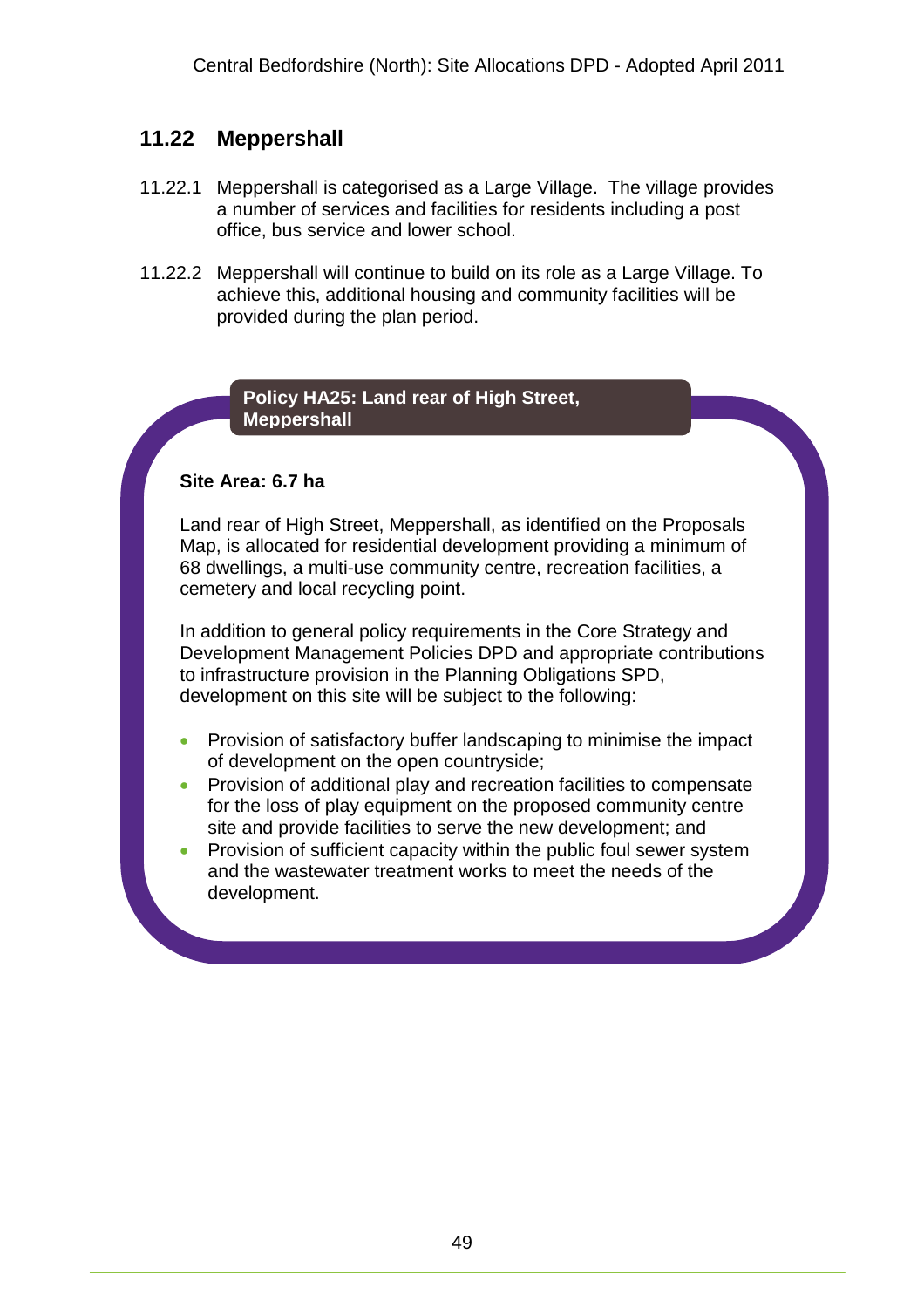# **11.23 Moggerhanger**

- 11.23.1 Moggerhanger is categorised as a Small Village. The village is located on an 'A' road between Sandy and Bedford. It offers a limited number of services and facilities for its residents including a lower school, pub and bus service.
- 11.23.2 The village is considered to be a suitable location for the allocation of a small number of new dwellings.

### **Policy HA26: Land rear of The Guinea Public House, Bedford Road, Moggerhanger**

### **Site Area: 0.59**

Land rear of The Guinea Public House, as identified on the Proposals Map, is allocated for residential development providing a minimum of 17 dwellings.

This site will deliver in accordance with the general policy requirements in the Core Strategy and Development Management Policies DPD and appropriate contributions to infrastructure provision in the Planning Obligations SPD.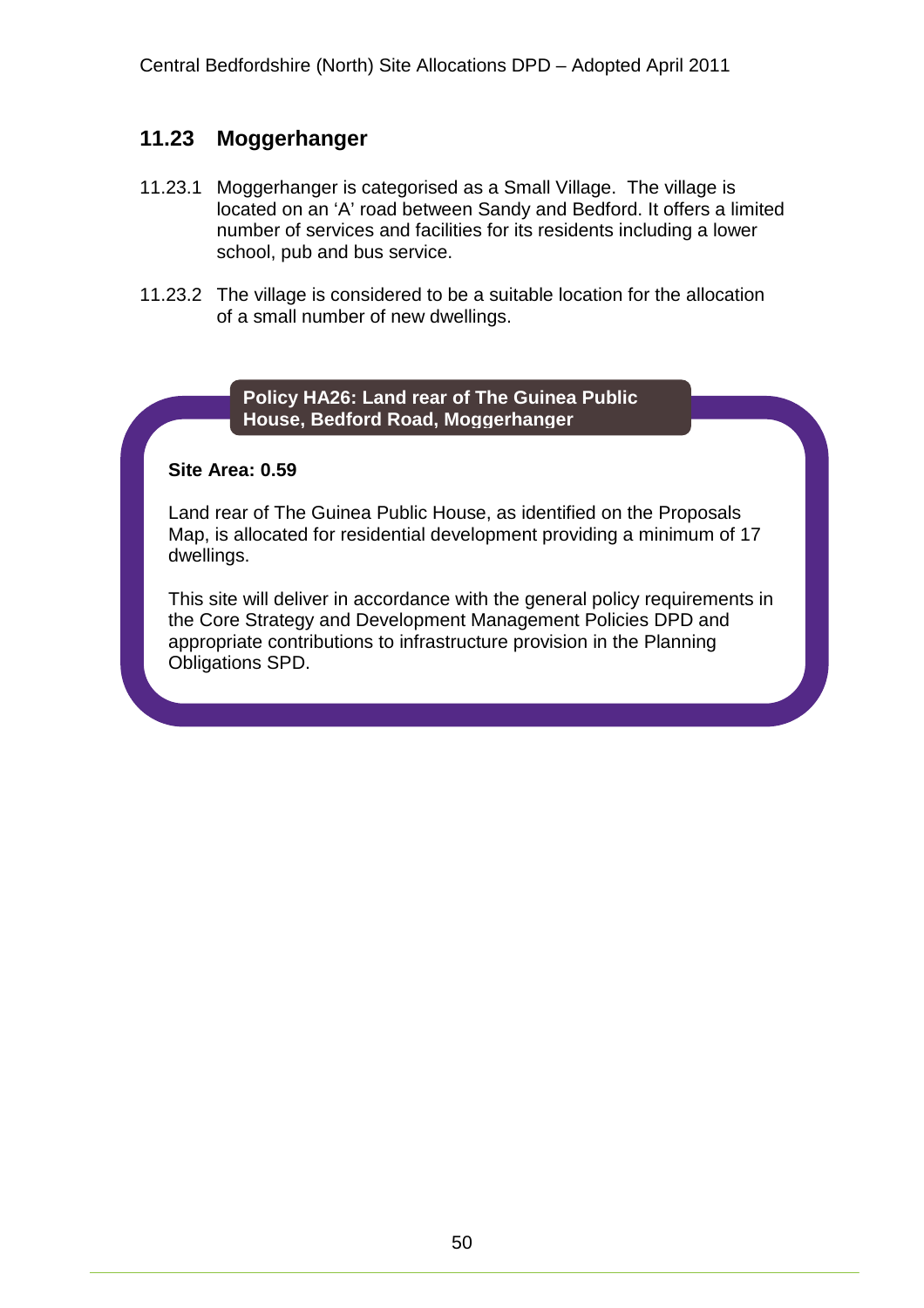# **11.24 Shillington**

- 11.24.1 Shillington is categorised as a Large Village. The village provides a number of services and facilities for residents including a post office, bus services and lower school.
- 11.24.2 Shillington is considered to be a suitable location for the allocation of a small number of new dwellings. Contributions will be required towards local improvements specified by the Shillington Parish Plan.

### **Policy HA27: Land at High Road, Shillington**

### **Site Area: 0.77ha**

Land at High Road, Shillington, as identified on the Proposals Map, is allocated for residential development providing a minimum of 24 dwellings.

As part of the general policy requirements in the Core Strategy and Development Management Policies DPD and appropriate contributions to infrastructure provision in the Planning Obligations SPD, development on this site will be subject to the following:

- Contributions for improvements to local Rights of Way and Green Infrastructure projects;
- Contributions to the provision of a safe crossing point on High Road, near the Church Street junction and the Post Office; and
- Provision of sufficient capacity within the public foul sewer system and the wastewater treatment works to meet the needs of the development.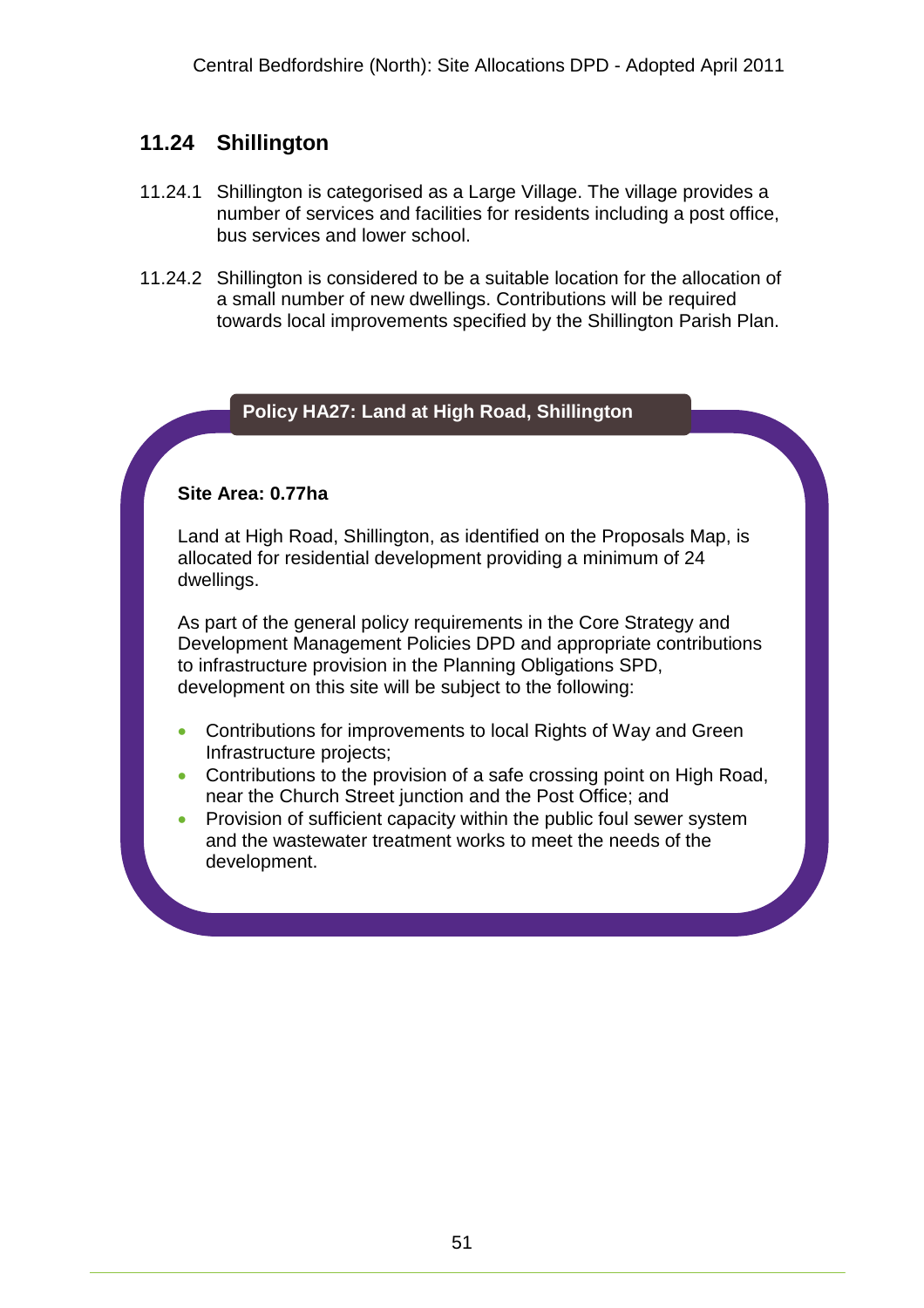# **11.25 Stondon**

- 11.25.1 Lower Stondon is categorised as a Large Village. The village provides a number of services and facilities for residents including a GP surgery, lower school and bus services.
- 11.25.2 Lower Stondon will continue to build on its role as a Large Village. To achieve this, additional housing and a range of community facilities will be provided during the plan period.

### **Policy HA28: Land rear of Station Road and Bedford Road, Lower Stondon**

### **Site Area: 4.07 ha**

Land rear of Station Road and Bedford Road, Lower Stondon, as shown on the Proposals Map, is allocated for residential development providing not more than 70 dwellings and commensurate community facilities to be identified through further assessment work.

In addition to the general policy requirements in the Core Strategy and Development Management Policies DPD and appropriate contributions to infrastructure provision in the Planning Obligations SPD, development on this site will be subject to the following:

- Provision of adequate access;
- Flood alleviation measures will be implemented to resolve the existing flooding problems at 60 – 64 Bedford Road;
- A Sustainable Urban Drainage System is required on site to dispose of the surface water generated by the development;
- Provision of sufficient capacity within the public foul sewer system and the wastewater treatment works to meet the needs of the development.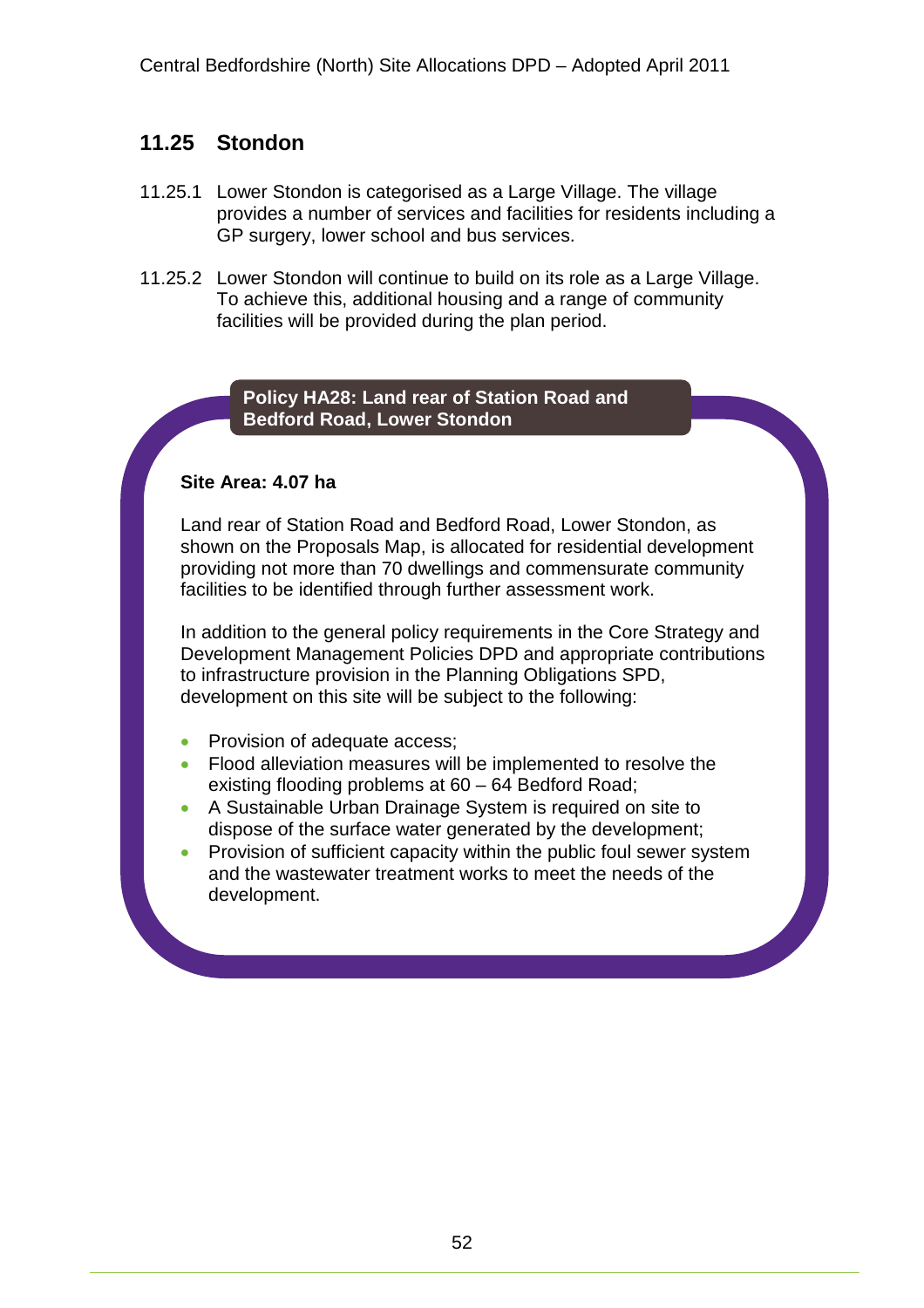**Policy HA29: Peckworth Industrial Estate, Bedford Road, Lower Stondon, Henlow**

### **Site Area: 0.43 ha**

Land at Peckworth Industrial Estate, Lower Stondon, as shown on the Proposals Map, is allocated for residential development providing a minimum of 13 dwellings.

This site will deliver in accordance with the general policy requirements in the Core Strategy and Development Management Policies DPD and appropriate contributions to infrastructure provision in the Planning Obligations SPD.

# **11.26 NIRAH, Houghton Conquest**

**Policy EA8: Land at Quest Pit, Ampthill Road, Houghton Conquest**

### **Site Area: 58.0 ha**

Land at Quest Pit, Ampthill Road, Houghton Conquest has been granted planning permission for the National Institute for Research into Aquatic Habitats (NIRAH) Project. Uses specified in the planning permission include a tropical biotope, a Water Adventure Park, Spa, three hotels, a conference and exhibition centre a 50-seat cinema and associated ancillary retail, food and drink and a Science Research Park. Others include dedicated car parking and a shuttle bus service.

This site is allocated and identified on the Proposals Map to specifically deliver the package contained in the planning permission given to NIRAH. The development of this site is therefore restricted to the permission granted and the site may not be developed for other uses. However, given that it is a 'specialist' use and the delivery timescale is uncertain at this stage, this provision is not counted towards the overall employment figure.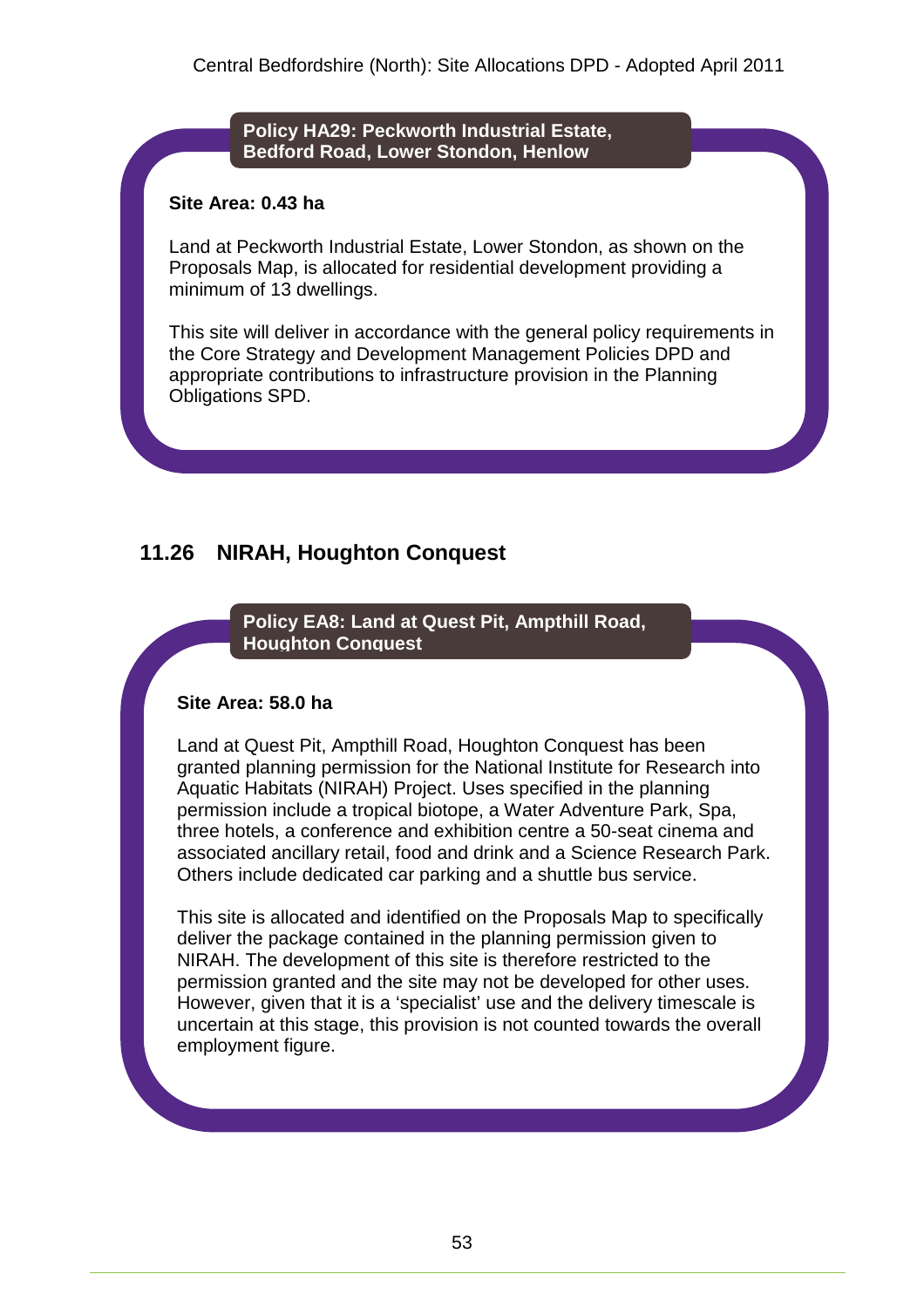# **12 Safeguarded Key Employment Sites**

- 12.1 Policy CS10 identifies the need to retain locally important employment sites to ensure there is not a critical net loss in employment land across the Central Bedfordshire North Area. The Employment Land Review (ELR) indicates that the majority of sites identified in the Local Plan as Key Employment Sites remain 'fit-forpurpose' and should continue to be safeguarded for B1, B2 and B8 use through the Local Development Framework.
- 12.2 In response to the fitness for purpose assessment the ELR recommends several changes to the existing list of safeguarded sites. There are some new additions and also some sites that, due to recent planning permissions and poor assessment performance, have been removed. The designated Key Employment Sites are shown on the Proposals Map.

### **Policy E1: Safeguarded Key Employment Sites**

The Council will safeguard the Key Employment Sites listed below. New allocations for employment land, including those within mixeduse schemes, will also be treated as Key Employment Sites and safeguarded through the Local Development Framework.

| Parish             | <b>Site</b>                                          |  |
|--------------------|------------------------------------------------------|--|
| Ampthill           | Reddings Wood (Insys/Lockheed Martin)                |  |
|                    | <b>Station Road (including Doolittle Farm)</b>       |  |
|                    | <b>Business Park</b>                                 |  |
|                    | <b>Doolittle Mill</b>                                |  |
|                    | <b>Doolittle Yard</b>                                |  |
|                    | Reddings Wood (Insys/Lockheed Martin)                |  |
| Arlesey            | <b>Old Oak Close</b>                                 |  |
|                    | Crossways, Hitchin Road                              |  |
|                    | Hampden House/Hitchin Road                           |  |
| <b>Biggleswade</b> | <b>Albone Way Industrial Estate</b>                  |  |
|                    | <b>Eldon Way Industrial Estate</b>                   |  |
|                    | <b>Stratton Park (including Stratton Park Phase)</b> |  |
|                    | IV)                                                  |  |
|                    | <b>Baystrait House, Station Road</b>                 |  |
|                    | <b>Acorn Centre, Chestnut Avenue</b>                 |  |
|                    | <b>JK Engineering, Hitchin Street</b>                |  |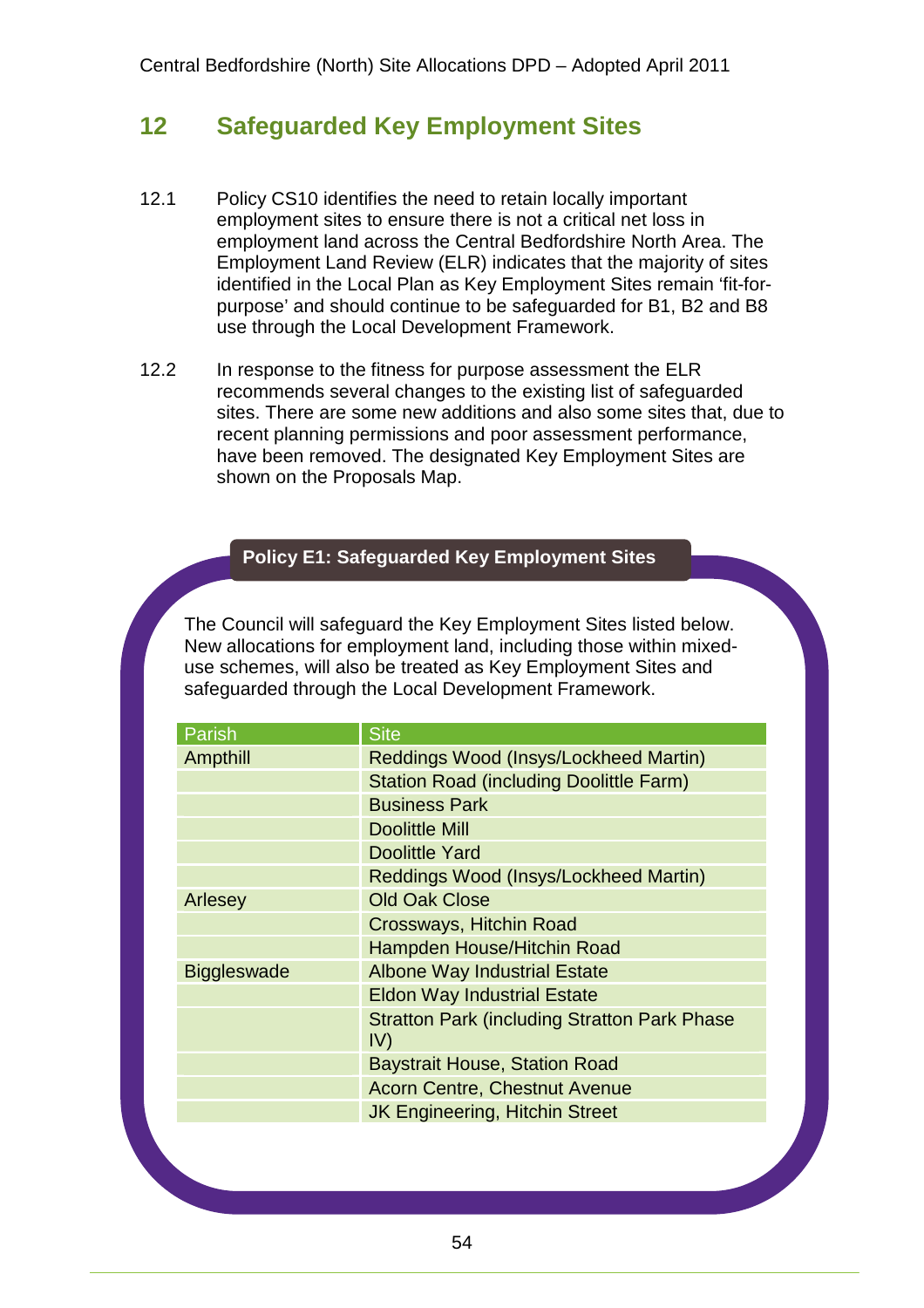### **Policy E1(continued): Safeguarded Key Employment Sites**

| <b>Parish</b>                  | <b>Site</b>                           |
|--------------------------------|---------------------------------------|
| Brogborough                    | <b>Prologis Park</b>                  |
| <b>Chicksands</b>              | <b>Warren Court</b>                   |
|                                | <b>Parripak</b>                       |
| <b>Clifton</b>                 | <b>Wren Park</b>                      |
| Cranfield                      | <b>Cranfield Technology Park</b>      |
| <b>Flitwick</b>                | <b>Maulden Road Industrial Estate</b> |
|                                | <b>Rufus Centre</b>                   |
| <b>Henlow (Henlow</b><br>Camp) | <b>Henlow Trading Estate</b>          |
| <b>Husborne Crawley</b>        | <b>Crawley Crossing</b>               |
| <b>Marston Moretaine</b>       | <b>Land East of Bedford Road</b>      |
| <b>Maulden</b>                 | 29 Clophill Road                      |
|                                | <b>Blackmoor Farm</b>                 |
|                                | <b>Russell Farm</b>                   |
| Meppershall                    | <b>ACO Polymer Site</b>               |
| <b>Millbrook</b>               | <b>Millbrook Proving Ground</b>       |
| Moggerhanger                   | <b>Abbey Corrugated</b>               |
| Potton                         | <b>Shannon Place</b>                  |
| <b>Pulloxhill</b>              | <b>Pulloxhill Business Park</b>       |
| Ridgmont                       | <b>ARC Progress (Beckerings Park)</b> |
| Sandy                          | <b>Land North of Sunderland Road</b>  |
|                                | <b>Middlefield Industrial Estate</b>  |
|                                | Land West of A1, Girtford             |
|                                | Station Road (as part of mixed-use    |
|                                | redevelopment)                        |
| Shefford                       | <b>Shefford Industrial Estate</b>     |
| <b>Stotfold</b>                | <b>Fen End Industrial Estate</b>      |
|                                | <b>Land South of Stotfold</b>         |
|                                | <b>ARC Progress (Bury Farm)</b>       |
| <b>Tempsford</b>               | <b>Tempsford Hall (Kier)</b>          |
|                                | <b>Zwetsloots</b>                     |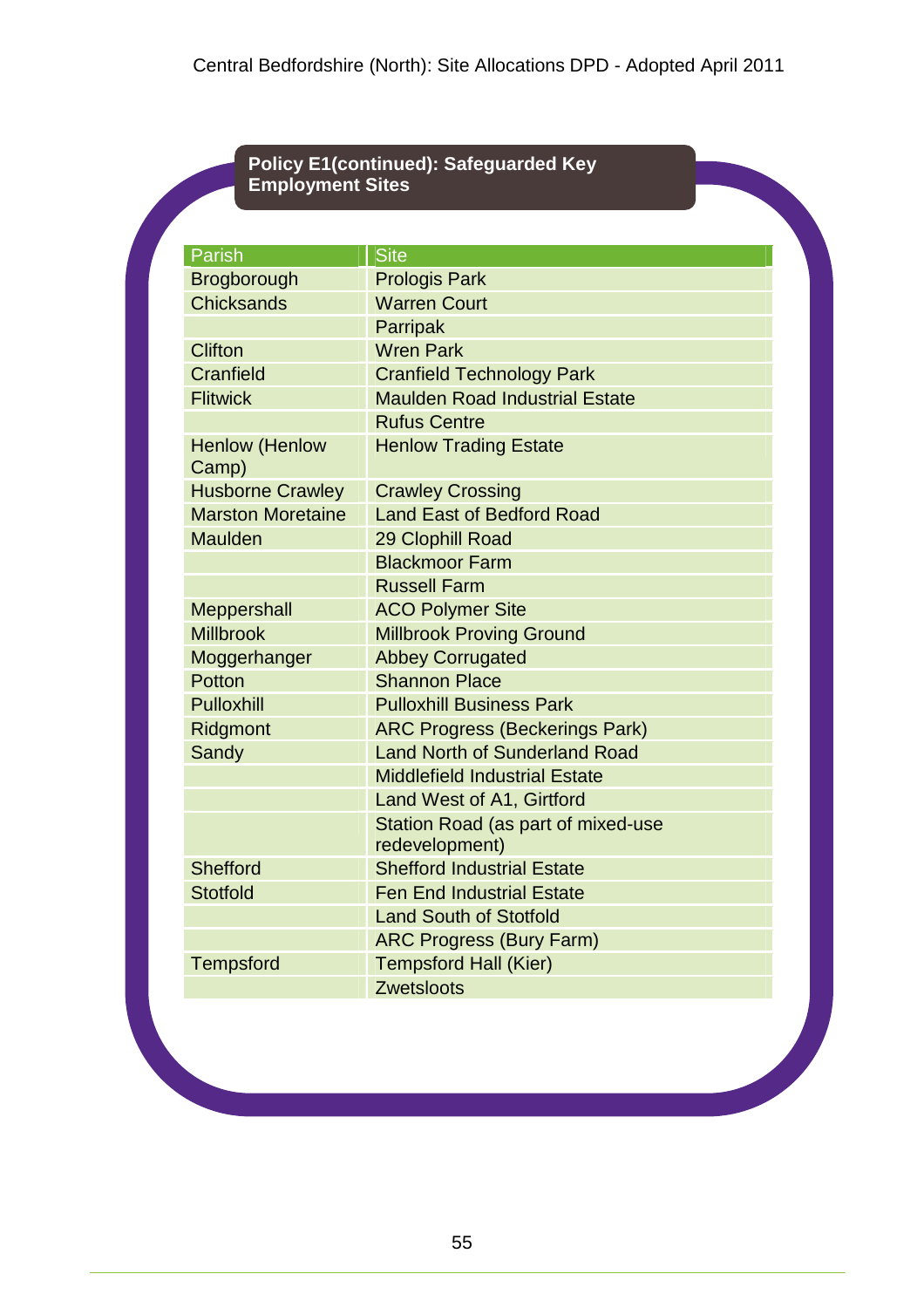# **13 Phasing, Delivery and Monitoring**

# **13.1 Background**

- 13.1.1 Planning Policy Statement 3 (PPS3) requires that the planning system should deliver a flexible, responsive supply of land and that Local Planning Authorities should develop policies and strategies to ensure that sufficient, suitable land is available in order to achieve delivery objectives.
- 13.1.2 PPS3 sets out that Local Planning Authorities should set out policies and strategies for the continuous delivery of housing over a 15 year period. In order to achieve this, Local Planning Authorities should;
	- **IDENTIFY SPECIFIC deliverable** sites that can bring housing forward over the first 5 year period; and
	- **IDENTIFY** a supply of **developable** site for year 6-10 and where possible for years 11-15.

Sufficient sites will therefore be allocated up to 2026 to meet the 15 year requirement in PPS3.

## **13.2 Phasing**

13.2.1 Sites identified within this DPD are to be phased over three general time scales; 1-5 years, 6-10 years and 11-15 years. This phasing will be flexible in order to adapt to the changing market conditions.

## **13.3 Deliverable Sites**

13.3.1 Allocations carried forward from the Local Plan and existing planning permissions should come forward at an early date to meet the needs of the early part of the plan period. There are also new allocations identified within this document that, due to their immediate availability, their contribution to sustainable mixed communities and achievability are to come forward within the first 5 years of the plan.

## **13.4 Developable Sites**

13.4.1 Developable sites are those where the site is likely to be available and developed within the envisaged timeframe. Due to the availability of sites within Central Bedfordshire (North), this document has identified developable sites for years 6-15 of the plan period.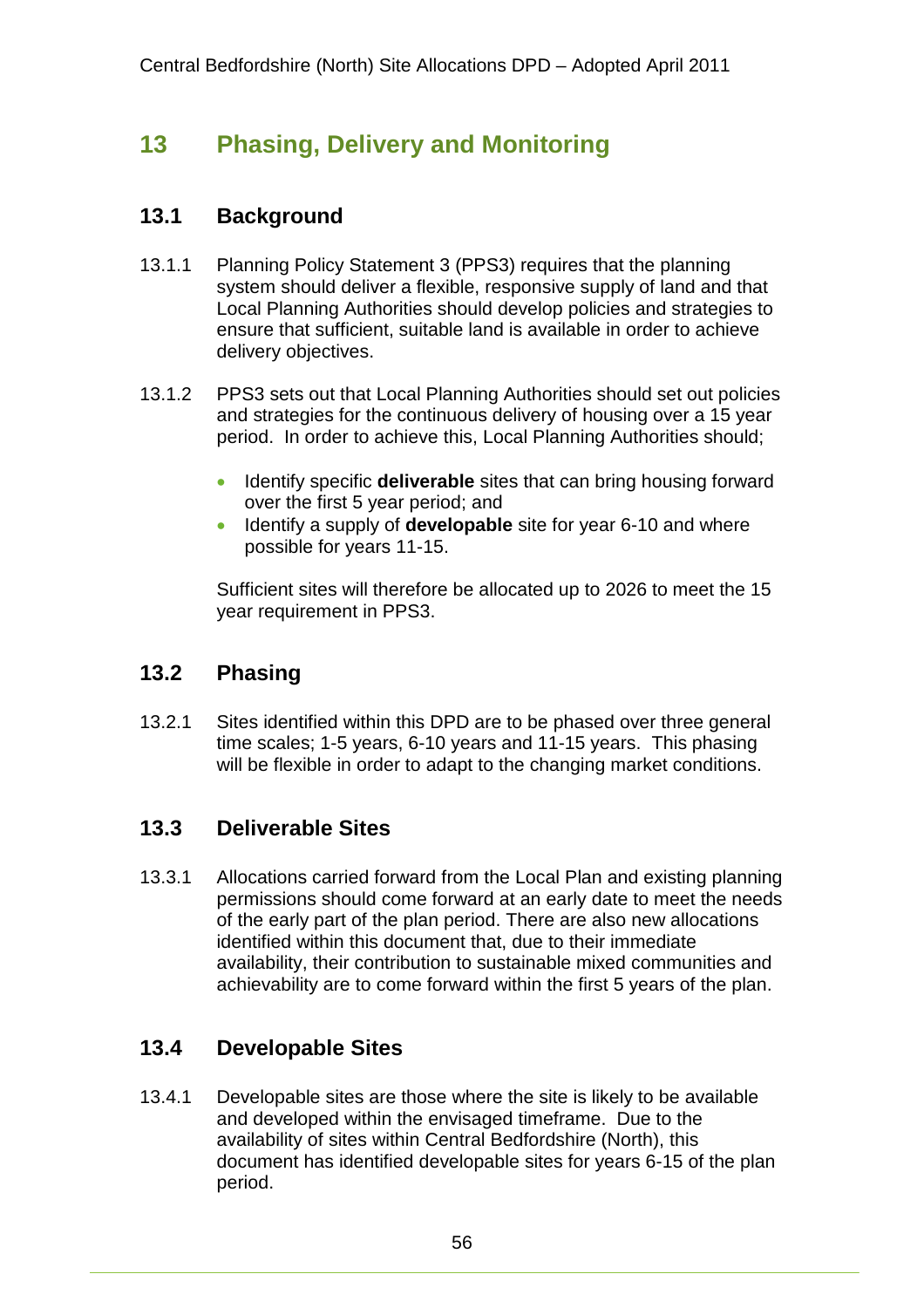# **13.5 Delivery**

- 13.5.1 The Core Strategy acknowledges that allocating sufficient land is not enough and that allocations must be made that will deliver housing within the specified period. To achieve this, a mechanism must be put in place to ensure that sufficient sites are brought forward at the right time to enable delivery.
- 13.5.2 Planning Policy Statement 12 (PPS12) requires that all plans involving housing should include a housing trajectory. In preparing the housing trajectory for Central Bedfordshire (North) several factors were taken into consideration. These are:
	- It is not anticipated that planning permission will be granted for sites identified in this document, prior to the adoption date of the Site Allocations DPD;
	- Likely date of planning applications being submitted and time taken for approval; and
	- **Estimation of build rates based on developer expectations.** annual build rates and market conditions.
- 13.5.3 The Core Strategy acknowledges that if the market does not deliver sufficient homes to meet requirements, sites phased for future years will be brought forward to ensure that delivery targets are met. This will be determined through the established process of annual housing monitoring and the housing trajectory.
- 13.5.4 A full list of allocated sites and their expected delivery timescales is detailed within the Housing Trajectory. Employment sites are not included within this trajectory but it is expected generally that the delivery of employment sites is to be aligned closely with the delivery of housing.
- 13.5.5 In order to achieve the successful delivery of housing and associated facilities and services to the proposed timescales, effective working partnerships will be put in place. These will require the involvement of developers, statutory bodies, Parish Councils, housing associations and Central Bedfordshire Council. These partnerships will be particularly necessary for the delivery of large strategic developments such as the expansion of Arlesey.

# **13.6 Northern Marston Vale Contingency Allocation**

13.6.1 To ensure housing requirements in the Milton Keynes South Midlands Sub Regional Strategy up to 2021 are met, a 'contingency' allocation has been identified within this DPD in Policy MA4. This is considered necessary as the expansion areas at the Wixams are unlikely to contribute to housing delivery prior to 2021. This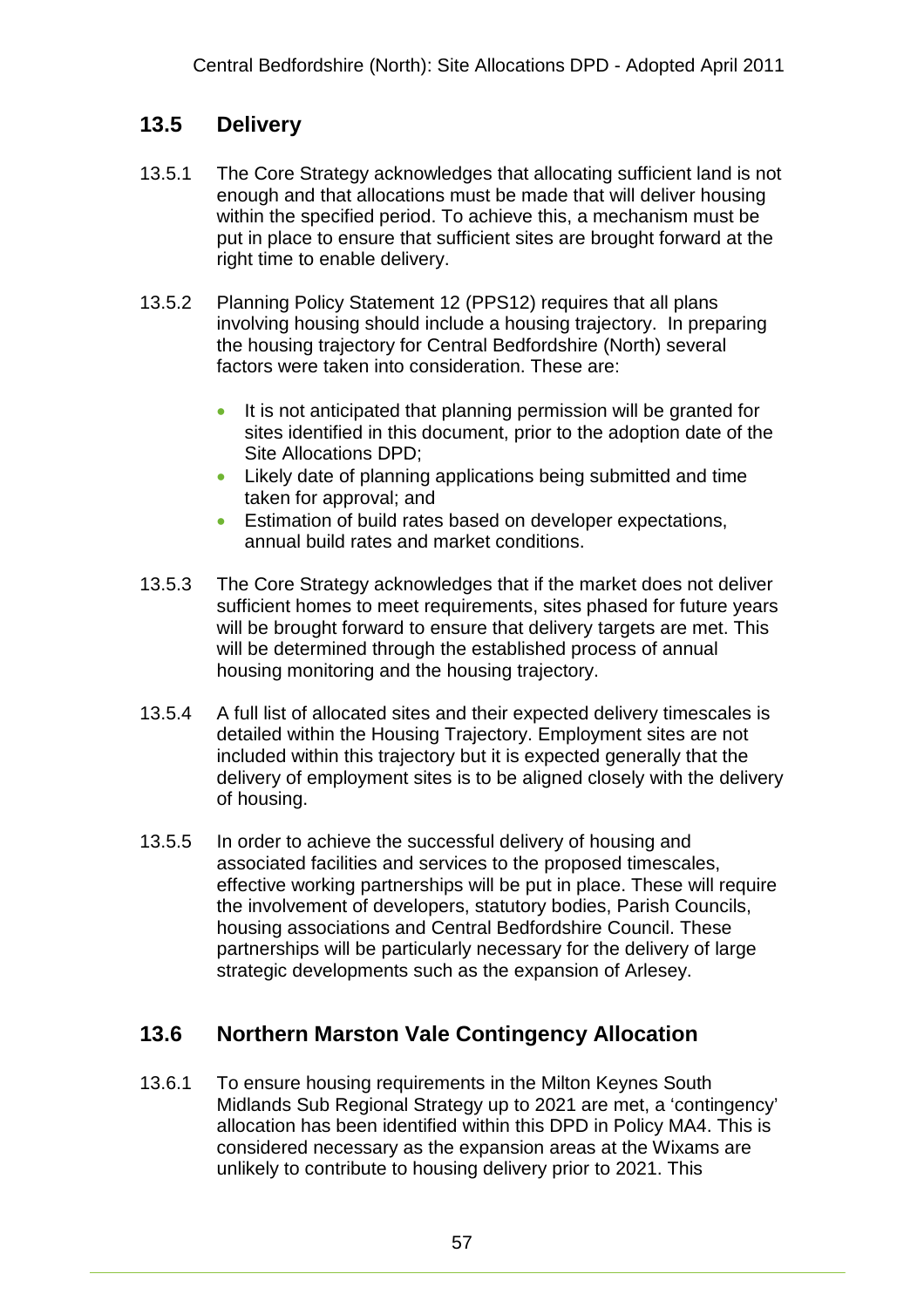contingency allocation will only be brought forward after 2016 if the housing trajectory for the Growth Area indicates a clear likelihood of a shortfall in housing delivery by 2021.

# **13.7 Monitoring**

- 13.7.1 Housing completions will be monitored on an annual basis. The results of this monitoring will be published within the Annual Monitoring Report (AMR). This report will detail the gains and losses of housing within the North Area over each financial year. It will also track the status of Site Allocations in order for the Council to assess the success of each policy. This will enable the Council to review the phasing of sites identified in the Housing Trajectory. The Housing Trajectory is based upon information provided by developers about their expected completion targets and is updated annually.
- 13.7.2 Gains and losses of employment land are a core output indicator and will therefore be monitored on an annual basis. The results of this monitoring will also be published within the Annual Monitoring Report.

# **14 Important Open Space Designations**

- 14.1 Important Open Space is a local designation, only needed within Settlement Envelopes where there is a general presumption in favour of development. It is required to protect the character of settlements, and ensures that open spaces, which are important in both visual and functional terms, are protected from development.
- 14.2 Important Open Space was initially designated in Policy DPS15 of the Mid Bedfordshire Local Plan: First Review (December 2005). Policy DM5 of the Core Strategy and Development Management Policies DPD retained the principle of protecting Important Open Spaces within Settlement Envelopes but did not designate sites.
- 14.3 The designation of Important Open Space through this Site Allocations DPD has not involved a review of the criteria, i.e. whether the space has a functional or visual purpose, as the designations remain appropriate. A number of circumstances have, however, arisen through the LDF process that require current designations to be amended:
	- A small number of settlements have lost their Settlement Envelopes, due to their reclassification in the Core Strategy from 'small villages' to 'part of the countryside'. Other settlements have had a Settlement Envelope designated;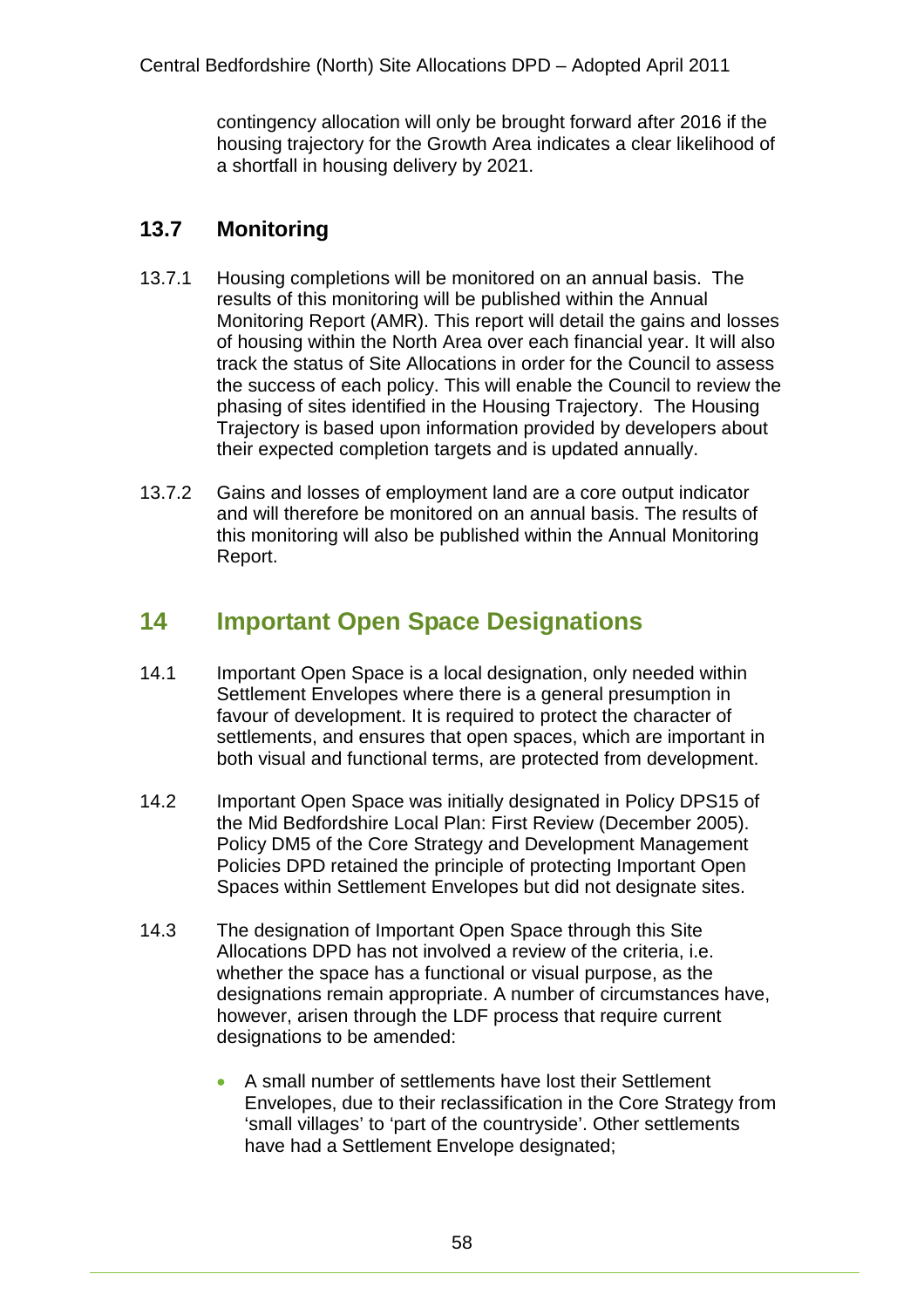- There are instances where Important Open Space has been removed from the Settlement Envelope through the Settlement Envelope Review; and
- In a small number of cases planning permission has been granted for development on areas designated as Important Open Space.
- 14.4 A criterion that reflects these changing circumstances has been developed to take account of any anomalies, and Important Open Space has been reviewed in line with these criteria:
	- Removal of Important Open Space from those settlements that no longer have a Settlement Envelope, as specified in the Core Strategy, or where the Settlement Envelope has been amended;
	- Identifying Important Open Space in accordance with the adopted Masterplan to cover Fairfield, where a new Settlement Envelope has been approved through the Core Strategy; and
	- Removal of sites which have been lost to development since their designation in the adopted Local Plan.
- 14.5 Important Open Space designations are shown on the Proposals Map.

### **Policy DM5a: Important Open Space**

Important Open Space within Settlement Envelopes is identified on the Proposals Map.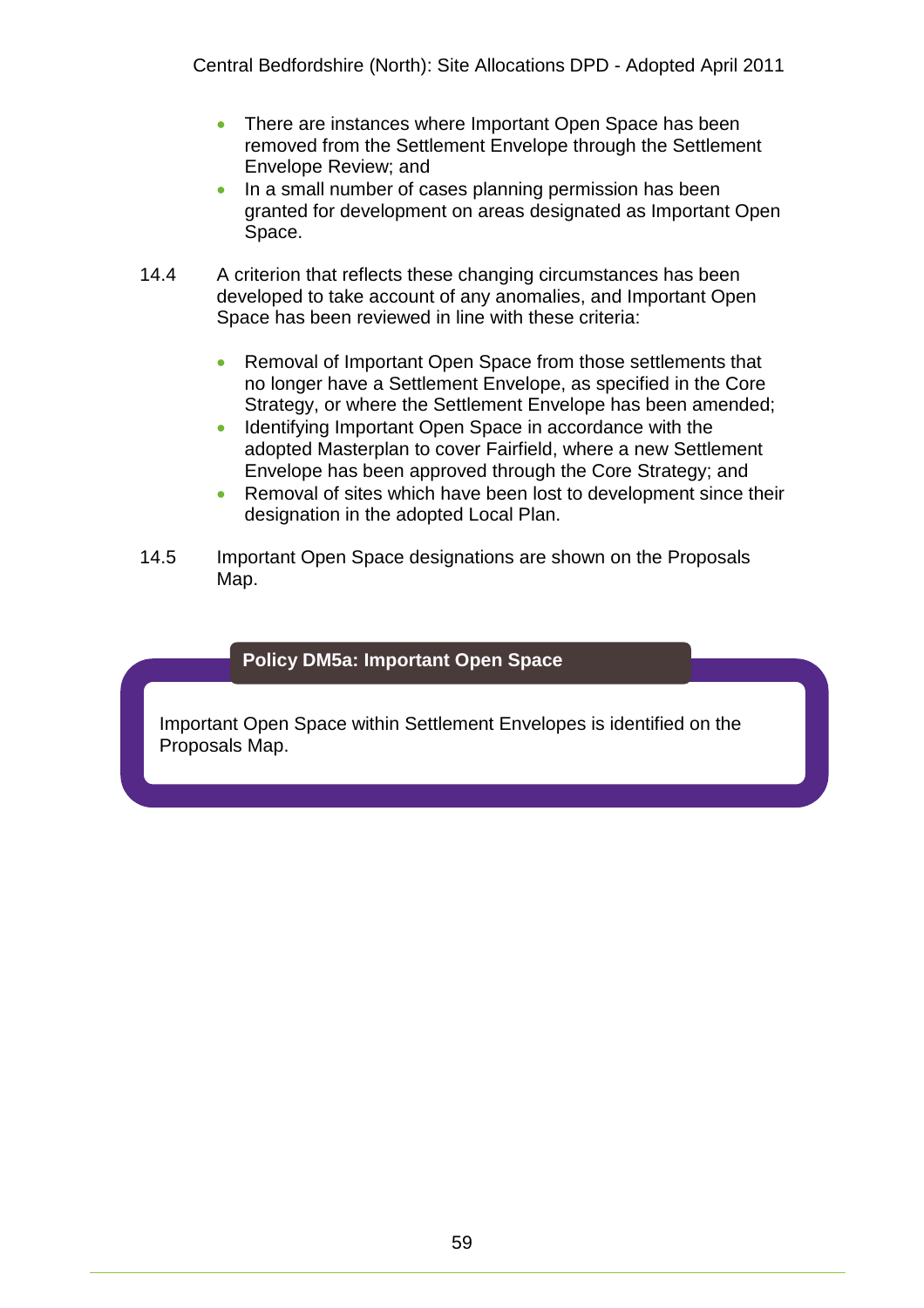# **Annex 1: Glossary**

List of acronyms and technical terms. Items in *italics* each have a definition.

|                                     | <b>Accessibility</b>               | The ability of everybody to go<br>conveniently where they want.                                                                                                                                                                                                                                                                                                                                         |
|-------------------------------------|------------------------------------|---------------------------------------------------------------------------------------------------------------------------------------------------------------------------------------------------------------------------------------------------------------------------------------------------------------------------------------------------------------------------------------------------------|
|                                     | <b>Adoption</b>                    | The final confirmation of a Local<br>Development Document as having<br>statutory status by a Local Planning<br>Authority.                                                                                                                                                                                                                                                                               |
|                                     | Affordable housing                 | Housing which meets the present and<br>future needs of households unable to<br>secure adequate housing at prices<br>determined by the market.                                                                                                                                                                                                                                                           |
|                                     | <b>Site Allocations DPD</b>        | The document within the Local<br>Development Framework that will<br>contain site specific allocations. It will<br>have the status of a Development Plan<br>Document.                                                                                                                                                                                                                                    |
| <b>AMR</b>                          | <b>Annual Monitoring</b><br>Report | Report on the progress of preparing the<br>Local Development Framework and the<br>extent to which policies are being<br>achieved.                                                                                                                                                                                                                                                                       |
| <b>B1</b><br><b>B2</b><br><b>B8</b> | Use Class B1/B2/B8                 | B1 – offices and light industry use<br>B2 - general industrial use<br>B8 - storage and distribution use                                                                                                                                                                                                                                                                                                 |
|                                     | <b>Brownfield land</b>             | Brownfield land (also known as<br>Previously Developed Land) is that<br>which is, or was, occupied by a<br>permanent structure (excluding<br>agricultural or forestry buildings), and<br>associated fixed surface infrastructure.<br>The definition covers the curtilage of the<br>development. Planning Policy Guidance<br>Note 3 "Housing" has a detailed<br>definition. Opposite to greenfield land. |
|                                     | Catchment area                     | A given area where an institution can<br>take from.                                                                                                                                                                                                                                                                                                                                                     |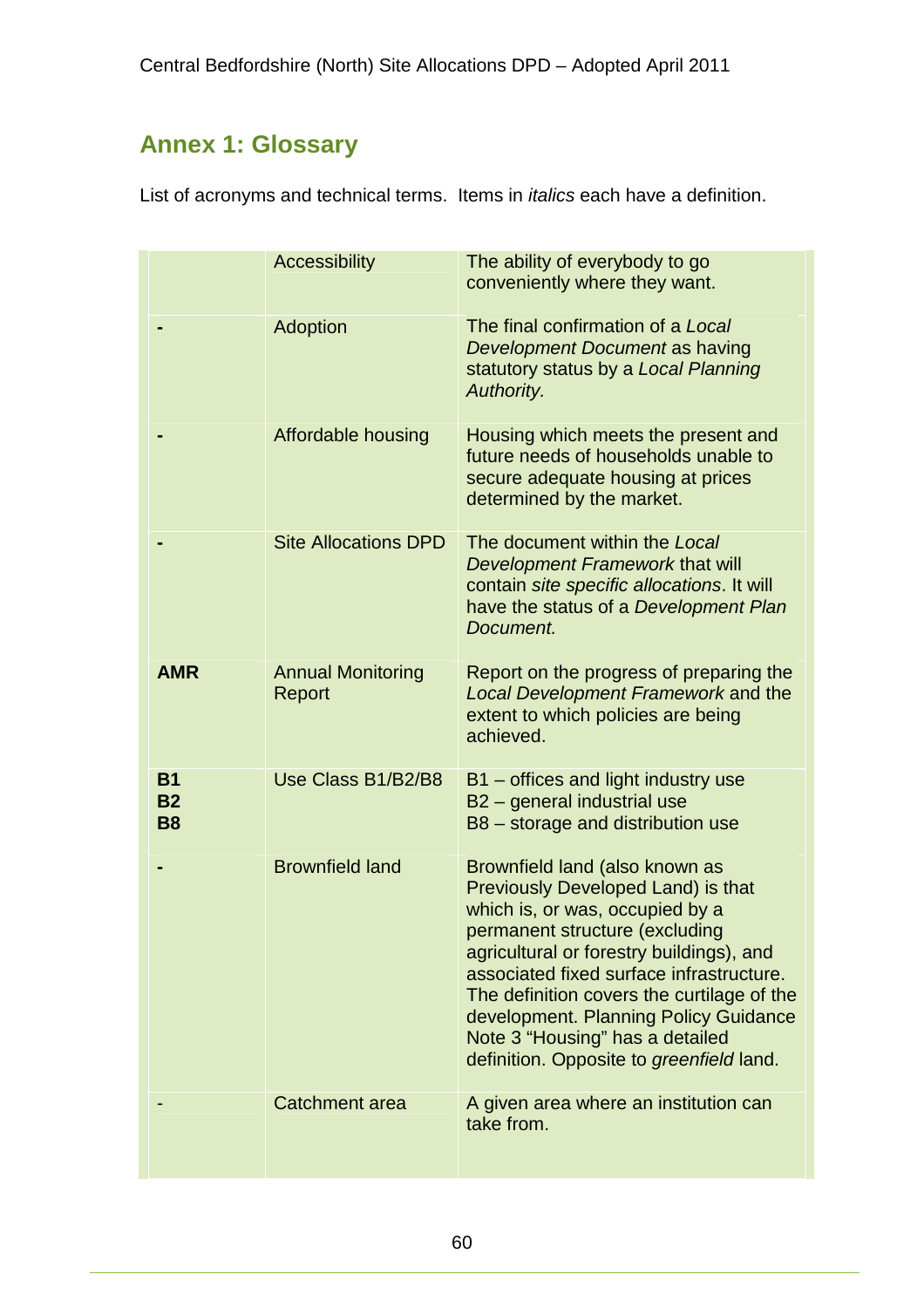|            | <b>Central Bedfordshire</b><br><b>Council (North Area)</b> | The northern part of CBC is the former<br><b>Mid-Beds district</b>                                                                                                                                                                                                                                       |
|------------|------------------------------------------------------------|----------------------------------------------------------------------------------------------------------------------------------------------------------------------------------------------------------------------------------------------------------------------------------------------------------|
| <b>CP</b>  | <b>Community Plan</b>                                      | The long term vision and action plan for<br>Mid Bedfordshire articulating the<br>aspirations, needs and priorities of the<br>local community – prepared by the<br>Local Strategic Partnership.                                                                                                           |
|            | <b>Conservation Area</b>                                   | Areas of special architectural and/or<br>historic interest, the character,<br>appearance or setting of which it is<br>desirable to preserve or enhance.                                                                                                                                                  |
|            | <b>Core Strategy</b>                                       | The Local Development Framework<br>document which sets out the long term<br>spatial vision for the local planning<br>authority area, and the spatial<br>objectives and strategic policies to<br>deliver that vision. The Core Strategy<br>will have the status of a Development<br><b>Plan Document.</b> |
| <b>CWS</b> | <b>County Wildlife Site</b>                                | A site of important nature conservation<br>value within a county, but isn't protected<br>under the Wildlife and Countryside Act                                                                                                                                                                          |
|            | <b>Development Plan</b>                                    | The statutory Development Plan<br>comprises the Regional Spatial<br>Strategy and the Development Plan<br>Documents contained in the Local<br><b>Development Framework.</b>                                                                                                                               |
| <b>DPD</b> | <b>Development Plan</b><br><b>Document</b>                 | A Local Development Document in the<br><b>Local Development Framework that</b><br>forms part of the Statutory Development<br>Plan.                                                                                                                                                                       |
|            | Development<br>Management<br><b>Policies DPD</b>           | The document within the LDF that will<br>contain detailed policies guiding<br>particular forms of development. It will<br>have the status of a Development Plan<br>Document.                                                                                                                             |
|            | <b>Flood Risk</b><br>Assessment                            | An assessment of a site in relation to<br>any possible flooding                                                                                                                                                                                                                                          |
|            | <b>General conformity</b><br>(assessing)                   | The process by which the Government<br>Office for the East of England (as<br><b>Regional Planning Body) considers</b>                                                                                                                                                                                    |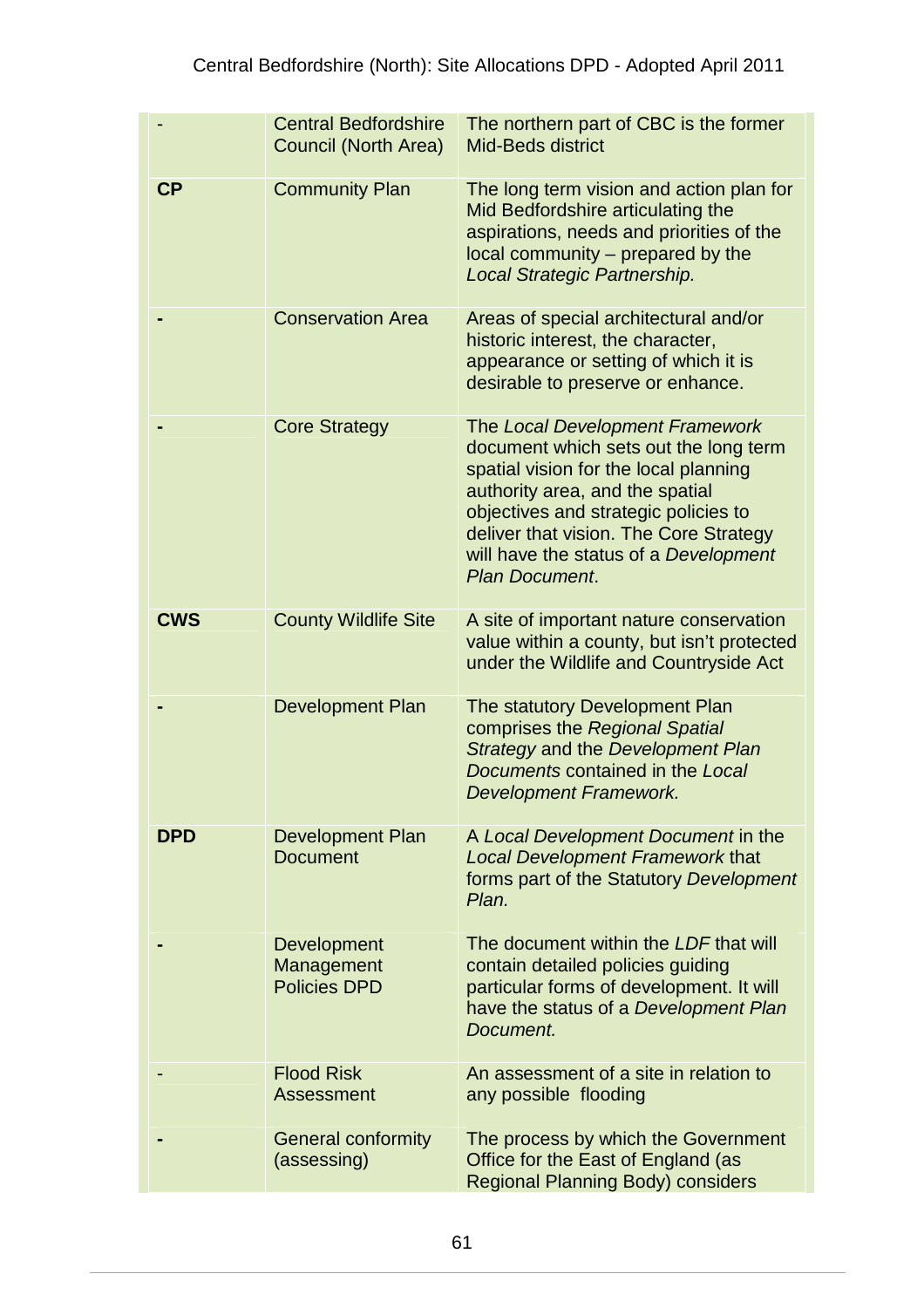|            |                                      | whether a Development Plan Document<br>is in "general conformity" with the<br>Regional Spatial Strategy. Also, all<br>other DPDs must conform to a Core<br><b>Strategy DPD.</b>                                                                                                                        |
|------------|--------------------------------------|--------------------------------------------------------------------------------------------------------------------------------------------------------------------------------------------------------------------------------------------------------------------------------------------------------|
|            | <b>Green belt</b>                    | An area of open land where strict<br>planning controls apply in order, in<br>particular, to check the further growth of<br>a large built-up area. Designated in a<br>development plan.                                                                                                                 |
|            | <b>Greenfield land</b>               | Land (or a defined site) which has<br>never been built on before or where the<br>remains of any structure or activity have<br>blended into the landscape over time<br>(opposite of <i>brownfield</i> land). Applies to<br>most land outside the built-up area<br>boundaries.                           |
|            | High quality design                  | High quality design involves the design<br>of buildings, groups of buildings, spaces<br>and landscapes in towns and cities to<br>create an attractive and welcoming<br>environment. It also includes<br>developing frameworks and processes<br>that encourage successful, high quality<br>development. |
|            | <b>Housing Needs</b><br><b>Study</b> | A study that assesses the future<br>housing needs of the district, in terms of<br>the size, type and affordability of<br>dwellings.                                                                                                                                                                    |
|            | <b>Housing trajectory</b>            | A table showing the indicated number<br>of dwellings to be built to ensure the<br>council meets its aim of x houses by<br>2026 under the LDF.                                                                                                                                                          |
| <b>ICG</b> | Important<br><b>Countryside Gaps</b> | Open land which is safeguarded to<br>avoid development and protect the<br>countryside. ICGs help keep<br>settlements separate from one another<br>and stop urban sprawl.                                                                                                                               |
|            | Inclusive design                     | Designing a building or space to<br>consider the needs of the person with a<br>disability.                                                                                                                                                                                                             |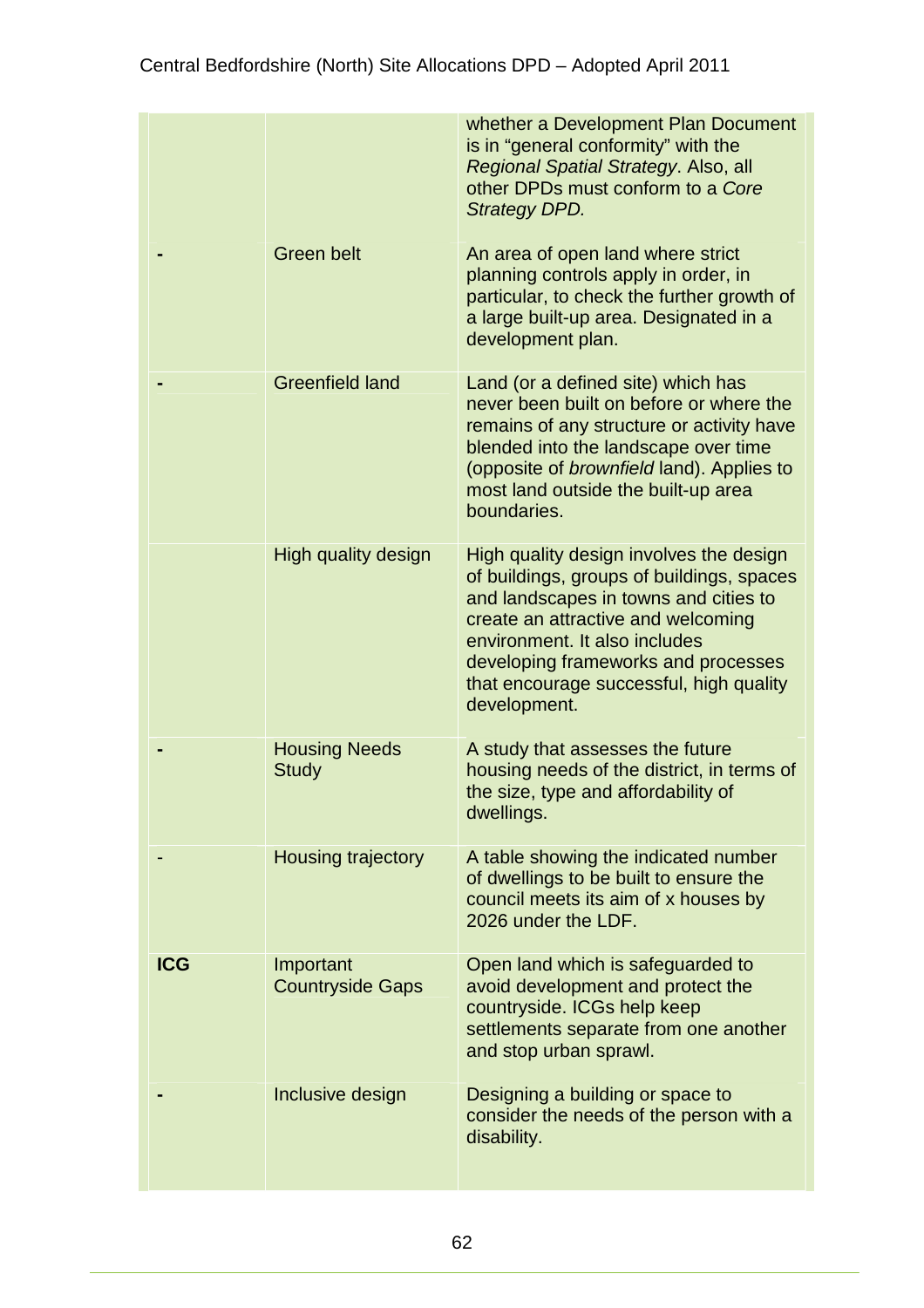|            | <b>Issues and Options</b>                   | Document(s) produced during the early<br>production stage of the preparation of<br>Development Plan documents and<br>issued for consultation.                                                                                                                                                                                  |
|------------|---------------------------------------------|--------------------------------------------------------------------------------------------------------------------------------------------------------------------------------------------------------------------------------------------------------------------------------------------------------------------------------|
|            | <b>Key Diagram</b>                          | A diagram that illustrates the main<br>strategic principles of the spatial<br>strategy of the LDF. It is not site<br>specific, unlike the Proposals Map.                                                                                                                                                                       |
|            | Large Village                               | Is predominantly rural in appearance<br>and character. It offers basic service,<br>employment and community facilities.                                                                                                                                                                                                        |
|            | <b>Listed Building</b>                      | A building included in a list compiled or<br>approved by the Secretary of State. It<br>includes any object or structure fixed to<br>the building and any object structure<br>within the cartilage of the building<br>which, although not fixed to the<br>building, formed part of the land and<br>has done so since July 1948. |
| <b>LDD</b> | <b>Local Development</b><br><b>Document</b> | The various individual documents<br>(DPD, SCI, SPD) in the LDF.                                                                                                                                                                                                                                                                |
| <b>LDF</b> | <b>Local Development</b><br>Framework       | The overall name for the folder or<br>portfolio of Local Development<br>Documents and the LDS and AMR.                                                                                                                                                                                                                         |
| <b>LDS</b> | <b>Local Development</b><br><b>Scheme</b>   | A public statement setting out which<br>documents will make up the LDF, and<br>when they will be produced over a three<br>year period.                                                                                                                                                                                         |
|            | <b>Local Plan</b>                           | The plan produced under the former<br>planning system by District Councils.                                                                                                                                                                                                                                                    |
| <b>LPA</b> | <b>Local Planning</b><br><b>Authority</b>   | Usually meaning the District, Borough<br>or Unitary Councils.                                                                                                                                                                                                                                                                  |
| <b>LSP</b> | <b>Local Strategic</b><br>Partnership       | The Mid Bedfordshire LSP is a<br>partnership of over 40 public and<br>private organisations and community<br>groups. One of its main tasks is to<br>prepare and implement the Community<br>Plan.                                                                                                                               |
| <b>LTP</b> | <b>Local Transport Plan</b>                 | The transport strategy prepared by the<br>local transport authority, i.e. Central                                                                                                                                                                                                                                              |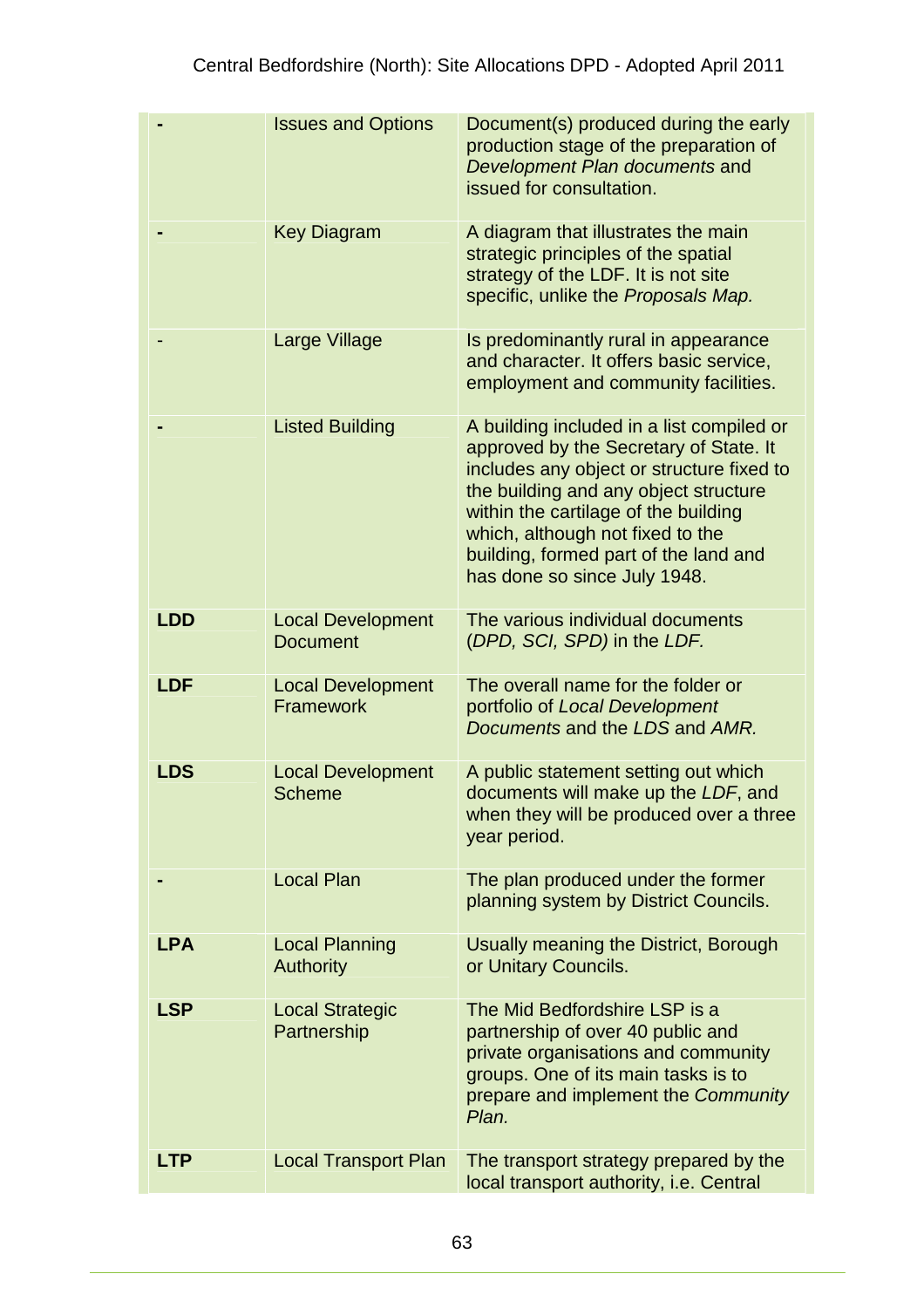|                |                                                              | <b>Bedfordshire Council.</b>                                                                                                                                                                                                |
|----------------|--------------------------------------------------------------|-----------------------------------------------------------------------------------------------------------------------------------------------------------------------------------------------------------------------------|
|                | <b>Major Service Centre</b>                                  | Has a population of 7-21,000 people<br>which provides a focus for employment,<br>shopping and community facilities. It is<br>located on the principle transport<br>routes. Future housing growth will be<br>preferred here. |
| <b>MKSM</b>    | <b>Milton Keynes South</b><br><b>Midlands Growth</b><br>Area | A growth area designated by the<br>Government. The part of the district in<br>the Northern Marston Vale lies within<br>this area.                                                                                           |
| <b>MKSMSRS</b> | The Growth Area<br><b>Sub Regional</b><br><b>Strategy</b>    | The adopted Sub Regional Strategy for<br>this area.                                                                                                                                                                         |
|                | <b>Minerals and Waste</b><br><b>Local Plan</b>               | Exactly the same as the existing Local<br>Plan except that it is purely for minerals<br>and waste planning policy.                                                                                                          |
|                | <b>Minor Service Centre</b>                                  | Large villages or small towns with a<br>good level of services with enough retail<br>opportunities to provide day-to-day<br>needs, local employment sites and<br>frequent public transport links.                           |
|                | Mixed-use<br>development                                     | An application that proposes<br>development which includes residential<br>and business uses.                                                                                                                                |
|                | <b>Multifunctional green</b><br>space                        | A space that has many different uses<br>incorporated within it.                                                                                                                                                             |
| <b>MUGA</b>    | <b>Multi Use Games</b><br>Area (MUGA)                        | Is a fenced, non-turf surfaced area<br>which provides two sport pitches (e.g.<br>5-a-side football and basketball) within<br>it.                                                                                            |
| <b>NEAP</b>    | Neighbourhood<br><b>Equipped Area for</b><br>Play (NEAP)     | They aim to cater for children aged 8<br>years and above. They should have 8<br>types of play area with opportunities for<br>ball games or wheeled activities.                                                              |
|                | Planning<br>Inspectorate                                     | If an applicant appeals against any<br>decision made by the council the<br>application goes to the planning<br>inspectorate which is an independent<br>body and will re-assess the application.                             |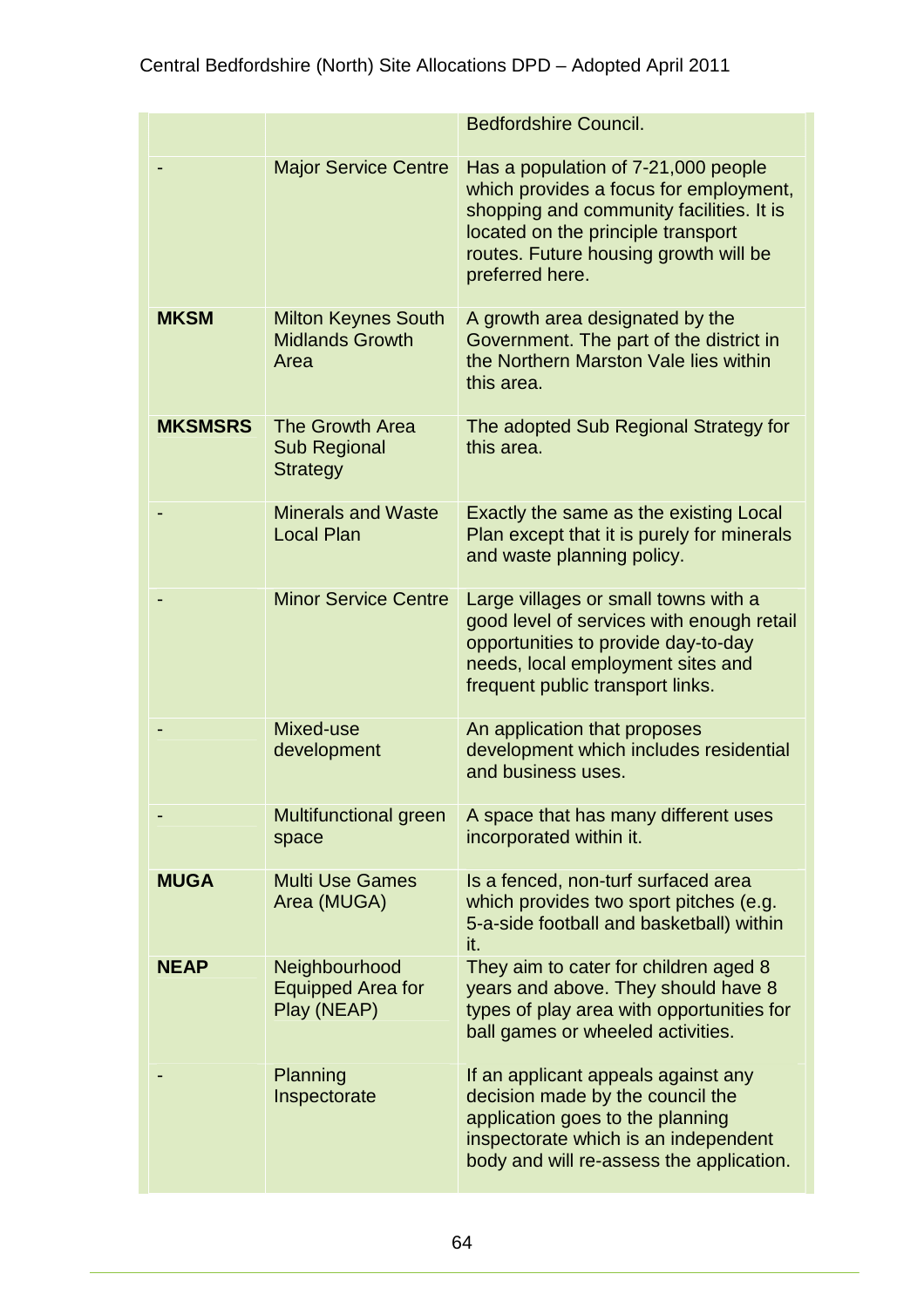| <b>PO SPD</b> | <b>Planning Obligations</b><br><b>SPD</b>       | Legal agreement which the developer<br>has agreed to build other developments<br>to ensure the main development on a<br>site goes ahead, e.g. for 100 homes to<br>be built a lower school must also be<br>provided.                                                                                                                                                                                                                                                                        |
|---------------|-------------------------------------------------|--------------------------------------------------------------------------------------------------------------------------------------------------------------------------------------------------------------------------------------------------------------------------------------------------------------------------------------------------------------------------------------------------------------------------------------------------------------------------------------------|
| <b>PPG</b>    | <b>Planning Policy</b><br><b>Guidance Notes</b> | Guidance produced by the Government<br>on planning matters (being replaced by<br>PPS <sub>s</sub> )                                                                                                                                                                                                                                                                                                                                                                                        |
| <b>PPS</b>    | <b>Planning Policy</b><br><b>Statement</b>      | <b>Statements of National Planning Policy</b><br>issued by the Government (to replace<br>PPGs)                                                                                                                                                                                                                                                                                                                                                                                             |
| <b>PPS25</b>  | <b>PPS25</b>                                    | <b>Planning Policy Statement 25:</b><br>Development and Flood Risk. This<br>statement aims to ensure all<br>development undergoes a flood risk<br>assessment to ensure no development<br>takes place on land prone to flooding.                                                                                                                                                                                                                                                            |
|               | <b>Preferred Options</b>                        | Document(s) produced as part of the<br>preparation of Development Plan<br>documents, and issued for formal public<br>participation (under Regulation 26)                                                                                                                                                                                                                                                                                                                                   |
|               | <b>Proposals Map</b>                            | The adopted Proposals Map illustrates<br>on a base map (reproduced from an<br>Ordnance Survey map to a registered<br>scale) all the policies contained in<br>Development Plan documents. It is thus<br>site and location specific, unlike the Key<br>Diagram. The Proposals Map will be<br>revised each time a new Development<br>Plan document is prepared which has<br>site specific policies or proposals, and<br>will always reflect the up-to-date<br>planning strategy for the area. |
|               | <b>Public realm</b>                             | This is the space between and within<br>buildings that are publicly accessible<br>including streets, squares, forecourts,<br>parks and open spaces.                                                                                                                                                                                                                                                                                                                                        |
| <b>RSS</b>    | <b>Regional Spatial</b><br><b>Strategy</b>      | The broad spatial strategy for the<br>region, referred to as the Regional Plan,<br>also known as the East of England<br>Plan, and forming part of the statutory<br>development plan.                                                                                                                                                                                                                                                                                                       |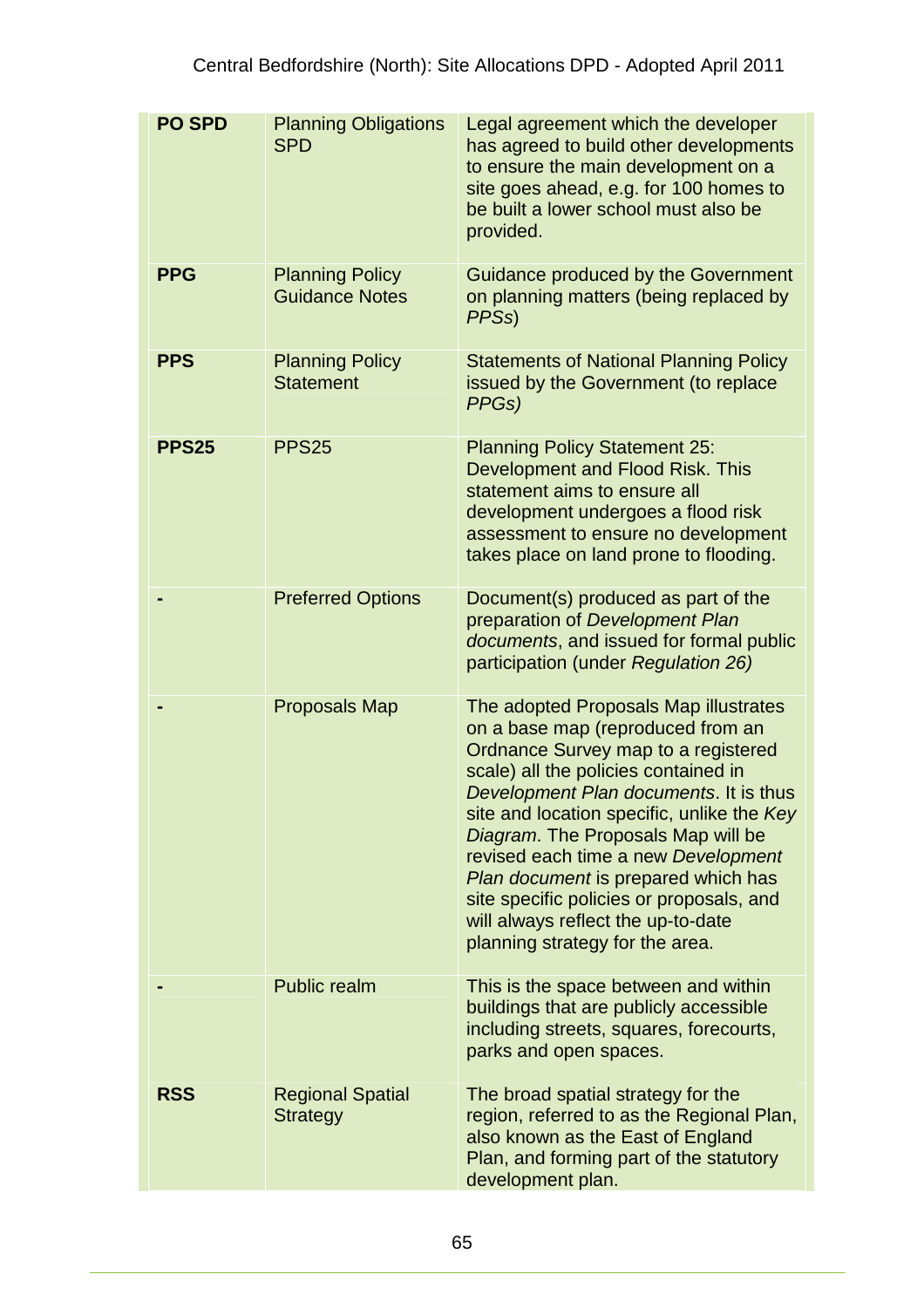|           | Sequential approach                   | A scoring system based on giving a<br>higher score to a site which is closer to<br>amenities.                                                                                                                                                                                                                                                                                                                                                                                                              |
|-----------|---------------------------------------|------------------------------------------------------------------------------------------------------------------------------------------------------------------------------------------------------------------------------------------------------------------------------------------------------------------------------------------------------------------------------------------------------------------------------------------------------------------------------------------------------------|
| <b>SE</b> | <b>Settlement</b><br><b>Envelopes</b> | Settlement Envelopes identify the area<br>within which development proposals<br>would be acceptable, subject to<br>complying with other policies contained<br>in the Development Plan. They seek to<br>differentiate between the settlement<br>and the surrounding countryside.                                                                                                                                                                                                                            |
|           | <b>Settlement Hierarchy</b>           | A ranking system which ranks<br>settlements to the number of services,<br>facilities and amenities that they offer<br>from the highest to the lowest.                                                                                                                                                                                                                                                                                                                                                      |
|           | <b>Sheltered</b><br>accommodation     | Self-contained residential<br>accommodation designed for certain<br>sectors of society, e.g. the elderly                                                                                                                                                                                                                                                                                                                                                                                                   |
|           | Site specific<br>allocations          | Allocations of sites for specific or mixed<br>uses or development, to be contained in<br>the Allocations DPD. Policies will<br>identify any specific requirements for<br>individual proposals.                                                                                                                                                                                                                                                                                                             |
|           | <b>Small village</b>                  | They are in the rural areas of the district<br>with little or no services, employment<br>and community facilities and located<br>away from the main transport corridors                                                                                                                                                                                                                                                                                                                                    |
|           | <b>South East Plan</b>                | The broad spatial strategy for the South<br>East Region. Part of the Milton Keynes<br>and South Midlands Growth Area lies<br>within this region.                                                                                                                                                                                                                                                                                                                                                           |
|           | Spatial planning                      | The concept of spatial planning is<br>intended to be at the heart of the new<br>planning system. Previously, the focus<br>of the planning system was narrow and<br>regulatory. The new spatial planning<br>system of RSS and LDF is much wider<br>and more inclusive. Spatial planning<br>concerns itself with places, how they<br>function and relate together – and its<br>objectives are to manage change to<br>secure the best achievable quality of life<br>for all in the community, without wasting |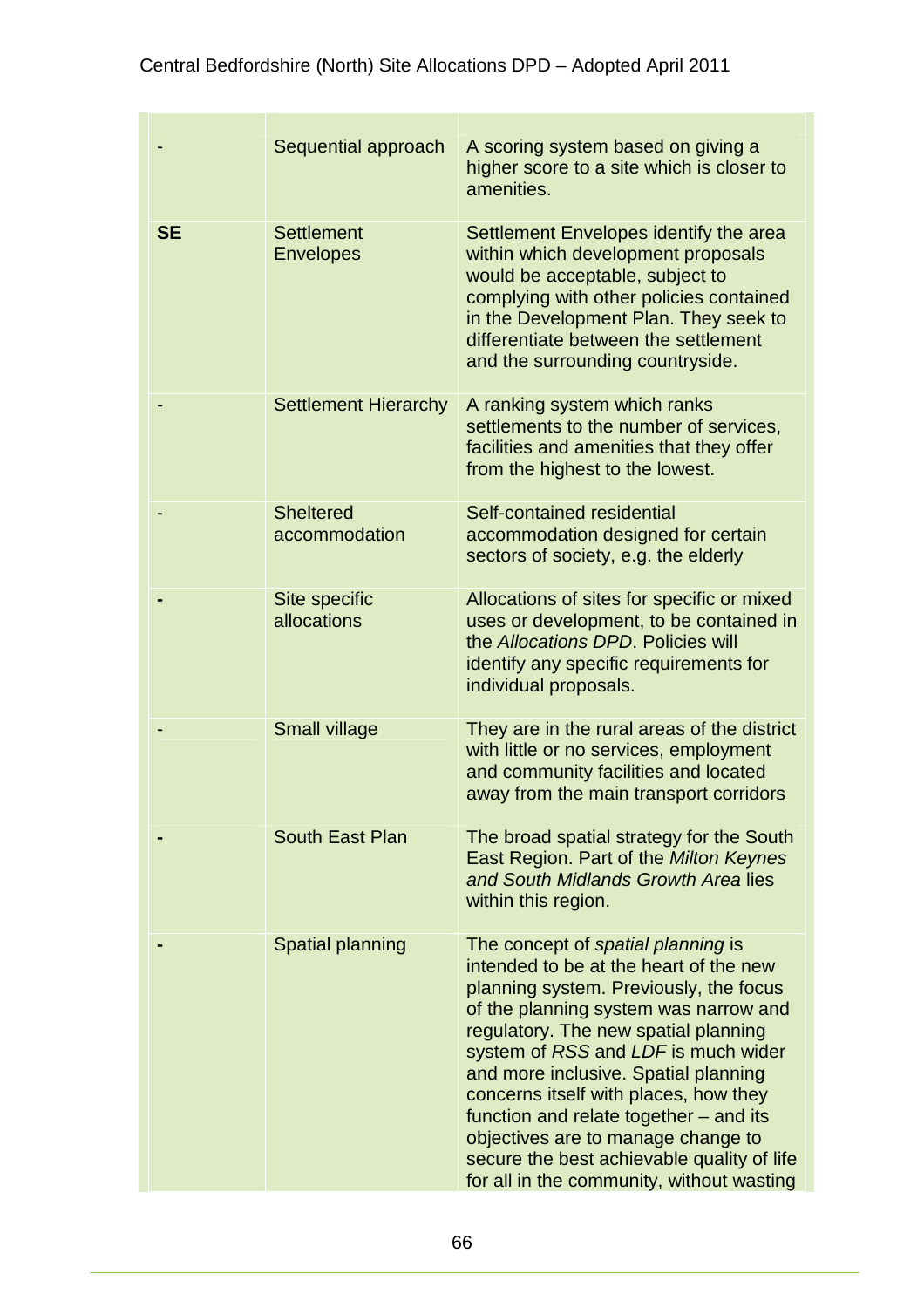|             |                                                        | scarce resources or spoiling the<br>environment. It will include policies<br>which can impact on land use, for<br>example by influencing the demands<br>on, or needs for, development, but<br>which are not capable of being<br>delivered solely or mainly through the<br>granting or refusal of planning<br>permission, and which may be<br>implemented by other means. |
|-------------|--------------------------------------------------------|--------------------------------------------------------------------------------------------------------------------------------------------------------------------------------------------------------------------------------------------------------------------------------------------------------------------------------------------------------------------------|
|             | <b>Spatial vision</b>                                  | Is the physical plan for the future of the<br>area.                                                                                                                                                                                                                                                                                                                      |
| <b>SSSI</b> | <b>SSSI</b>                                            | A Site of Special Scientific Interest<br>which is a conservation designated<br>protected area of national importance.                                                                                                                                                                                                                                                    |
| <b>SCI</b>  | Statement of<br>Community<br>Involvement               | Document setting out how and when<br>stakeholders and other interested<br>parties will be consulted and involved in<br>the preparation of the LDF (and in the<br>consideration of individual planning<br>applications).                                                                                                                                                  |
| <b>SEA</b>  | <b>Strategic</b><br>Environmental<br><b>Assessment</b> | An assessment of the environmental<br>effects of a plan or programme required<br>by EU Directive 2001/42/EC. Combined<br>with the Sustainability Appraisal.                                                                                                                                                                                                              |
|             | <b>Structure Plan</b>                                  | The strategic plan produced under the<br>former planning system by County<br>Councils.                                                                                                                                                                                                                                                                                   |
| <b>SPD</b>  | Supplementary<br><b>Planning Document</b>              | Elaborates on policies or proposals in<br>DPDs, and gives additional guidance.                                                                                                                                                                                                                                                                                           |
|             | Sustainable design                                     | This mainly refers to the design of<br>buildings, places and landscapes which<br>aims to reduce the effect on the<br>environment as far as possible. The<br>design may also consider economic<br>and social effects.                                                                                                                                                     |
| <b>SA</b>   | <b>Sustainability</b><br>Appraisal                     | Identifies and evaluates the effects of<br>the strategy or plan on social,<br>environmental and economic<br>conditions.                                                                                                                                                                                                                                                  |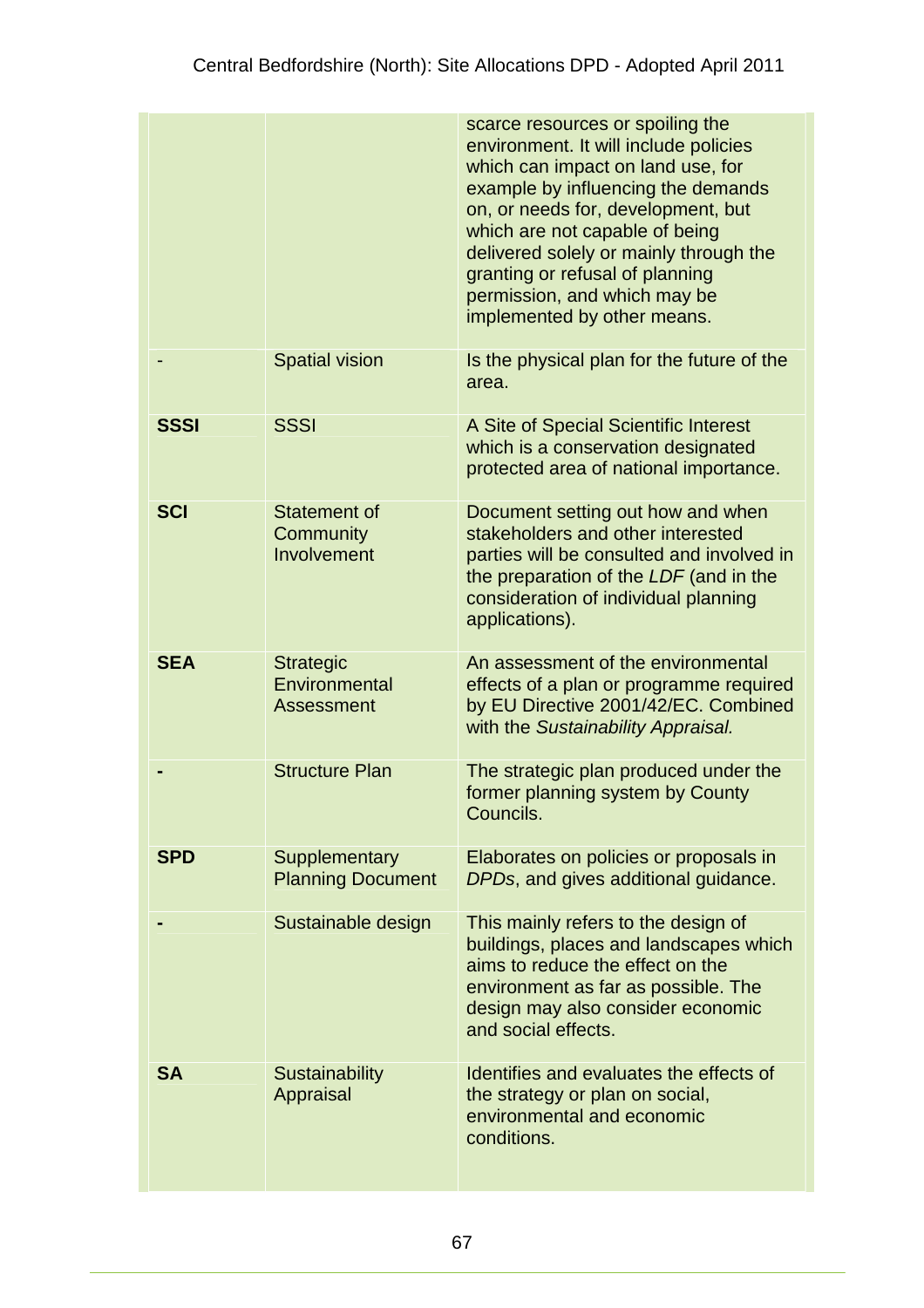|                             | <b>Sustainability factors</b>                                                                             | Indicators which measure how<br>sustainable a development is or could<br>be.                                                                                                                        |
|-----------------------------|-----------------------------------------------------------------------------------------------------------|-----------------------------------------------------------------------------------------------------------------------------------------------------------------------------------------------------|
|                             | <b>SUSTRANS</b>                                                                                           | Is the UK's leading sustainable<br>transport charity promoting healthy<br>greener transportation.                                                                                                   |
| <b>The Act</b>              | <b>Planning and</b><br><b>Compulsory</b><br>Purchase Act 2004                                             | Puts in place the new statutory<br>framework for preparing RSS and<br>LDFs.                                                                                                                         |
| <b>The Regul-</b><br>ations | <b>Town and Country</b><br><b>Planning (Local</b><br>Development)<br>(England)<br><b>Regulations 2004</b> | The formal Government regulations that<br>define how the LDF is produced.                                                                                                                           |
|                             | Travelling<br>Showpeople                                                                                  | People who run their businesses<br>(circus/fairs) around the country but<br>need a permanent base when they<br>aren't working. This base should be<br>large enough to store all their<br>equipment. |
|                             | <b>Urban Potential</b><br><b>Study</b>                                                                    | A study produced (and kept under<br>review) to assess the amount of land<br>available for housing on brownfield land<br>(previously developed land).                                                |
|                             | Weighting system                                                                                          | A scoring process which places greater<br>emphasis on the more important<br>scores.                                                                                                                 |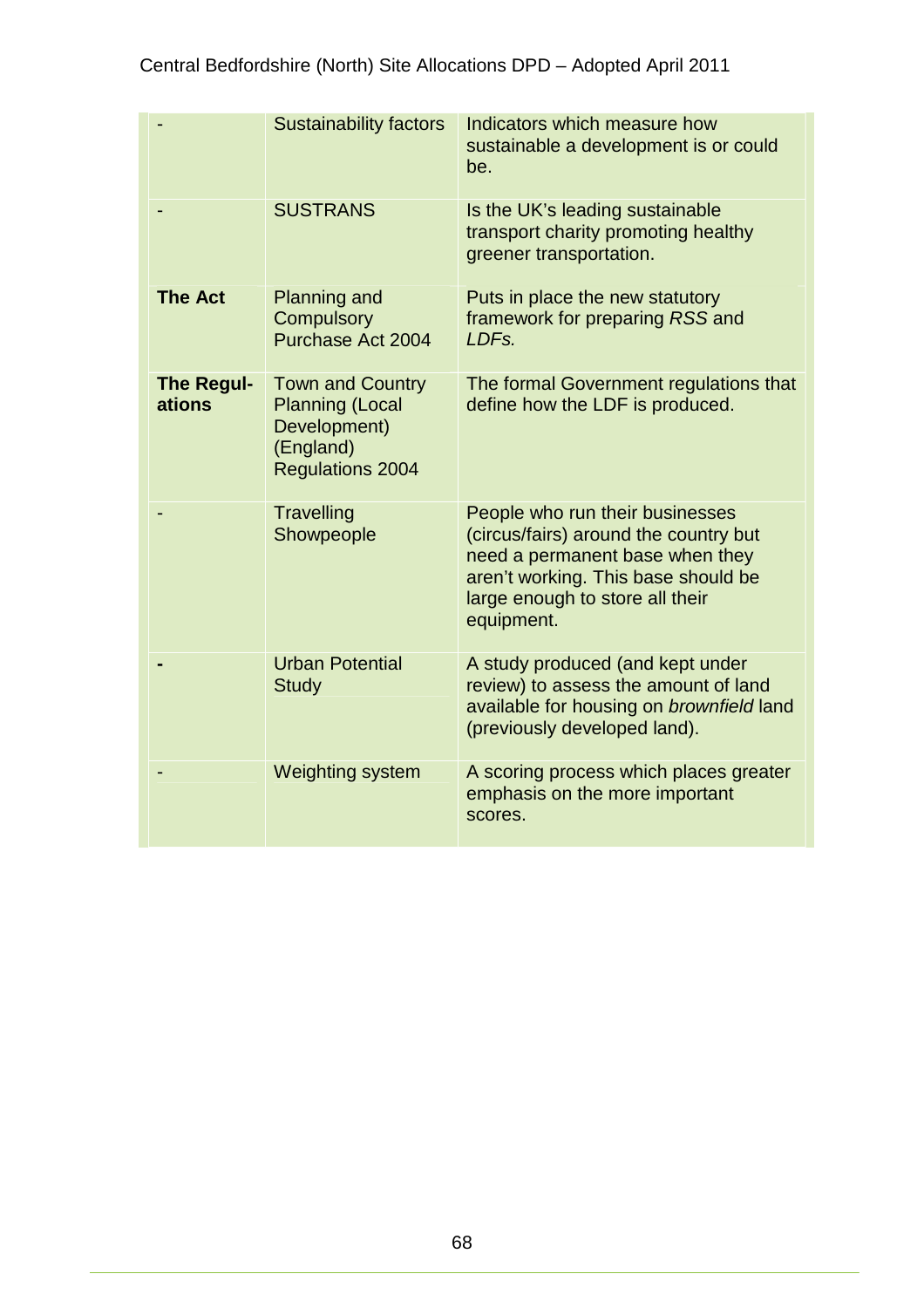# **Annex 2: List of Superseded Local Plan Policies**

Certain policies of the Mid Bedfordshire Local Plan (adopted December 2005) were saved by the Secretary of State on 23<sup>rd</sup> September 2008 and continue to be part of the development plan until the Council indicates that they are superseded by policies in the Development Plan Documents in the Local Development Framework.

The tables below set out the saved policies from the adopted Local Plan that are superseded in whole or part by this Site Allocations DPD, and thus are no longer part of the development plan for the Central Bedfordshire north area.

### **List of Local Plan Saved Policies which have been superseded by the Site Allocations DPD**

| <b>Saved Local</b><br><b>Plan Policy</b> | <b>Site Allocations</b><br>Policy that<br><b>Supersedes</b><br><b>Saved Local</b><br><b>Plan Policy</b> | <b>Description</b>                                                           |
|------------------------------------------|---------------------------------------------------------------------------------------------------------|------------------------------------------------------------------------------|
| GBT <sub>5</sub>                         | HA4, MA2                                                                                                | Safeguarded or White Land                                                    |
| <b>DPS15</b>                             | DM <sub>5a</sub>                                                                                        | <b>Important Open Space</b>                                                  |
| EMP <sub>1</sub>                         | E1                                                                                                      | Land Supply and the need for Further B1, B2 and<br><b>B8 Employment Land</b> |
| TCS4<br>TCS5                             | TC <sub>1</sub>                                                                                         | Biggleswade - Land at Bonds Lane                                             |
| <b>TCS7</b>                              | TC <sub>2</sub>                                                                                         | Flitwick – Robsons Depot and land off Steppingley<br>Road                    |

### **List of Local Plan Saved Policies which have been superseded in part by the Site Allocations DPD**

The following policy is superseded in part by this Site Allocations DPD.

| <b>Saved Local</b><br><b>Plan Policy</b> | <b>Site Allocations</b><br><b>Policy that Part</b><br><b>Supersedes</b><br><b>Saved Local</b><br><b>Plan Policy</b> | <b>Description</b>                                                                                                                                                                                                                                                                                                   |
|------------------------------------------|---------------------------------------------------------------------------------------------------------------------|----------------------------------------------------------------------------------------------------------------------------------------------------------------------------------------------------------------------------------------------------------------------------------------------------------------------|
| <b>CS21</b>                              | MA <sub>8</sub>                                                                                                     | <b>Important Countryside Gaps</b><br>The Important Countryside Gap in Arlesey has<br>been superseded by Policy MA8 of the Site<br>Allocations DPD. The remaining Important<br>Countryside Gaps at Shefford/Clifton,<br>Clifton/Henlow, Northill/Ickwell and<br>Flitton/Wardhedges remain saved under policy<br>CS21. |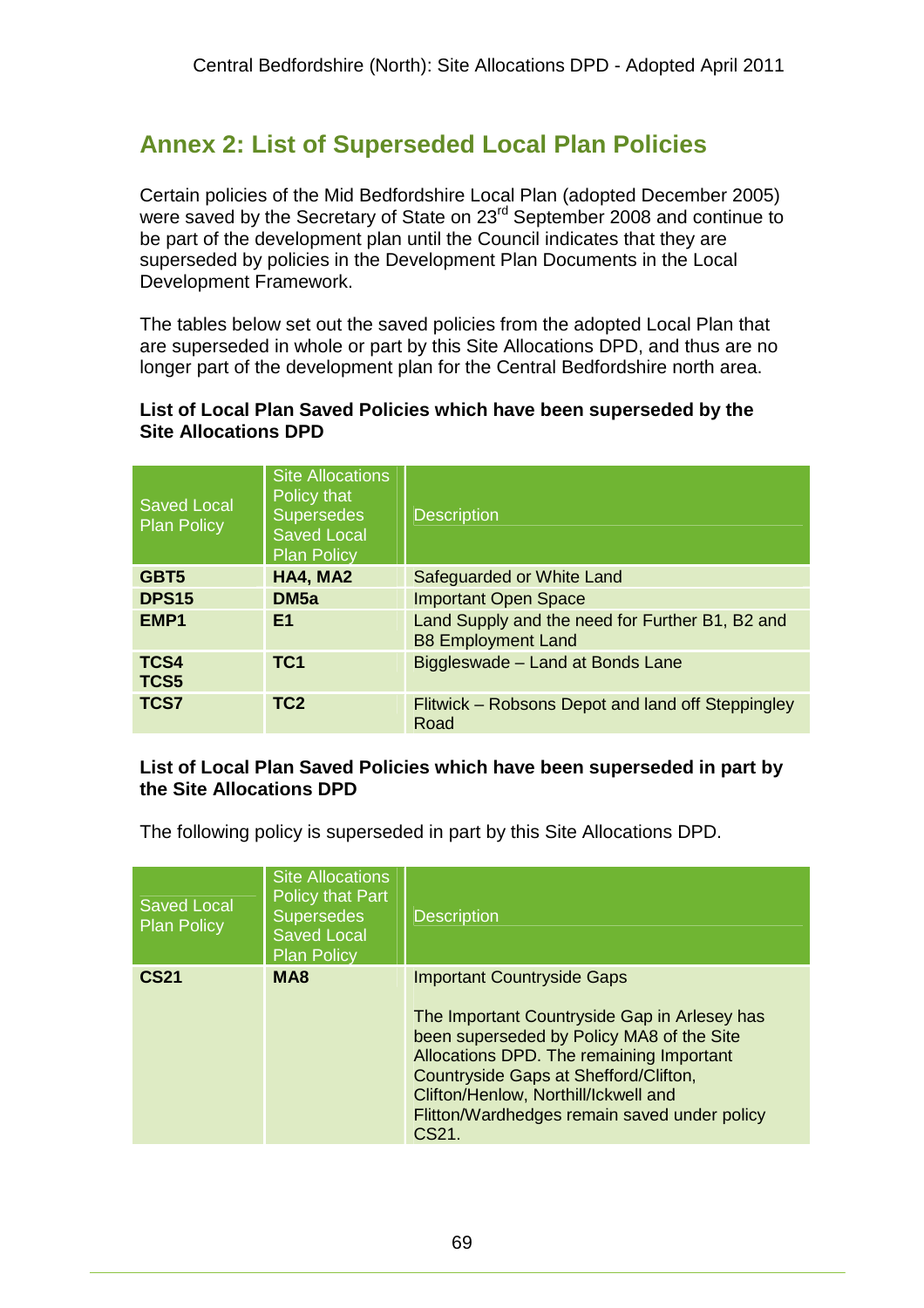# **Annex 3: Saved Local Plan Policies**

### **List of Local Plan Policies that have not been Superseded by the Site Allocations DPD**

| <b>Saved Local Plan</b> | <b>Description</b>                            |  |
|-------------------------|-----------------------------------------------|--|
| <b>Policy Reference</b> |                                               |  |
| <b>CS21</b>             | Important Countryside Gaps (excludes Arlesey, |  |
|                         | which has been superseded by Policy MA8)      |  |
| H <sub>08(1)</sub>      | <b>Land East of Lidlington</b>                |  |
| H <sub>08(2)</sub>      | Land at Stewartby (Houghton Conquest Parish)  |  |
| <b>H08(2A)</b>          | Land at High Street, Houghton Conquest        |  |
| H08(3A)                 | Land East of Bedford Road, Marston Moretaine  |  |
| H08(4)                  | <b>Land for Elstow New Settlement</b>         |  |
| H08(5)                  | Land Adjacent to Swaffield Close, Ampthill    |  |
| <b>H08(6A)</b>          | <b>Land at Tavistock Avenue, Ampthill</b>     |  |
| H08(8)                  | <b>Land East of Biggleswade</b>               |  |
| H08(10)                 | <b>Land South of Stotfold</b>                 |  |
| H08(11)                 | <b>Land at Queen Street, Stotfold</b>         |  |
| H08(12)                 | <b>Fairfield Hospital, Stotfold</b>           |  |
| H08(13A)                | Land West of High Street, South of Cricketers |  |
|                         | Road, Arlesey                                 |  |
| H08(14A)                | Land at Garfield Farm, Langford               |  |
| H08(15A)                | Land to the East of the Dairy, Henlow         |  |
| H08(19)                 | <b>Shefford Town Football Club</b>            |  |
| H08(22A)                | Land East of the Woodlands Estate, Greenfield |  |
| H08(25A)                | Land to the Rear of Braybrooks Drive, Potton  |  |
| H08(26)                 | <b>College Farm, Silsoe</b>                   |  |
| H08(26A)                | Home Farm, Cranfield                          |  |
| H010, H011              | <b>Travelling Showpeople</b>                  |  |
| H012                    | <b>Gypsies</b>                                |  |
| <b>EMP4(1)</b>          | Stratton Business Park, London Road,          |  |
|                         | <b>Biggleswade</b>                            |  |
| <b>EMP4(2)</b>          | Land North of Sunderland Road, Sandy          |  |
| <b>EMP4(3)</b>          | Land West of A1, Girtford Underpass, Sandy    |  |
| <b>EMP4(4)</b>          | Land at Arlesey Brickworks, Arlesey           |  |
| <b>EMP4(6)</b>          | <b>Cranfield Technology Park</b>              |  |
| <b>EMP4(10A)</b>        | Land Adjoining 29 Clophill Road, Maulden      |  |
| <b>EMP12</b>            | <b>Local Airfields and Airstrips</b>          |  |
| TCS8                    | Biggleswade - Land at London Road             |  |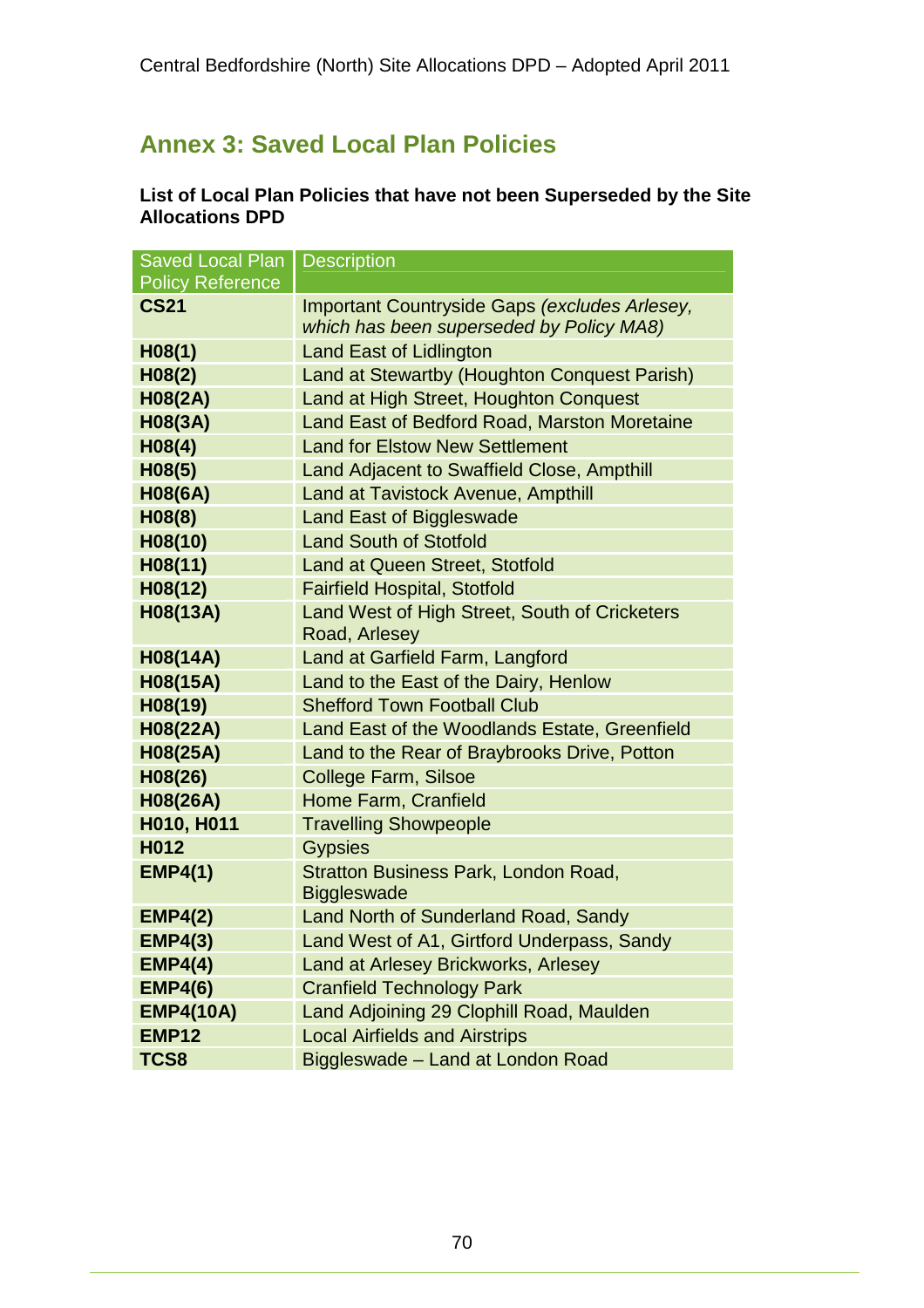# **Annex 4: Summary of Consultation**

The following table sets out a summary of the public consultation undertaken during the preparation of the Site Allocations DPD.

| Stage of<br>consultation                                  | Outcome                                                                                                                                                                                                                                                                      | <b>Consultation activities undertaken</b>                                                                                                                                                                                                                                                                                                                                                                                                                                                                                                                                                                                                                                                                                                                                                                                            |
|-----------------------------------------------------------|------------------------------------------------------------------------------------------------------------------------------------------------------------------------------------------------------------------------------------------------------------------------------|--------------------------------------------------------------------------------------------------------------------------------------------------------------------------------------------------------------------------------------------------------------------------------------------------------------------------------------------------------------------------------------------------------------------------------------------------------------------------------------------------------------------------------------------------------------------------------------------------------------------------------------------------------------------------------------------------------------------------------------------------------------------------------------------------------------------------------------|
| <b>Initial Call for</b><br><b>Sites</b>                   | Between November 2006<br>and April 2007 the Council<br>invited landowners,<br>developers and agents to<br>submit details of any land<br>that they believed to be<br>suitable for residential or<br>employment development.<br>369 sites were submitted<br>for consideration. | <b>Public notices and articles</b><br>placed in local newspapers in<br>November 2006 and January<br>2007<br>Adverts were placed on the<br>$\bullet$<br>Council's website and in the<br>January 2007 edition of the<br>publication 'Horizon'<br><b>Site Submission Information</b><br>$\bullet$<br>Packs were sent on request<br>Information was included in the<br>$\bullet$<br>July 2006, November 2006 and<br>March 2007 editions of the LDF<br><b>Newsletter</b>                                                                                                                                                                                                                                                                                                                                                                  |
| <b>First Issues and</b><br><b>Options</b><br>Consultation | Consultation on the 369<br>sites submitted took place<br>over a period of six weeks<br>from $21^{st}$ February – $4^{th}$<br>April 2008, resulting in<br>approximately 10,700<br>responses. Details and<br>plans of all sites submitted<br>were published.                   | Public notices and articles were<br>placed in local newspapers in<br>February 2008<br>An article was included in the<br>February 2008 edition of the<br>Council's publication 'Horizon'<br>A newsletter was distributed to<br>all households in the Central<br>Bedfordshire north area<br>18 exhibitions were held in<br>$\bullet$<br>locations across the Central<br>Bedfordshire north area<br>A dedicated website was set-up<br>$\bullet$<br>for the consultation process<br>Postal consultation packs were<br>available on request<br>Information was available to view<br>at Council offices, customer<br>service centres and at libraries<br>throughout the Central<br>Bedfordshire north area<br>Information was included in the<br>$\bullet$<br>2007, October 2007, January<br>2008 editions of the LDF<br><b>Newsletter</b> |
| <b>Second Issues</b><br>and Options<br>Consultation       | A further 74 were<br>submitted during the first<br><b>Issues and Options</b>                                                                                                                                                                                                 | Public notices and articles were<br>placed in local newspapers in<br>June and July 2008                                                                                                                                                                                                                                                                                                                                                                                                                                                                                                                                                                                                                                                                                                                                              |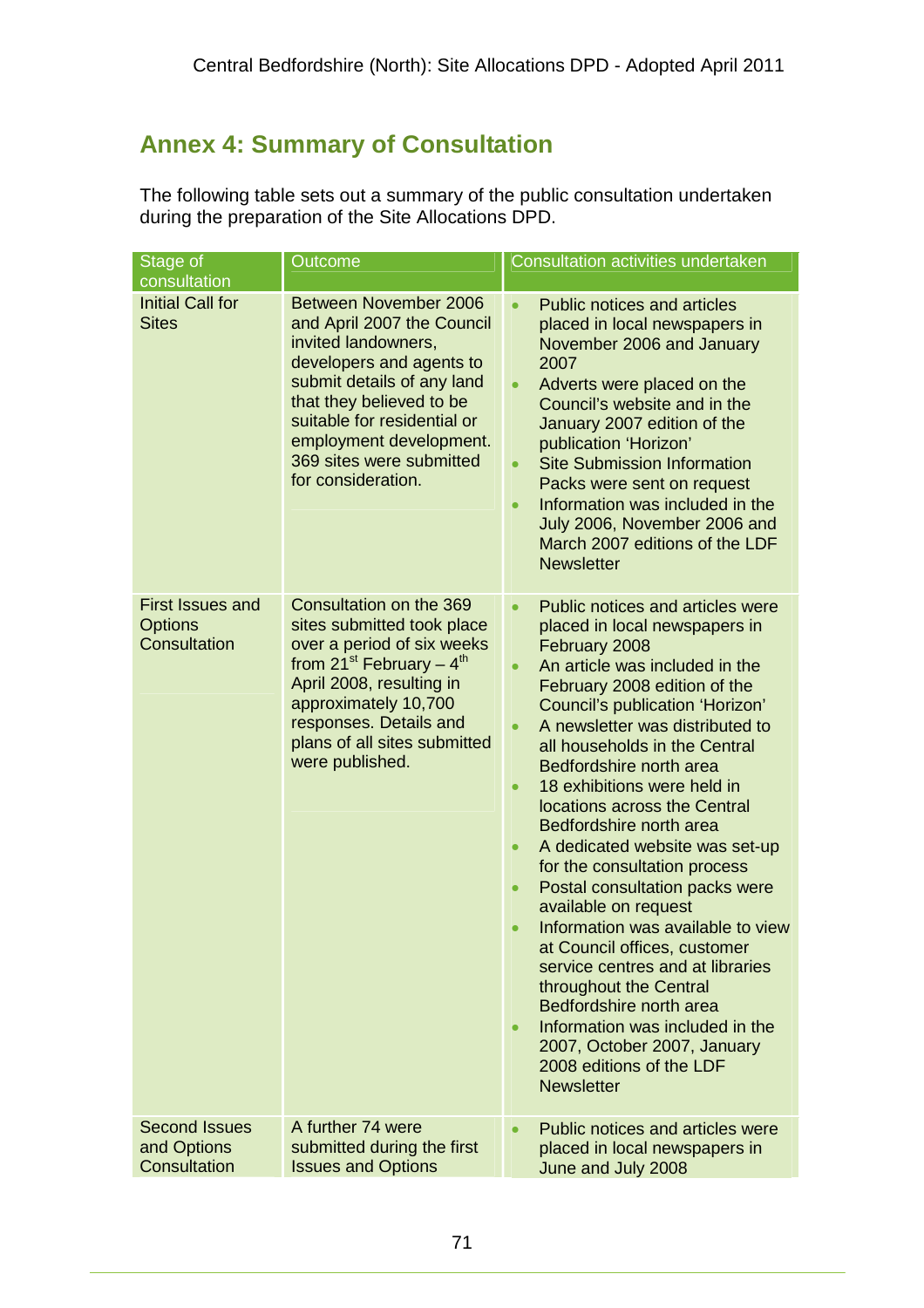|                                                                                          | consultation. Consultation<br>on these additional sites<br>took place over a period of<br>six weeks from $7th$ July $-$<br>19 <sup>th</sup> August 2008, resulting<br>in approximately 1,400<br>responses. Details and<br>plans of all the additional<br>sites were published.                                                                                                                                                                   | An article was included in the<br>June 2008 edition of the<br>Council's publication 'Horizon'<br>Letters were sent to Specific and<br>$\bullet$<br>General consultees, Town and<br><b>Parish Councils and all who</b><br>commented on sites during the<br><b>First Issues and Options</b><br>Consultation<br>5 exhibitions were held in<br>$\bullet$<br>locations across the Central<br>Bedfordshire north area<br>A dedicated website was set-up<br>for the consultation process<br>Postal consultation packs were<br>available on request<br>Information was available to view<br>at Council offices, customer<br>service centres and at libraries<br>throughout the Central<br>Bedfordshire north area<br>Information was included in the<br>June and October 2008 editions<br>of the LDF Newsletter |
|------------------------------------------------------------------------------------------|--------------------------------------------------------------------------------------------------------------------------------------------------------------------------------------------------------------------------------------------------------------------------------------------------------------------------------------------------------------------------------------------------------------------------------------------------|---------------------------------------------------------------------------------------------------------------------------------------------------------------------------------------------------------------------------------------------------------------------------------------------------------------------------------------------------------------------------------------------------------------------------------------------------------------------------------------------------------------------------------------------------------------------------------------------------------------------------------------------------------------------------------------------------------------------------------------------------------------------------------------------------------|
| <b>Site Assessment</b><br>Criteria<br><b>Consultation</b>                                | Two periods of<br>consultation were<br>conducted in 2009 to<br>inform the development of<br>the site assessment<br>criteria:<br>1. Internal consultation on<br>draft criteria from $14^{\text{th}}$ -<br>29 <sup>th</sup> May 2009<br>2. Consultation on criteria<br>from $1st - 23rd$ September<br>2009<br>The final criteria were<br>applied to each of the 443<br>submitted sites to<br>establish the most suitable<br>sites for development. | Letters and emails were sent to<br><b>Council officers</b><br>Letters and emails were sent to<br>$\bullet$<br>Specific and General consultees,<br><b>Town and Parish Councils and</b><br>those who either commented at<br><b>Issues and Options stages in</b><br>2008 or registered an interest in<br>the LDF<br>Press release issued on 1 <sup>st</sup><br>September 2009<br>The consultation was conducted<br>$\bullet$<br>using an online survey, hosted<br>on the Council's website. Paper<br>copies of the comments form<br>were available from the Council's<br>offices, customer service centres<br>and libraries throughout the<br>Central Bedfordshire north area                                                                                                                              |
| <b>Consultation with</b><br><b>Specific</b><br><b>Consultees on</b><br>shortlisted sites | An informal stage of<br>consultation was<br>conducted with Specific<br><b>Consultees on shortlisted</b><br>sites in October 2009. An<br>initial shortlist of sites was<br>sent for comment.<br>Responses were used to<br>determine the final                                                                                                                                                                                                     | Letters and emails were sent to<br><b>Specific Consultees</b>                                                                                                                                                                                                                                                                                                                                                                                                                                                                                                                                                                                                                                                                                                                                           |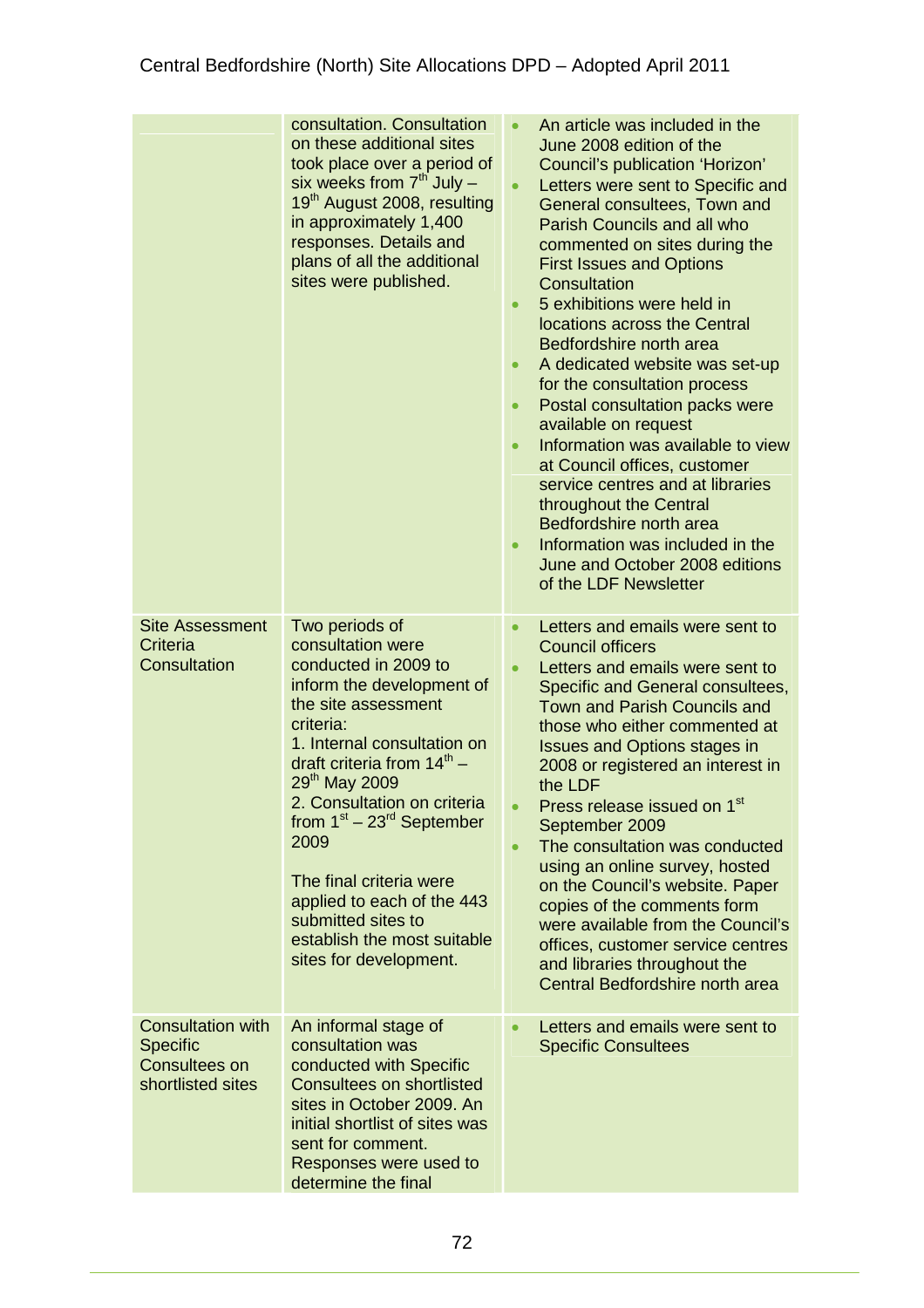|                                                                                               | shortlist of sites and<br>formulate policies.                                                                                                                                                                                                                                                                                                        |                                                                                                                                                                                                                                                                                                                                                                                                                                                                                                                                                                                                                                                                                                             |
|-----------------------------------------------------------------------------------------------|------------------------------------------------------------------------------------------------------------------------------------------------------------------------------------------------------------------------------------------------------------------------------------------------------------------------------------------------------|-------------------------------------------------------------------------------------------------------------------------------------------------------------------------------------------------------------------------------------------------------------------------------------------------------------------------------------------------------------------------------------------------------------------------------------------------------------------------------------------------------------------------------------------------------------------------------------------------------------------------------------------------------------------------------------------------------------|
| <b>Publication of the</b><br><b>Draft Submission</b><br><b>Site Allocations</b><br><b>DPD</b> | <b>The Draft Submission</b><br>version of the Site<br><b>Allocations DPD was</b><br>published for comment for<br>seven weeks from 25 <sup>th</sup><br>January to 15 <sup>th</sup> March<br>2010. A number of<br>supporting documents<br>were also published.                                                                                         | Public notices were placed in<br>$\bullet$<br>local newspapers in January and<br>February 2010<br>An article was included in the<br>$\bullet$<br>February 2010 edition of the<br><b>Council's 'News Central'</b><br>magazine<br>Letters and emails were sent to<br>Specific and General consultees,<br><b>Town and Parish Councils and</b><br>those who had either<br>commented previously at Issues<br>and Options stages in 2008 or<br>registered an interest in the LDF<br>The documents were published<br>$\bullet$<br>on the Council's website and<br>were available to view at the<br>Council offices, customer service<br>centres and libraries throughout<br>the Central Bedfordshire north<br>area |
| <b>Publication of</b><br>additional<br>supporting<br>documents                                | Two additional supporting<br>documents were published<br>for consultation:<br>1. Habitats Regulation<br><b>Assessment was</b><br>published from 12 <sup>th</sup><br>April - 24 <sup>th</sup> May 2010<br>2. An updated Site<br><b>Assessment Technical</b><br>Document was<br>published from 26 <sup>th</sup><br>April – $24^{th}$ May 2010          | Public notices were placed in<br>$\bullet$<br>local newspapers in April 2010<br>Letters and emails were sent to<br>$\bullet$<br>Specific and General consultees,<br><b>Town and Parish Councils and</b><br>those who either commented<br>previously or registered an<br>interest in the LDF<br>The documents were published<br>on the Council's website and<br>were available to view at the<br>Council offices, customer service<br>centres and libraries throughout<br>the Central Bedfordshire north<br>area                                                                                                                                                                                             |
| <b>Consultation on</b><br>the Schedule of<br>Proposed<br>Changes                              | At the request of the<br><b>Planning Inspector</b><br>appointed to conduct the<br>public examination of the<br>Site Allocations DPD, the<br><b>Schedule of Proposed</b><br><b>Changes and</b><br>accompanying<br><b>Sustainability Appraisal</b><br>were published for<br>consultation. The<br>documents were published<br>for a period of six weeks | Public notices were placed in<br>$\bullet$<br>local newspapers in August 2010<br>Letters and emails were sent to<br>$\bullet$<br>Specific and General consultees,<br>Town and Parish Councils, those<br>who had made representations<br>and/or registered an interest in<br>the LDF, and all those who<br>submitted sites for consideration<br>The documents were published<br>on the Council's website and<br>were available to view at the<br>Council offices, customer service                                                                                                                                                                                                                           |